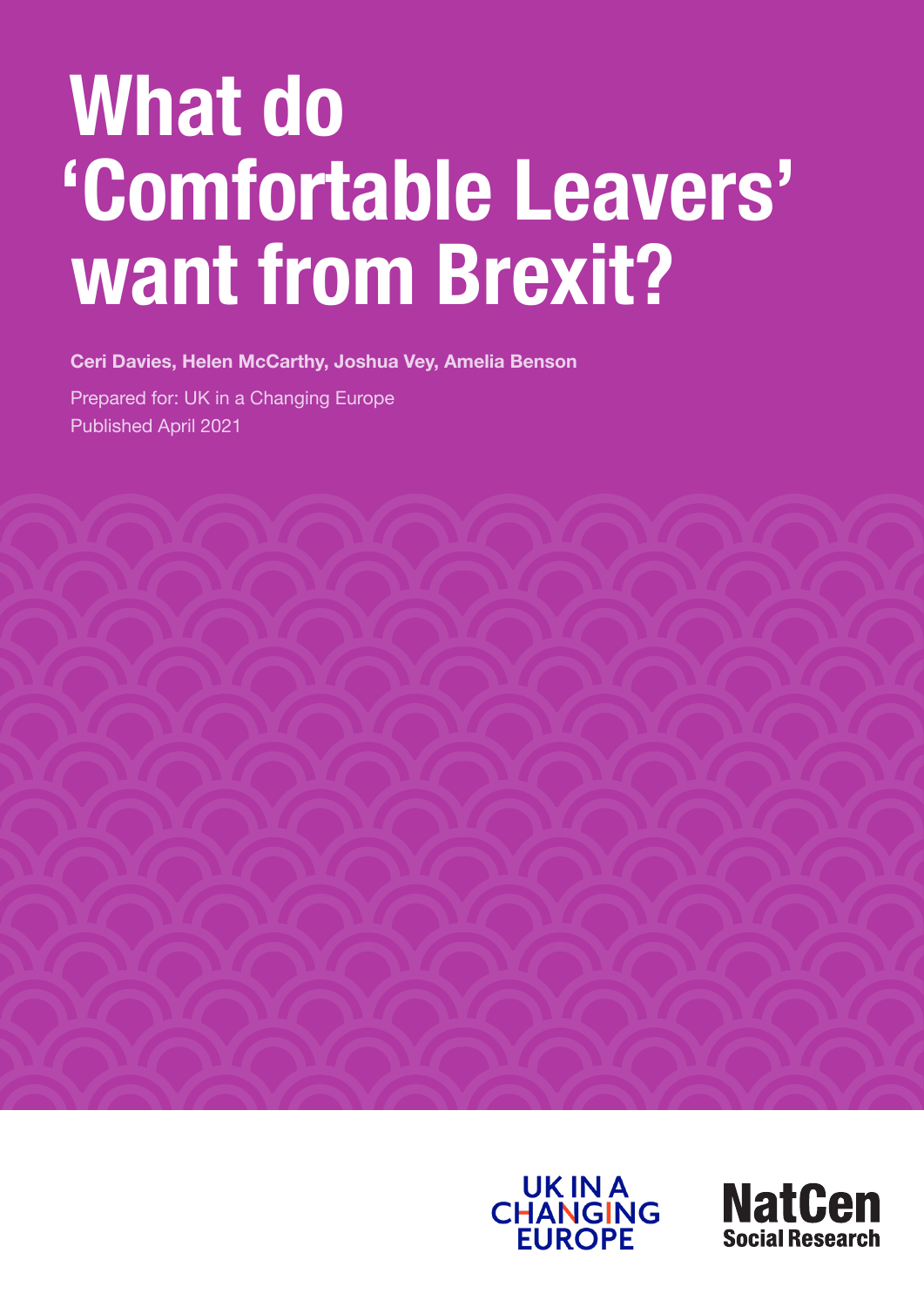## **Contents**

| <b>FOREWORD</b><br>3                        |                                                            |    |  |  |  |
|---------------------------------------------|------------------------------------------------------------|----|--|--|--|
|                                             |                                                            |    |  |  |  |
| 1                                           | <b>INTRODUCTION</b>                                        | 5  |  |  |  |
| 1.1                                         | Research aims                                              | 6  |  |  |  |
| 1.2                                         | Methodology                                                | 6  |  |  |  |
| 1.3                                         | Format of this report                                      | 7  |  |  |  |
| 2 <sup>1</sup>                              | WHAT MATTERED TO COMFORTABLE LEAVERS ABOUT LEAVING THE EU? | 8  |  |  |  |
| 2.1                                         | Workshop overviews                                         | 8  |  |  |  |
| 2.2                                         | Important issues                                           | 17 |  |  |  |
| 2.3                                         | Underlying narratives                                      | 20 |  |  |  |
| $\overline{3}$                              | PRIORITIES FOR COMFORTABLE LEAVERS AFTER BREXIT            | 22 |  |  |  |
| 3.1                                         | For governance                                             | 22 |  |  |  |
| 3.2                                         | For society                                                | 24 |  |  |  |
| 3.3                                         | For the economy                                            | 26 |  |  |  |
| $\overline{\mathbf{4}}$                     | <b>ANTICIPATED CHANGES FROM BREXIT</b>                     | 31 |  |  |  |
| 4.1                                         | Differential impacts of changes from Brexit                | 21 |  |  |  |
| 4.2                                         | Drivers of the need for change                             | 35 |  |  |  |
| 4.3                                         | Change in the context of Covid-19                          | 36 |  |  |  |
| $5\phantom{.0}$                             | <b>CONCLUSION</b>                                          | 39 |  |  |  |
| <b>APPENDIX A. SAMPLE COMPOSITION</b><br>42 |                                                            |    |  |  |  |
|                                             |                                                            |    |  |  |  |
| <b>APPENDIX B. METHODOLOGY</b><br>43        |                                                            |    |  |  |  |

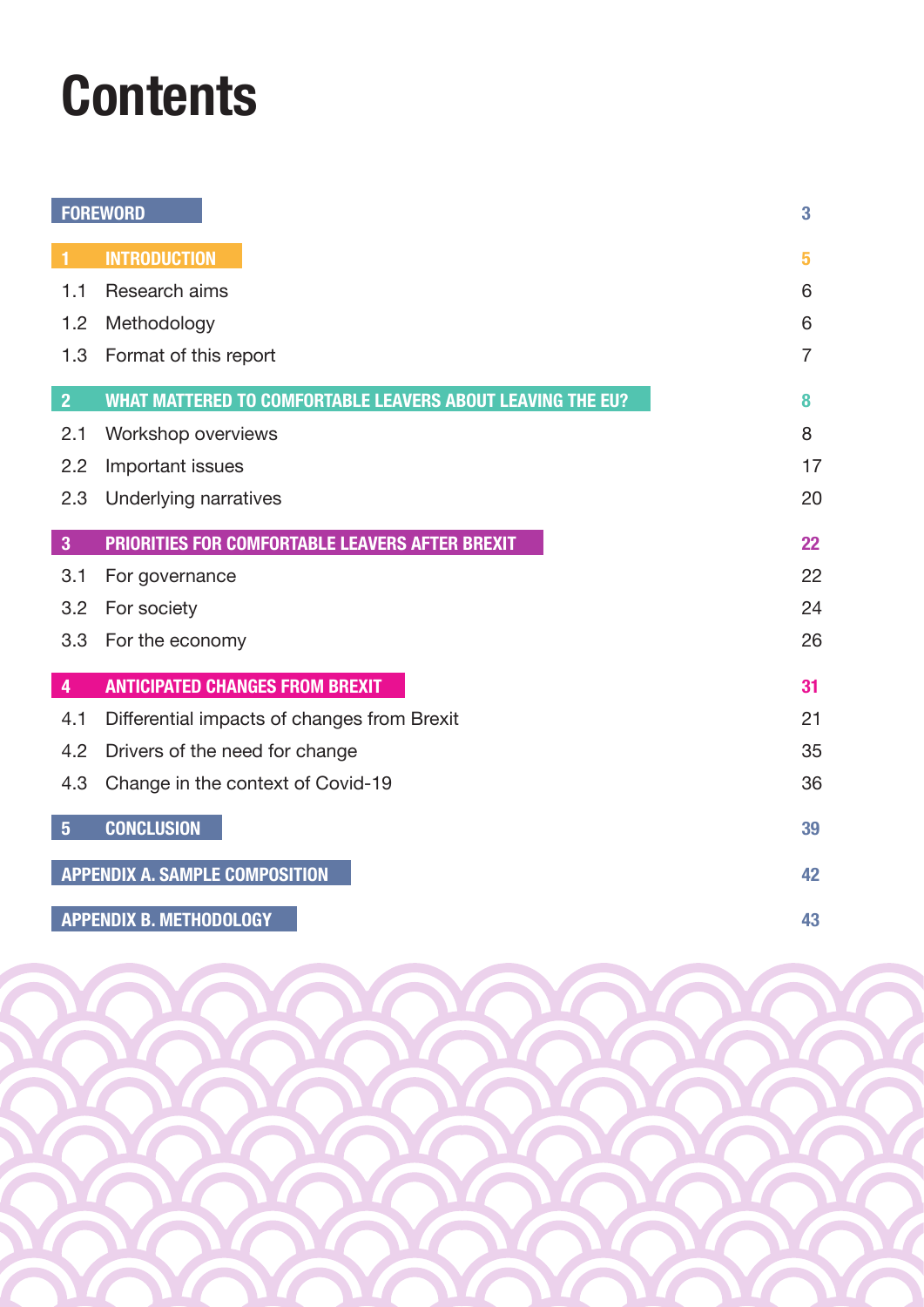## **Foreword**

### **Daniel Wincott**

Research Director UK in a Changing Europe, Director Governance after Brexit Research Programme

There were two branches to the Leave campaign in the 2016 referendum, each led by an ebullient politician. Both men – Boris Johnson and Nigel Farage – overspill with self-confidence; each conveys a spirit of bonhomie that embodies his privileged background more than disguising it. Yet the image of the typical Leave voter is quite different. Since the referendum a huge amount of attention has been focused on so-called 'left behind' people and places. The UK's collective choice to leave the European Union often appears as 'the revenge of the places that don't matter'. Although low-income voters formed a key element of the pro-Leave referendum majority, even if few are as affluent at Johnson or Farage, many pro-Brexit voters are at least comfortably off. Excellent social science research has interrogated 'the left behind' and 'globalisation's losers'. Arguably, though, their comfortable counterparts have been neglected, allowing misleading mythology about the social bases of support for Brexit to grow up.

This report seeks to counterbalance that conventional story. It considers the attitudes and aspirations of these Comfortable Leavers. Commissioned by the [UK in a Changing Europe,](https://ukandeu.ac.uk/) NatCen conducted 8 deliberative workshops – six in different parts of England and one each in Scotland and Wales. Not, in itself a representative study, deliberative research of this kind adds richness and texture to our understanding of politics and society. Equally, this qualitative project was designed against the backdrop of earlier [NatCen survey-based research](https://natcen.ac.uk/media/1319222/natcen_brexplanations-report-final-web2.pdf), which had identified a key group of 'affluent Eurosceptics'.

The workshops provoked rich and wide-ranging discussions, among people who generally enjoy a good quality of life, but worry about crime and, often, about immigration. Some are also concerned that 'British people' are no longer willing to take on some jobs, so key sectors might suffer if migrants stop coming. Typically proud of their country, many have a sense that things were better before the UK joined the EU – and want to get back to that world. Most anticipate more investment in public services – the police and military alongside the NHS and social care. The road ahead could well be bumpy, but there was confidence in the pluck and resilience of ordinary people. A certain sense of nostalgia came through – though lots of things might have to change, the aim is to get back to a more authentic collective wayof-life.

Debate around Brexit and UK governance too often collapses into clichés – especially by treating places as homogeneous – populated by a single type of person. For example, debate about the 'Red Wall' that Boris Johnson's Conservatives demolished in 2019 falls easily into 'left behind'- 'it's grim up north'- type narratives, replete with assumptions about Labour winning back its 'natural' northern constituency. James Kanagasooriam's original 'Red Wall' was that socio-demographically and economically these [constituencies seats look Conservative](https://twitter.com/JamesKanag/status/1161639307536457730) seems to have been too easily forgotten. Danny Dorling points to [52%](http://www.dannydorling.org/?p=5568) those who voted for Brexit living in the south of England – but many Leavers in the north also enjoy comfortable lifestyles. Jane Green and Raluca Pahontu have [shown](https://papers.ssrn.com/sol3/papers.cfm?abstract_id=3764889) that wealth increased the appetite of voters to choose change in 2016, since it insulated them from risk. Though not all our Comfortable Leavers are wealthy, these workshops and this report add to our understanding of the values, attitudes and aspirations of better-off leave voters. Alongside this wide-ranging report from NatCen, a UK in a Changing Europe [briefing](https://ukandeu.ac.uk/wp-content/uploads/2021/04/Comfortable-Leavers.pdf) offers a complementary short analysis of this research.

The 2019 general election provided an opportunity to fulfil a long-standing aspiration for a project of this kind. It was originally designed as a face-to-face project in a series of particular neighbourhoods (inspired by the West Kent Golf Club – the place, legend has it, that Nigel Farage got his first break that led to a job in the City). But the Covid pandemic intervened. Fortunately, through the project 'How [does post-Brexit Britain wish to exercise its Sovereignty'](https://gtr.ukri.org/projects?ref=ES%2FS007954%2F1) on the [Governance after Brexit](https://ukandeu.ac.uk/governance-after-brexit-programme/) programme,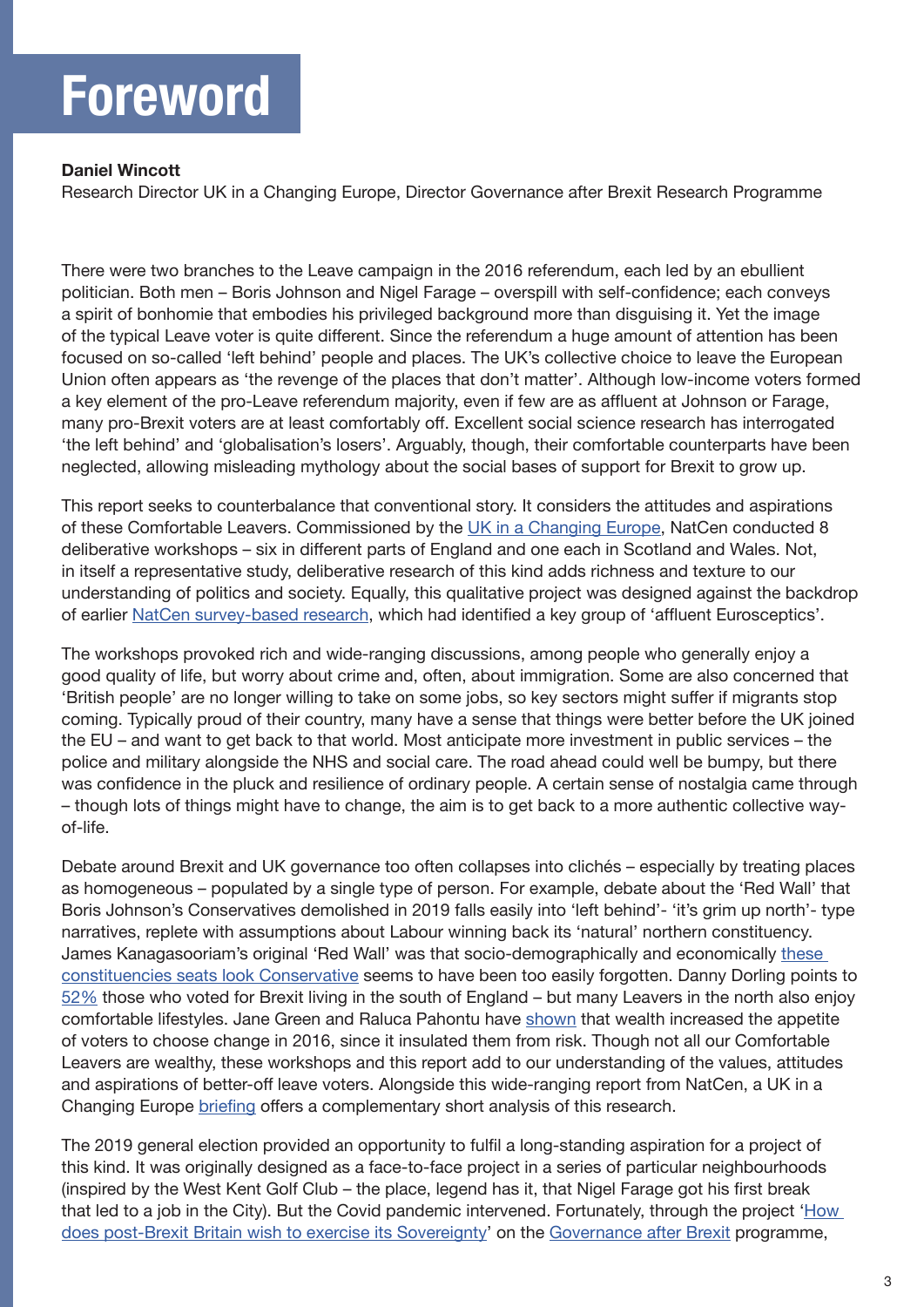NatCen had already demonstrated that they were able to deliver effective deliberative workshops on-line. Doing so did involve a switch from working in particular neighbourhoods to a regional focus – although a strong sense of place nevertheless shone through many of the workshops. I am very grateful to Ceri Davies who led the project and the NatCen team who delivered for their flexibility and skill in challenging circumstances. And to the participants, from whom I learnt a great deal.

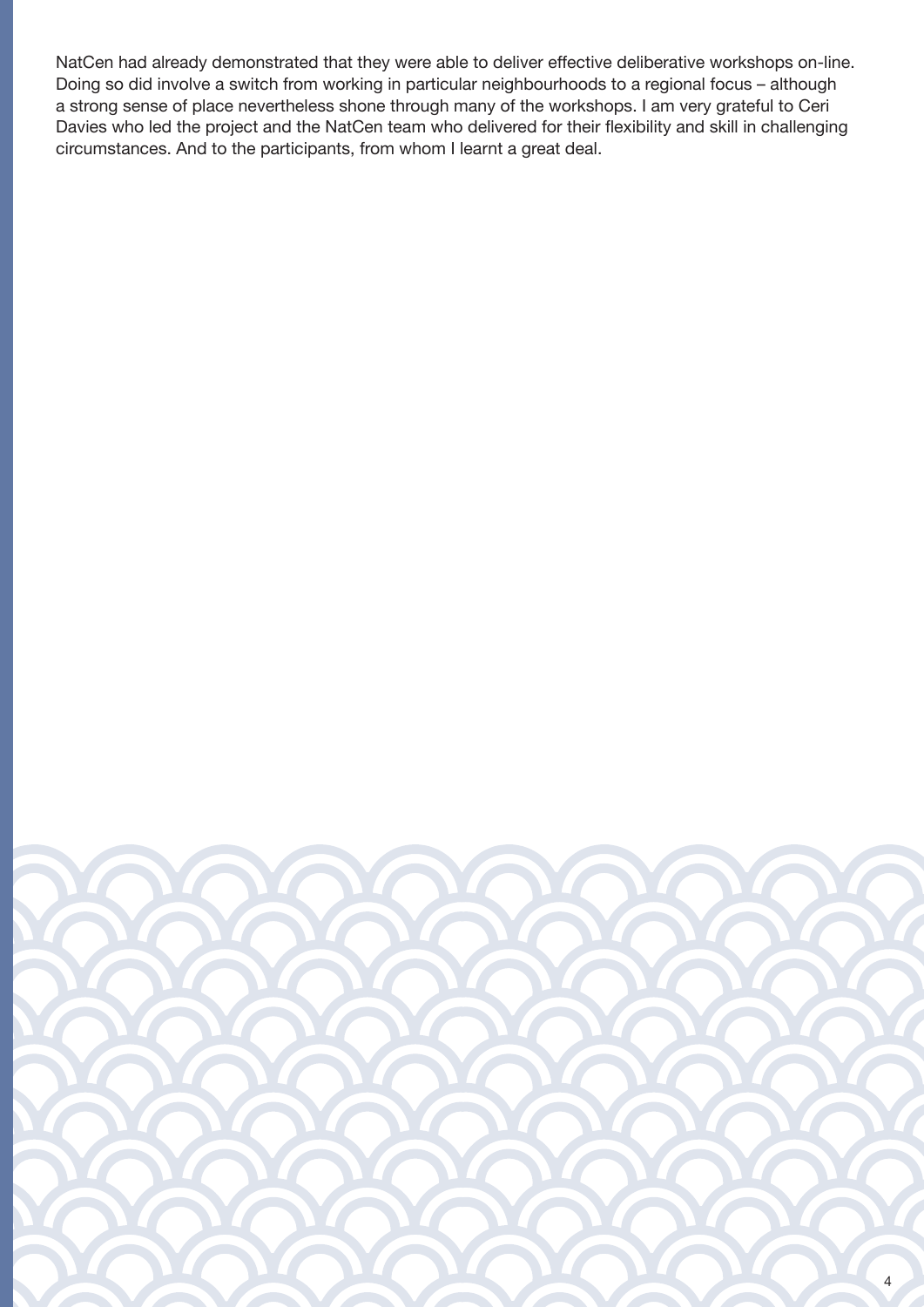## **Introduction**

The vote in favour of leaving the EU has been widely interpreted as a protest vote by those who are said to be 'left behind' – that is, older people with relatively few, if any, educational qualifications living in economically less dynamic parts of the UK (Clarke et al., 2017; Goodwin and Heath, 2016). However, this group represents only part of the overall Leave vote.<sup>1</sup>

Less attention has been paid to more affluent Leave voters living in areas with relatively high levels of wealth. This is a group that we call 'Comfortable Leavers'. They broadly share the same characteristics as the 'affluent Eurosceptics' identified by [NatCen:](https://www.natcen.ac.uk/media/1319222/natcen_brexplanations-report-final-web2.pdf) mainly higher income, Conservative voters with noticeably anti-welfare views. This group make up 23% of the population, 75% of whom voted Leave in the 2016 EU Referendum. Whilst previous research by the UK in a Changing Europe (UKICE) and others has shown that the idea of 'left behind' people and places has taken hold in public discourse; not enough work has yet been done to tease out and explain income-related differences in the Leave vote.

This report shares the findings from a study designed to explore what matters to Comfortable Leavers about the UK leaving the EU, as well as their priorities for their communities, and the UK more widely. It provides a rounded and in-depth understanding of the views of these voters, allowing us to draw more reliable conclusions about the similarities and differences between different income groups and places across Britain.

The findings were generated from eight deliberative workshops involving 130 people who voted both Leave (73) and Remain (55), as well as two people who told us they did not vote.

This project was initially conceived before the introduction of social distancing measures by the UK government in response to the Covid-19 pandemic in March 2020. This required us to move the workshops online from the in-person groups initially planned. These took place using Zoom in June and July 2020.

### **Research Aims**

The aim of this research was to explore the views and priorities of higher-income Leave voters for Britain after Brexit. It had the following objectives:

- To identify what matters to this group about the UK leaving the EU, with particular reference to socio-cultural dimensions
- To understand what changes this group anticipated to their communities and the UK as a whole as the UK left the EU
- To learn what priorities or hopes people had for these anticipated changes
- To consider whether such views on the future were distinct to Leave voters

<sup>&</sup>lt;sup>1</sup> Whilst there is no simple representation of the demographics of the Leave vote, work by [Swales \(2016\)](https://natcen.ac.uk/media/1319222/natcen_brexplanations-report-final-web2.pdf) provides an analysis of segments of the population who voted strongly one way or another. Of those that map to characteristics of those said to be 'left behind', those 'economically deprived anti-immigration' make up 12% of the population, of which 95% voted Leave. Another relevant group – older working class make up 16% of the population, of which 73% voted Leave.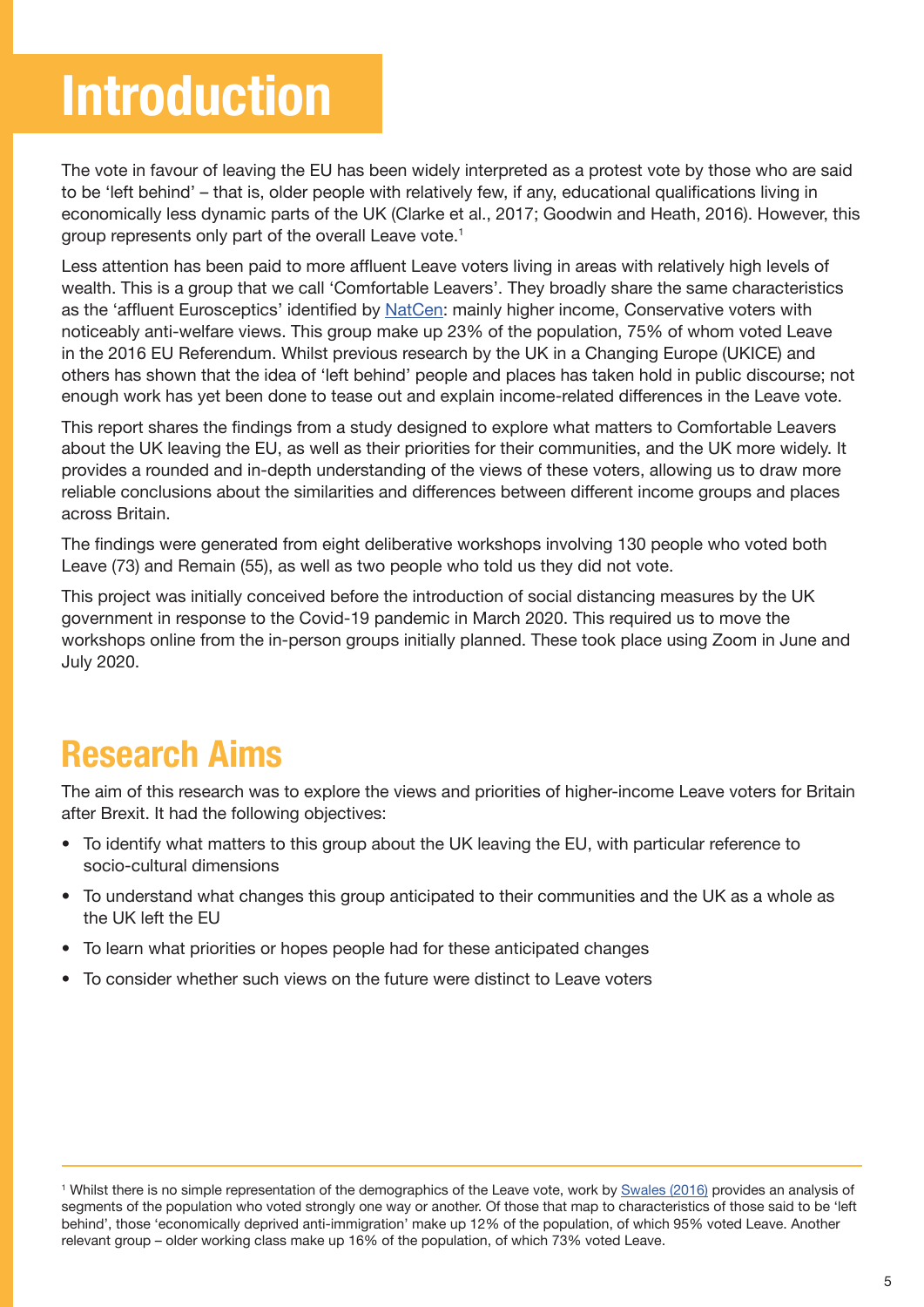We wanted to explore these objectives in relation to four main subjects:

**SOCIETY who lives here and how do we live?**

**IDENTITY what values, ideas or beliefs shape us?**

**ECONOMY & SERVICES producing and trading goods, jobs and the labour market**

**GOVERNANCE who makes decisions on the things that shape our lives and how?**

### **Methodology**

Our original plan was to hold in-person deliberative workshops with Comfortable Leavers in eight locations across the country. These were: the East of England, London and the South East, the North East, the South West, Scotland, Wales, the West Midlands, and Yorkshire and the Humber.

Deliberative workshops are a form of facilitated group discussion that provide participants with the opportunity to consider issues in depth, challenge each other's opinions and develop their views to reach an informed position. This approach was selected to allow researchers to understand the underlying drivers that inform people's positions and perspectives.

In order to distinguish the views of Leave voters, we included a proportion of Remain voters in the workshops to understand the beliefs and priorities of each group, and how they are distinct from one another.

Each workshop was designed to have up to 16 participants, with a greater proportion of Leave (10) to Remain (6) voters in each. Where this was not possible, a minimum 50:50 split was achieved. After satisfying inclusion criteria on income - participants were included if their income was above the median for their statistical region – quotas were used to obtain a diverse sample of ages, levels of educational achievement, employment situation and property ownership (see Appendix A).

Workshops were 2.5 hours long and used a mixture of plenary and small group discussions. We split the group into two smaller, separate discussions depending on whether someone voted Leave or Remain.

These groups were initially scheduled to begin in April 2020. However, before the fieldwork started, social distancing measures were introduced. The research team decided to move delivery online using video conferencing software and fieldwork began in June 2020. Further detail of our approach can be found in Appendix B.

### **Format of this Report**

This report is designed predominantly to report the views and perspectives of participants who voted Leave in the 2016 EU referendum. It is intended to show whether place is significant in shaping people's views, and to investigate the degree to which Leave views might be distinct (or indeed similar) to Remain perspectives.

Although we deliberately avoid giving numerical values, the data included helps us to identify trends in the meanings and explanations behind people's attitudes, and verbatim quotes are selected to illustrate salient points.

We begin this report by offering a snapshot of each workshop and then identifying the issues of importance across places. Chapters 3 and 4 then explore these issues in greater detail, drawing out people's priorities for post-Brexit Britain, as well as the changes they anticipate that leaving the EU will bring. The order in which these views were discussed with respect to our four subjects of interest changes between chapters, reflecting their prominence in discussions. We then conclude by summarising the findings on what our group of 'Comfortable Leavers' want from Brexit.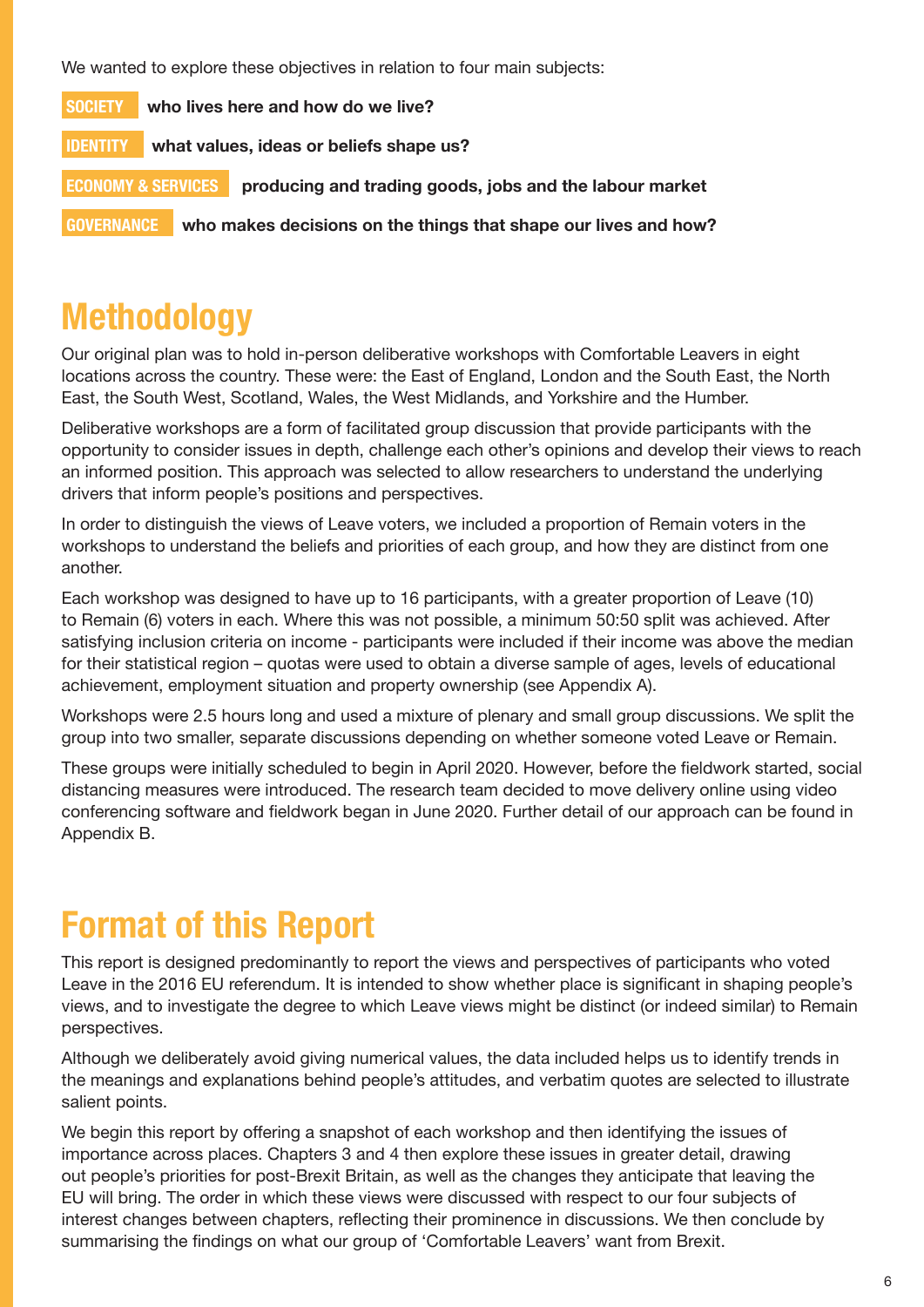## **What mattered to Comfortable Leavers about leaving the EU?**

This chapter introduces the issues Leave voters identified as most important about exiting the EU. Their concerns were mostly related to the UK level and were articulated in the abstract rather than evidenced through people's everyday lived experiences or in ways specific to their local areas. We focus here on reporting the views of Leave discussion groups to give an overall sense of their points and considerations.

The chapter begins with a short overview of each workshop to summarise the general points covered in each location. Although these show some variation in emphasis across geography, we also draw out cross-cutting themes as they relate to the domains of society, governance, identity and the economy we had invited them to discuss. The final section of the chapter considers what might have influenced the views expressed.

### **Workshop Overviews**

The sections overleaf illustrate the general points covered in each location and highlight area-specific characteristics that people identified to the places they lived. They are presented alphabetically.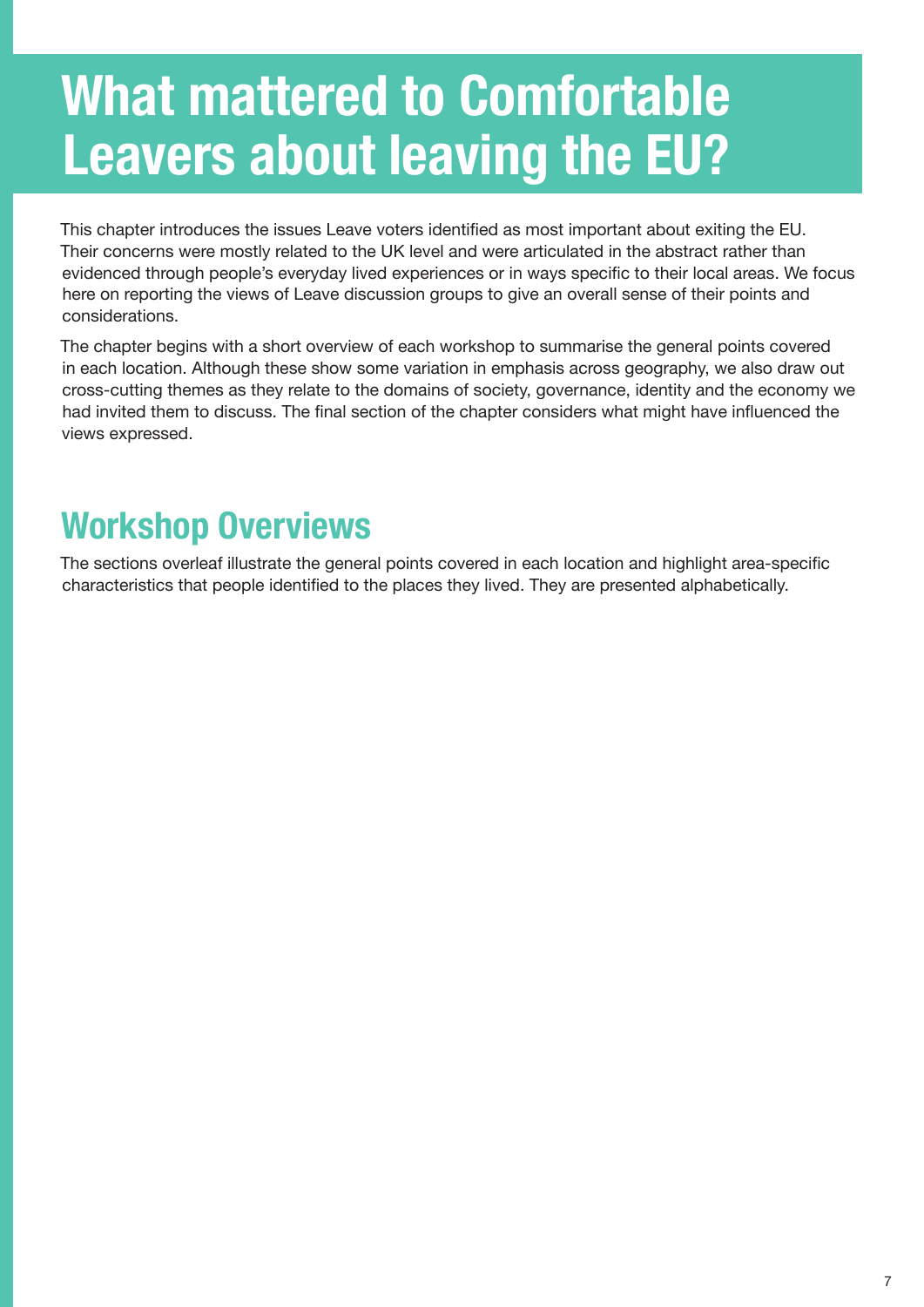### **EAST OF ENGLAND**

A total of 14 people took part in the East of England workshop: seven who voted to leave the EU, and seven who voted to remain.

Those who voted Leave reported that they lived predominantly in an agricultural and rural environment, in a mix of country towns and villages. Only one participant lived in a city. Participants enjoyed living in their area, and commented on the beautiful countryside and woodland, which was particularly valuable to them during the Covid-19 lockdown. Traditional industry was part of the local economy, particularly grain farming. However, there were some concerns that the areas they lived in were part of the "commuter belt", with people purchasing homes in their towns and villages to commute to London, Cambridge, Luton and Bedford.

Participants felt they lived in diverse communities, with a mix of young people, families and older people. The participant living in a local city reported that it was multicultural, which was seen as a positive change over the years. Those in villages and towns were concerned about the lack of local amenities, such as a good bus service, although others reported that they had access to local pubs, garages and schools.

Leavers in the East of England were concerned about immigration policy. They felt strongly that immigrants should contribute economically to the UK, with hard-working and English-speaking migrants welcomed. This contrasted with their anxieties about the lack of integration of non-English speaking migrants, with migrant women seen as dependent on their husbands for support. There were also concerns about social segregation in cities as a result. A lack of social integration between UK residents and migrants was seen as a threat to British culture. The emphasis on welcoming those who could work was related to the worries about funding for other more deserving issues. Respondents contrasted funding for children in social care with benefits paid to asylum seekers, suggesting that a decline in immigration would lead to an increase in funding for causes they supported.

However, the group recognised some challenges involved in reducing the number of immigrants within the UK. There were questions about whether British workers would take on low-paid work, such as fruit picking or care work, which had often been done by European immigrants. The "bad attitude" of many UK workers was seen as a barrier to filling job vacancies in these sectors.

The group also touched on the importance of British identity. Participants suggested that the Church of England was at the heart of British identity. The decline in church attendance was associated with a decline in moral standards, and the emergence of a multi-religious society was seen as undermining British identity. Particular concerns were raised about the increase in the British Muslim population.

Finally, governance issues were less important to this group than other factors, such as immigration policy and integration. However, they were hopeful that the UK would be able to act more nimbly when removed from the perceived bureaucracy of the EU. The major expected benefits from this included being able to control the UK's borders and promote fairness for British workers.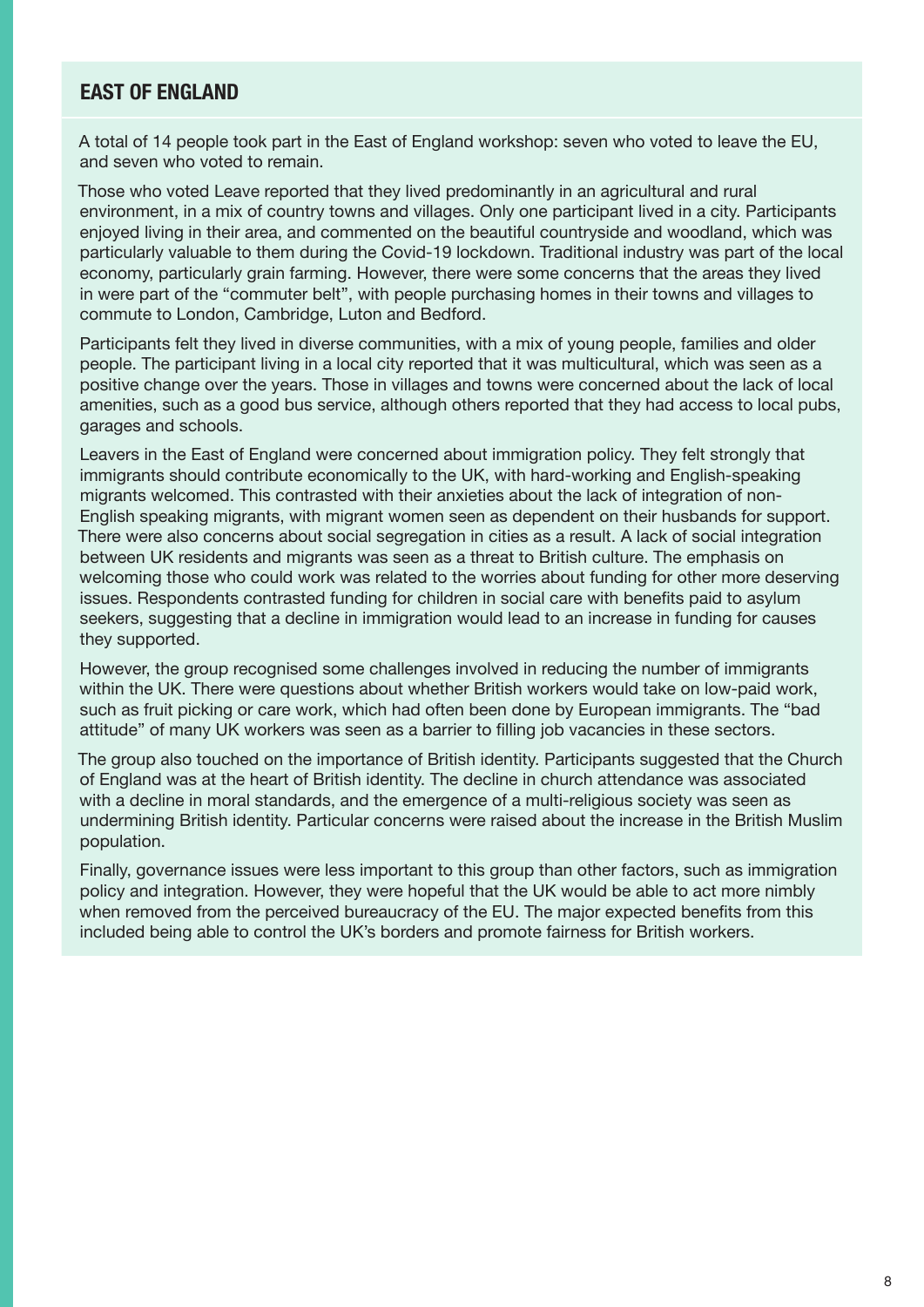### **LONDON AND THE SOUTH EAST**

A total of 16 people took part in the London and South East workshop: 11 who voted to leave the EU, and five who voted to remain.

Participants all lived in the London fringe – either in outer London boroughs or areas that bordered London. Leave-voting respondents living in London felt that their areas differed significantly from other parts of the South East. London was described as multicultural and multiracial. London was seen to have changed for the worse over time, as a result of demographic changes such as the elderly population dying and immigrants moving to the city.

Among participants in the South East, a few common themes emerged. In contrast to London, participants identified community spirit as one of the positives about their locations, especially in small villages. In more affluent and rural towns, participants reported good private schools and a lack of traffic, both of which were welcomed. However, for others in the South East, their areas were described as built-up, with new developments being added on the edge of the greenbelt. This was especially the case for commuter towns. Participants were concerned about the lack of accompanying infrastructure, such as shops or medical facilities, and these concerns were also mentioned by those living in London. Traffic was particularly problematic.

Finally, safety was raised by participants, both in London and in the South East. Participants reported increasing levels of knife and gun crime in their local areas. The closure of local police stations was viewed negatively as a result.

Leave voters in London and the South East supported changes to the immigration system, focusing on skilled migrants who could help address the economic needs of the UK. There were preferences for migrants from certain countries, such as China, who were seen as well-established within the UK, while immigration from other (non-disclosed) countries was seen as threatening to British identity due to extremist views. Migrants were welcomed if they spoke English, adapted to British culture, and worked. This group was concerned that English was becoming a second language in their local areas due to high levels of immigration. Like other groups, Leave voters in this area expected that reducing the number of immigrants would lead to greater financial support for other issues, such as homelessness, schools and hospitals. However, the loss of current European immigrants after EU exit was viewed as a negative consequence of the referendum, which would have an economic impact on several sectors such as health and social care.

For this group, core components of British identity included freedom of speech, friendliness, and a respect for British law. Referencing recent protests in Bristol that led to the removal of a statue, the group felt that monuments should be protected as part of freedom of speech, along with respect for the Union Jack. There were concerns that Britain had become "too soft" on criminals and that sentencing was too lenient. While there was agreement that a multicultural society was enriching for citizens, they thought British culture should be prioritised and adopted by migrants. People living in the UK should have a shared pride in the UK's national identity, regardless of their background or origin.

The group felt that leaving the EU would lead to greater accountability in political decision-making in the UK, with central government required to take full responsibility for all decisions made.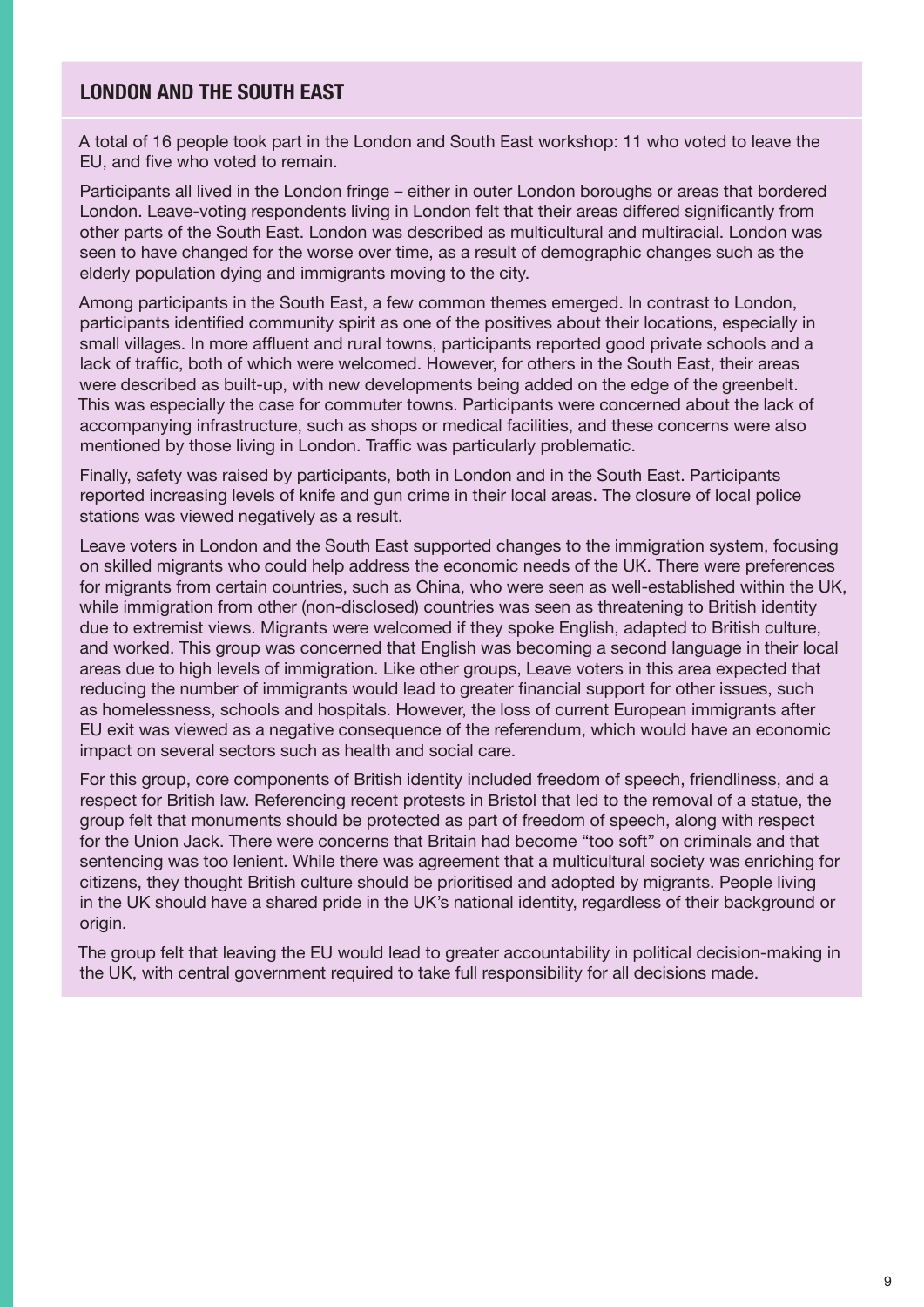### **NORTH EAST**

A total of 10 people took part in the North East workshop: two who voted to leave the EU, six who voted to remain and two who didn't vote. A further four Leave voters living in the North East were interviewed after the workshop.

Respondents who voted Leave in the North East had a strong sense of pride in their local area. Geographically, many respondents reported that they lived in quiet rural areas, which were short drives from beaches, the North Yorkshire Moors, Newcastle airport and local shopping towns. Participants felt this was the best of both worlds, allowing them to access the countryside and rural life while also remaining well-connected.

There was a strong sense of community. There were comparisons made between the North East and the South, with people in the South (particularly London) seen as unfriendly compared to their northern counterparts. People felt the North East was close-knit and that "banter" was a key part of their identity. However, while participants felt that it was positive that Indian and Sikh communities thrived in the area, they felt that they were not integrated with the local area, with little opportunity for communities to come together. Finally, there were negative aspects to community life. Participants reported high unemployment and teenage pregnancy rates in their area.

Participants who voted Leave reported concerns about crime, often on a national scale, with news media identified as a key factor in their fears. Participants were also concerned about the lack of integration within their areas, with some feeling unsafe when travelling in certain areas where many migrants live. There were distinctions made between immigrants who contributed positively to the economy and those who were viewed negatively for not working. Australia was given as an example of a country with positive immigration policies, including the ability to deport immigrants who had committed crimes. However, members of the group were concerned that European migrants would no longer feel welcome after the referendum, with participants emphasising that their referendum vote did not indicate a personal dislike for Europeans.

British identity was also a core concern for this group, seen to be based on parliamentary democracy, the respect for the rule of law, and a pride in helping others and welcoming refugees. However, for some, the British tradition of welcoming refugees, such as Jewish Europeans in the 1930s, had been undermined by the rise in British-born terrorists from ethnic minorities. Devolution was also seen to undermine traditional British identity, with Northern Ireland seen as a "half-way house" between Ireland (and the EU) and Britain. Participants felt that the UK as a nation had become too "soft", saying that political correctness and concerns with racism had gone "too far".

The return of British manufacturing was seen as a priority for this group. Pride in Britain's industrial heritage was one reason given for prioritising this after EU exit, in addition to supporting the North East's economy, which was seen to have suffered more from production being outsourced overseas. The redevelopment of local industry was key, with unnecessary EU regulations seen as a barrier to success. While the group acknowledged the need for many European workers, it was felt that a reduction in the number of immigrants would free up jobs for UK workers.

Finally, it was felt that the UK had a different political outlook to other European countries, with Britain preferring a right-of-centre government in comparison to social democratic models in Europe. This difference was seen as one important reason for the UK to have greater control and accountability in its political systems.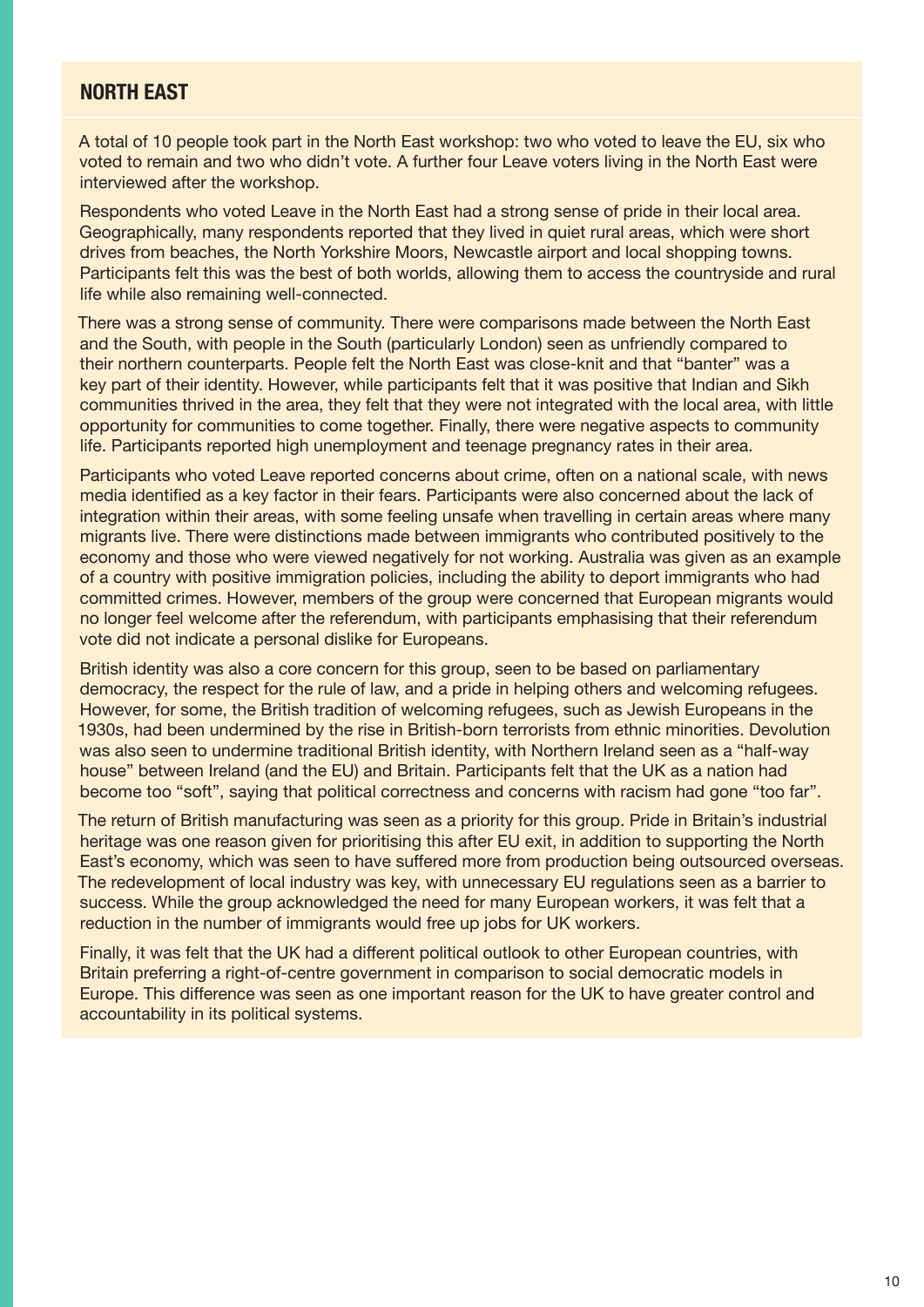### **SCOTLAND**

A total of 21 people took part in the Scotland workshop: 14 who voted to leave the EU, and seven who voted to remain.

Leave-voters in Scotland were dispersed across different areas, with participants living in cities and towns, including Edinburgh and Aberdeen, smaller towns, and rural villages in the Highlands. The geographical diversity of the group meant that there were few commonalities in location, although many spoke of strong community ties. Those living in the countryside reported many positives, including living in beautiful rural areas, with access to local landmarks such as beaches, and being on the tourist whisky trail. Others focused on the economies of their local areas, which included farming, fishing, oil and gas, and military bases. For those in cities and towns, advantages included good infrastructure, including good transport links, and shopping and retail opportunities.

In comparison to Leave voters in other regions, those in Scotland did not identify immigration or identity as a key facet of their decision to vote to leave the EU. Several participants felt that they had never lost their Scottish identity, so leaving the EU would not affect how they identified. Instead, trade and the economy were key priorities. Participants wanted to have seamless trade with EU countries, although they said that, should tariffs be introduced, this could promote domestic production and sales. Leaving the EU was seen to ensure a greater ability to make deals with the rest of the world, with priority countries including the US and Canada.

The redevelopment of industry was also a priority. The loss of coal and steel industries was seen as significant for Scotland, with few large industrial centres now providing employment. Vocational training, such as in building or bricklaying, was seen as important to develop the skills of young people.

Politically, the group wanted the Scottish government to have more power after the UK left the EU. Scottish people were seen to be better served by a Scottish government, and it was important for the devolved nations to obtain more power in an independent UK. Participants distinguished between domestic and foreign policy, with domestic policy seen as managed best at Holyrood, while foreign policy for the UK should be managed by Westminster. This was seen as fairer for society.

The group also felt that a greater role was required for the devolved nations in negotiations with the EU, with examples given of Nicola Sturgeon being excluded from talks. However, the group did not feel that there was a case for an independent Scotland re-joining the EU, with one participant commenting that Scotland had more power as one of four countries in the UK, compared to being one of 27 countries in the EU. The group prioritised a greater role for Scotland post-EU exit within the existing UK political structures.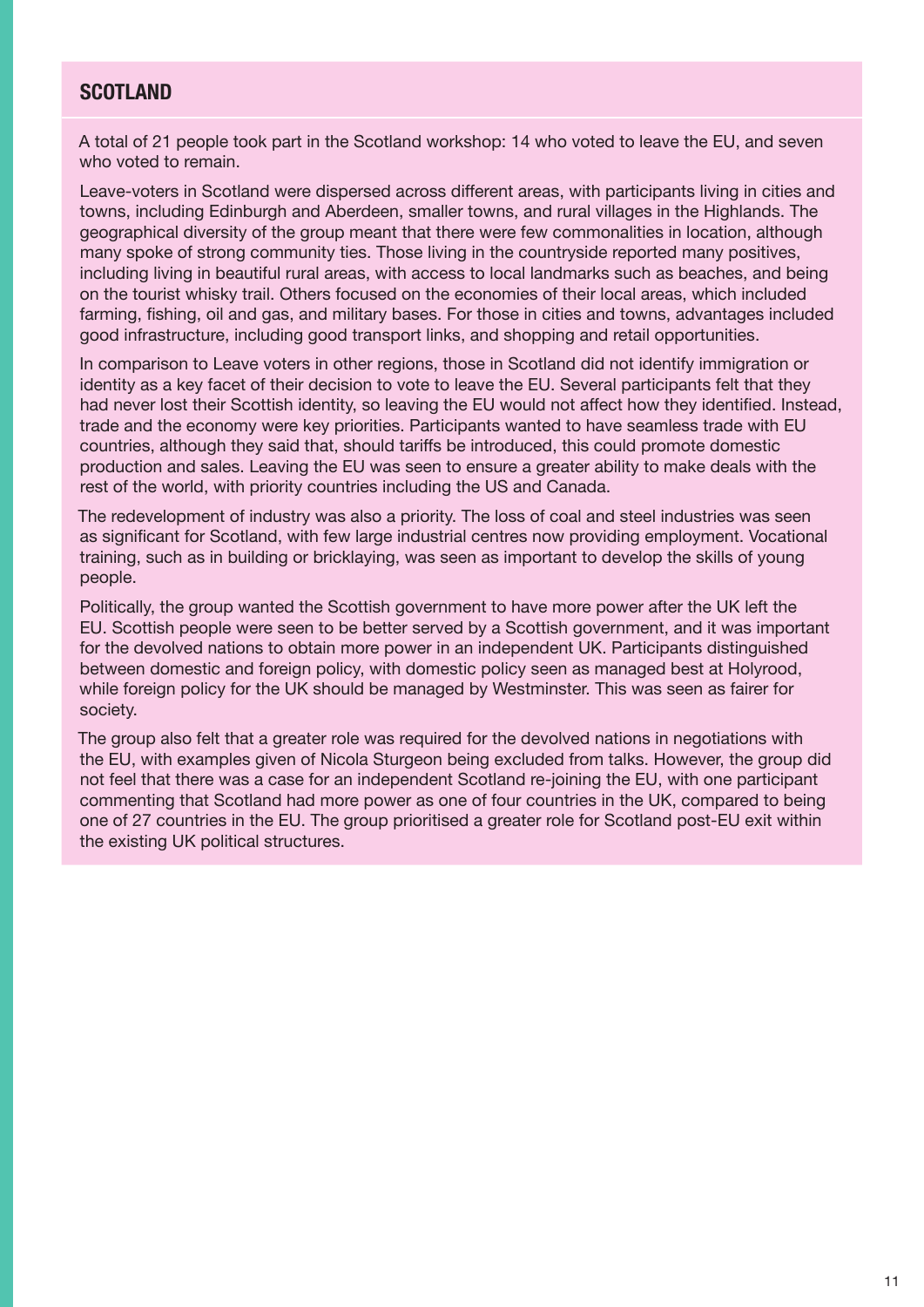### **SOUTH WEST**

A total of 19 people took part in the South West workshop: 11 who voted to leave the EU, and eight who voted to remain.

Participants in the South West mainly lived in the countryside or in smaller towns. They described beautiful countryside and coastline, and characterised their areas as peaceful, picturesque and idyllic. Participants made reference to the historical monuments in their local area, including the city of Bath, and noted the importance of tourism for the local economy.

Leave voters in the South West region supported a change to immigration. Like voters in the West Midlands, this group believed that too many people sought asylum in the UK and felt that many were falsely travelling to the UK to receive benefits. There were also concerns about a lack of integration of immigrants, who were seen to be creating their own "little country". Instead, the group felt that immigrants should assimilate through learning English and understanding British culture and beliefs.

The economy was another priority for members of this group. Participants felt that current patterns of immigration prevented young people from accessing skilled trades, such as building or HGV driving, with apprenticeships being reduced. The group suggested that priority should be given to British people to work in the NHS, with bursaries available to nursing students. This would, they argued, reduce the UK's reliance on immigration for staffing.

Governance was also a concern, with some participants in the group suggesting that the UK would be able to "tighten" borders after leaving the EU. This would discourage people from seeking asylum in the UK and reduce the number of immigrants travelling for benefits. Others felt that the UK should welcome many types of immigrant, including asylum seekers and economic migrants, but widen its offer to take in migrants from around the world. Examples were given of Hong Kong citizens and the offer from the UK government to create a path to UK citizenship. This was seen as part of the UK's role in supporting human rights around the world.

Finally, there was support for more decision-making at the local or regional level. The multinational government of the EU was seen to be unresponsive to local needs, with the centre of EU bureaucracy "divorced" from member countries. Returning accountability to the UK was a further priority for this group.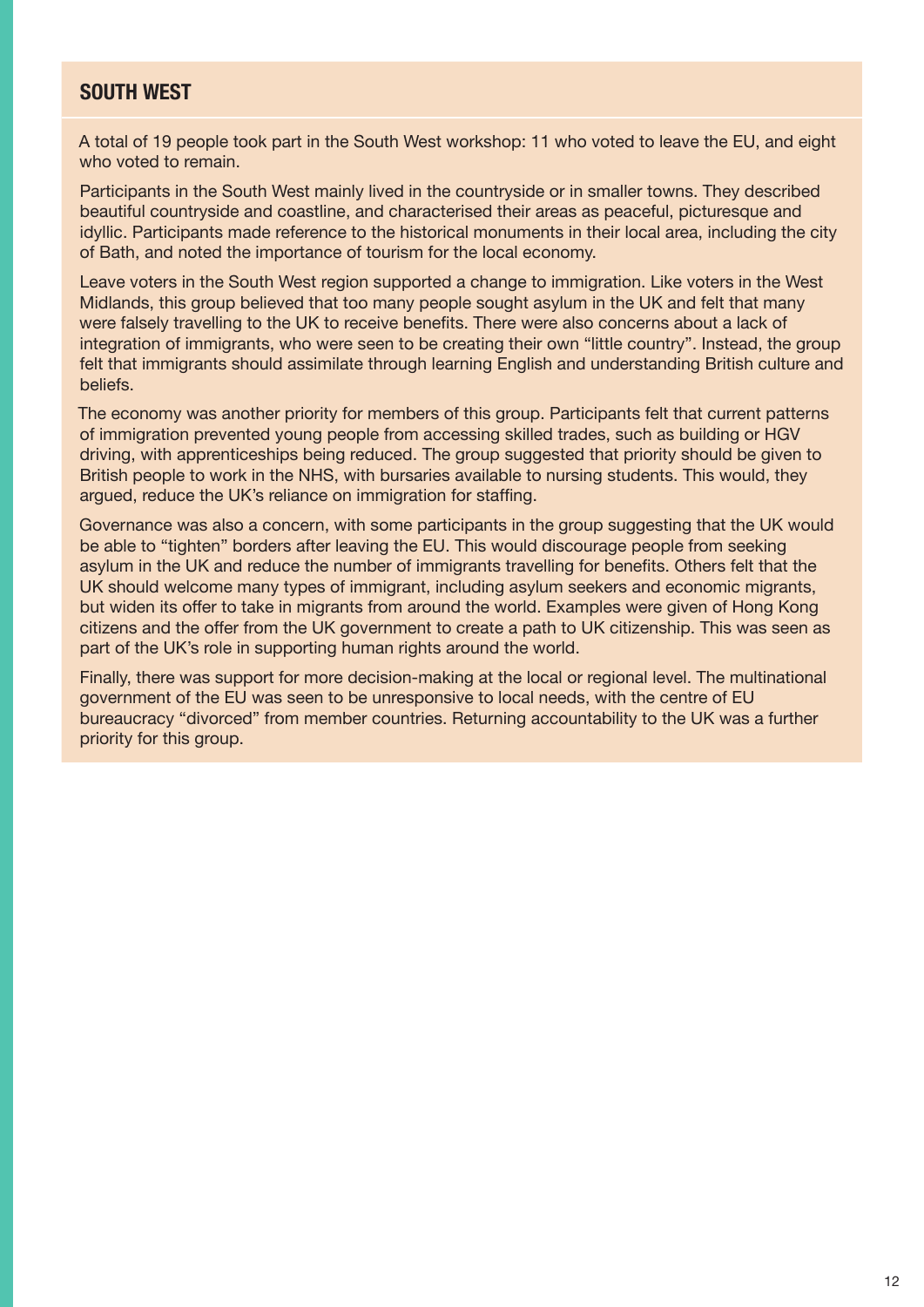### **WALES**

A total of ten people took part in the Wales workshop: three who voted to leave the EU, and seven who voted to remain. A further four Leave voters were interviewed after the workshop.

Those who voted Leave in Wales reported concerns about the lack of easy communications and transport links in their areas. They felt that it was difficult to reach certain parts of Wales, such as the Heads of the Valleys in South Wales, which in turn made it harder for businesses to be established outside of larger cities. Several participants reported that there were few major employers in rural areas, with coal mines closed and a reduction in the number of people employed at steelworks, although technology companies were growing. Within the cities, more opportunities were reported. Cardiff and the surrounding area was identified as a central hub for employment, with large employers in the region including British Airways, Aston Martin and Cardiff Airport. In addition, tourism was important, as were local council roles and retail jobs.

Participants in rural locations were proud of their local area and felt it had natural beauty. Strong community links were reported, particularly in the villages, where respondents reported attending clubs including pre-school groups, social groups for older people, language classes, Weight Watchers and University of Third Age. This was seen as more unusual in cities, where community ties were less present.

Leave voters in Wales reported concerns about the integration of immigrants, with the group reporting that, in certain areas of Welsh cities, the majority of the population were Muslim or Polish immigrants. While several participants gave examples of previous generations of immigrants successfully integrating into mining towns in the past, some felt that it was now intimidating for white Welsh people to visit certain areas, particularly in cities. There were concerns about changes to Welsh identity and culture through immigration, which could lead to a "domino" effect across the UK, with a multiracial society replacing British identities.

In contrast to those in the Scottish group (see above), there were fewer concerns about increasing Wales' political power following EU exit. The group was supportive of the view that the four UK nations should work more closely together, with a preference for UK-wide rather than devolved policy making, although equity across the regions and nations was important – in particular for ensuring that Wales was as important as London in decision-making. A closer relationship between Wales and England was welcomed, with Welsh nationalism rejected by the group. Differences in Covid-19 lockdown policies between the two countries were given as examples of where the UK should act as one entity, rather than four countries. The Welsh Parliament was unpopular with some. Several participants reported that a devolved assembly meant that people felt closer to the Welsh government than the UK government, although the Welsh government was less powerful.

Participants also felt that there were too many layers of government for Wales. Leaving the EU would mean that the UK would be more politically "nimble". For the group, this meant trading with the rest of the world and being exempt from EU rules and regulations, although there were hopes that the UK would remain close to Europe, in a similar position to that of Norway or Switzerland.

Financially, a priority for this group was revitalising the Welsh economy through development of infrastructure, funded by central government, and support for town centres. Higher education and tourism were two potential areas of growth for the economy, while the NHS required more funding to rise to the same level of quality as services in England.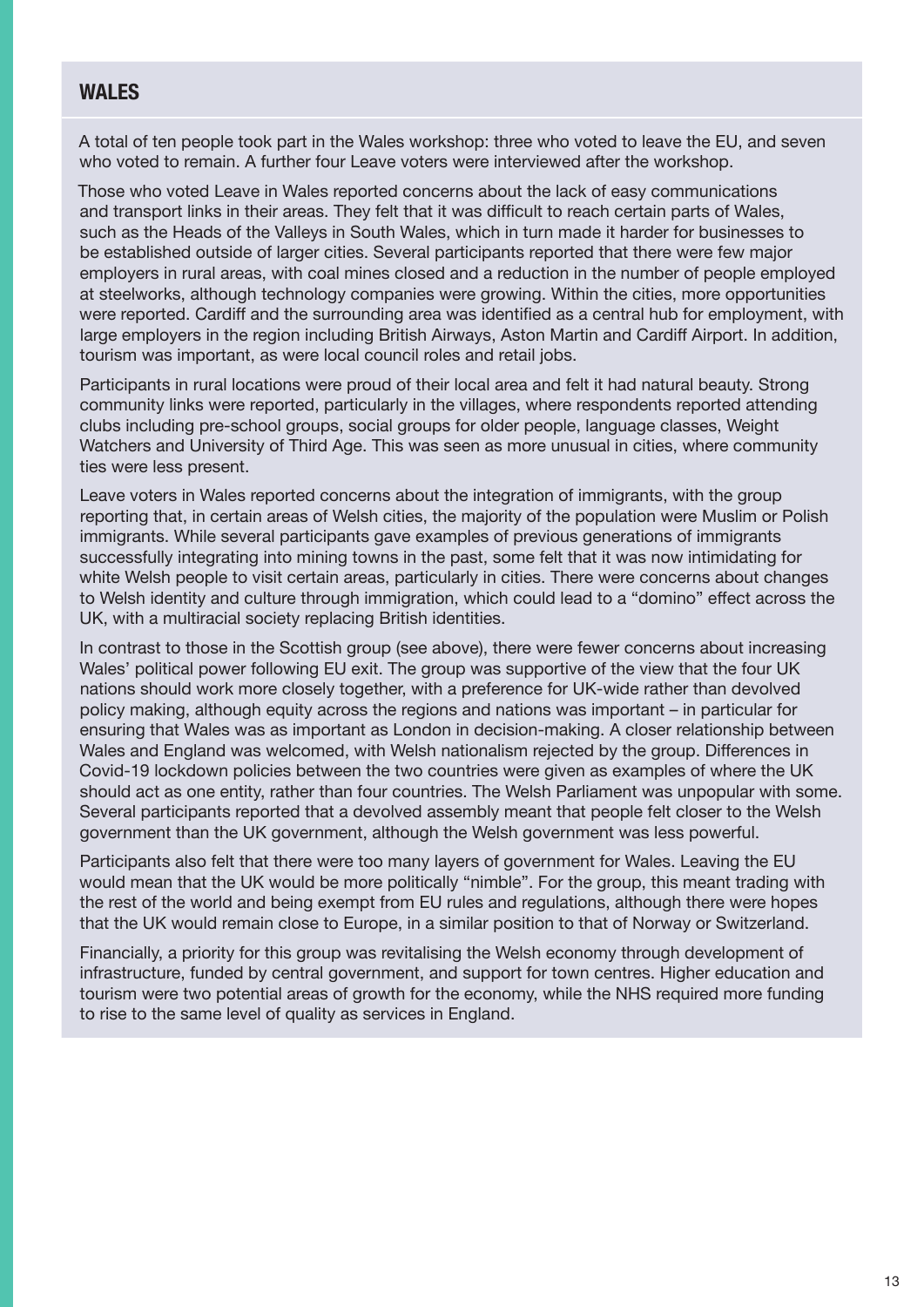### **WEST MIDLANDS**

A total of 21 people took part in the West Midlands workshop: 14 who voted to leave the EU, and seven who voted to remain.

Participants predominantly lived in Birmingham or in the surrounding countryside, and the majority had been born in the West Midlands region. Those living in Birmingham reported that the city was extremely diverse. There were some concerns about local deprivation and fly tipping. Residents of the city appreciated the large number of parks and green spaces and felt that this was often overlooked when driving in the city.

Other participants reported living in the countryside, with benefits including a slow pace of life and general "peace and quiet". Participants felt that their areas were good places to bring up children, particularly due to the number of parks. However, for one participant, this was also associated with people having "old-fashioned" views. There were also concerns that the local sense of community, which participants had experienced in their childhoods, had diminished over time. Participants felt that the 'Clap for Carers' had brought their communities back together during lockdown.

Leave voters in the West Midlands saw Brexit as an opportunity to improve negative aspects of British life, including more funding for the police and prisons to prevent crime and more funding for youth clubs to provide structure for young people. Changes to immigration were part of this, with concerns in the group about a lack of integration between immigrants and British people. The group had mixed views about asylum seekers: participants suggested that "deserving" asylum seekers, who faced death in their home countries, should continue to stay in the UK, but also argued that some asylum seekers came to the UK solely for the generosity of the benefits system. The government was believed to lack control over immigration, leading to the UK being "taken over" by immigrants.

Changing demographics also had an impact on the group's concept of British identity. Christianity was seen as a traditional part of British identity, and participants were concerned that other religions were respected more than Christianity, with examples given of multi-faith assemblies held in schools while Nativity plays were said to have been banned. Leaving the EU was viewed as an opportunity to reflect on national identity, which was seen as currently "apathetic" and too politically correct. Yet views on identity varied across the group, with one black participant reporting discomfort with the concept of a British identity due to perceived associations with racism and the National Front.

Like Leave voters in the North East and Scotland, those in the West Midlands wanted to see local industry redevelop after leaving the EU. Participants reported a lack of employment for young people in the local area and wanted British workers to be prioritised. However, there was also a belief that British people were unwilling to take low-paid jobs. For these voters, a change in attitude was essential in stopping people from relying on benefits and taking on low-paid work instead. Yet while the group supported jobs for British workers, there was a recognition that immigrants should be valued especially in sectors such as farm labouring.

Finally, there were mixed views on whether leaving the EU would bring positive changes to laws and regulations. Aspects of EU policy were welcomed – such as limiting carbon emissions across Europe and promoting tolerance and equality – but others were seen as over-bearing, such as defining what constitutes a sausage in law. Concerns about losing workers' rights were expressed, with the group suggesting that strong trade unions would fill this role after leaving the EU.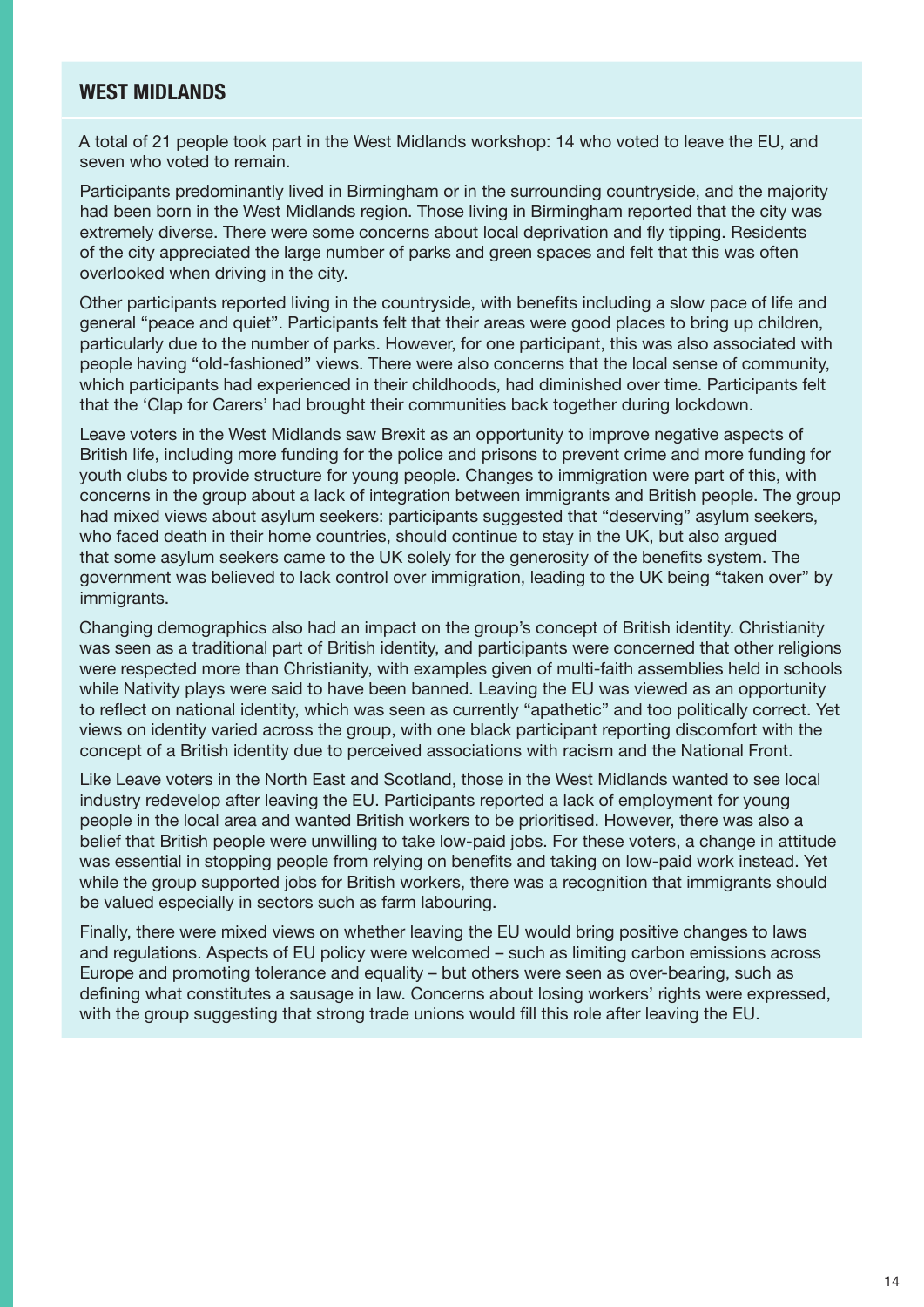### **YORKSHIRE AND THE HUMBER**

A total of 19 people took part in the Yorkshire and Humber workshop; 11 who voted to leave the EU, and eight who voted to remain.

Leave voters in Yorkshire and the Humber came from across the region, with participants reporting high satisfaction with their local areas. A number of respondents lived in Leeds, and said that they lived in small communities, with good shops and local high streets. Infrastructure was also important, with green spaces, roads and public transport valued by the group. This area was seen as a good place to bring up children, with friendly neighbours. Participants reported a lack of racial diversity. Those living in smaller towns and villages in Yorkshire also reported strong community ties and enjoyed living in open, green spaces.

A key priority for Leave voters in Yorkshire and the Humber was investing in British workers and giving British people educational and economic opportunities. This was related to concerns about crime, with young people seen at risk of leaving school and entering into criminal activity. The group advocated advertising all roles to UK workers before recruiting overseas workers and suggested that those in the armed forces should also receive priority. However, the group did not identify as anti-immigration, and although they were not in favour of freedom of movement, spoke positively about the work ethic of eastern European workers. Instead, participants thought that the immigration system should be made fairer, giving examples of computer programmers from India and teachers from Australia who currently could not easily work in the UK. Participants felt that immigration to the UK should not be based on one's country of origin, but instead should focus on the skills need of the UK economy. This would combat several issues identified by the group, including overuse of cheap labour from eastern Europe and the 'brain-drain' of skilled professionals from developing countries.

Independent decision-making was also a key priority within this group, with one participant describing EU membership as "barbaric" for determining parts of UK legislation. EU laws were seen as unsuitable for the UK because making a single decision for all 28 member states would mean that legislation could not be tailored to the needs of individual countries. Furthermore, the EU political system was difficult to understand, with a lack of clarity surrounding the Commission, Council and Parliament. In contrast, the UK system was easily understood, and the power of one's vote was more apparent, leading to greater political accountability.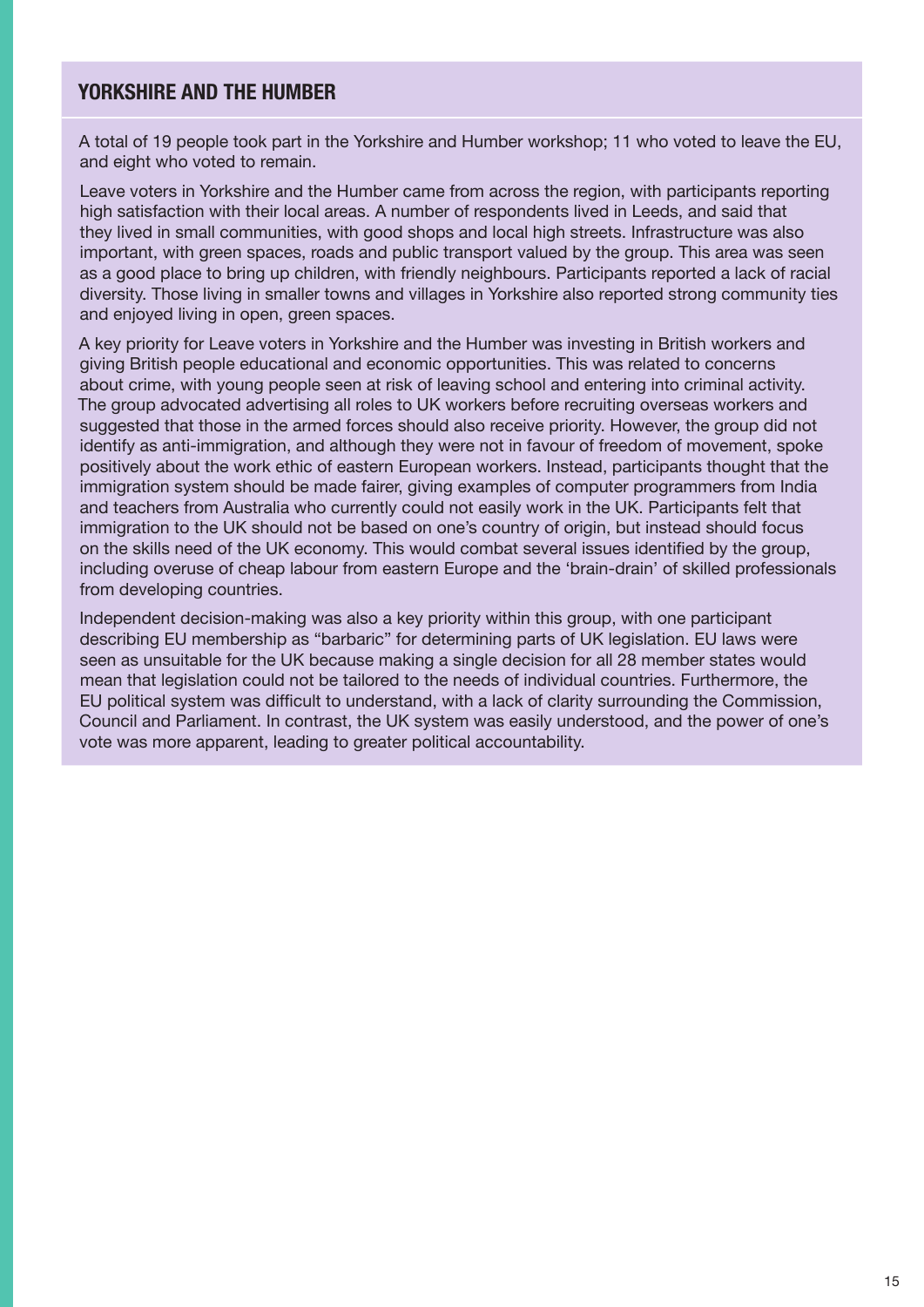### **Important issues**

The workshop overviews demonstrate a clear convergence of the views of Leave voters on immigration and governance and how these relate to identity. The discussion in Scotland was an exception to this, with a clearer emphasis on the economy. The following section sets out further detail on these crosscutting themes before exploring what might be significant in the framing of these perspectives.

### **SOCIETY**

The question of immigration was frequently brought up by Leave voters, with two main concerns raised.

The first was a perceived lack of integration of immigrant communities in the UK. There was a view that integration was in some ways failing in communities, which was illustrated by participants' views that many immigrants do not speak English. There were also concerns about segregation and certain areas of towns becoming unrecognisable.

*"They're such tight communities that they all live together, and they don't find it necessary to actually speak English because they don't involve themselves in the British culture. I think that's why a lot of people are so against immigrants coming into this country."* [Leave, East, female]

In some groups, these discussions were also linked to perceptions about increases in crime and fears of violent extremism. These conversations did not make explicit reference to race or ethnicity. However, immigrant groups that featured in these discussions were mainly ethnic minorities (for instance, Turkish, Somali, Indian, Pakistani, Bangladeshi or Muslim groups) although Polish immigrants were also sometimes mentioned.

The second concern related to the view that immigrants should – and in some cases were perceived not to – make a contribution to the UK.

*"There's too many people coming in, and those people, there are a lot that don't actually contribute to the economy here."* [Leave, London and South East, male]

There was a strong belief that many immigrants put pressure on public services and a view that people move to the UK to access benefits because the UK has a generous system and is seen as a "soft touch". In a number of groups this was referenced by the idea that the UK's asylum system was being taken advantage of. This discussion was linked with concerns about a lack of integration, as participants largely held the view that people could not contribute if they were not integrated. While participants did distinguish between immigrants that they felt did contribute (for example, Chinese immigrants and some eastern European workers), there was still a sense that the UK had finite resources that were put under pressure from the number of arrivals each year. In these discussions, the UK was often described as a "small island" that was already "bursting at the seams" with people.

### **GOVERNANCE**

Alongside immigration, governance was the other fundamental concern in voting to leave the EU. The value of having sovereignty, independence and control was what mattered to participants and, once again, the significance of Britain being an island was raised.

*"I just think we are an island and we should be independent."* [Leave, East, female]

Three main reasons were given as to why these issues mattered. Firstly, Leave-voting participants viewed laws that had come from the EU as lacking legitimacy. There was a view that the EU was not democratic, that people in the UK did not get a vote and therefore that the rules were all made by "unelected" people and then "imposed" on the UK against its will. These laws and regulations were seen as "absurd" or "silly".

*"Some of the decisions that are made in Europe that are imposed upon us, that we just say, 'Well, that's ludicrous. Why are we following that law when we think it doesn't actually make sense?'*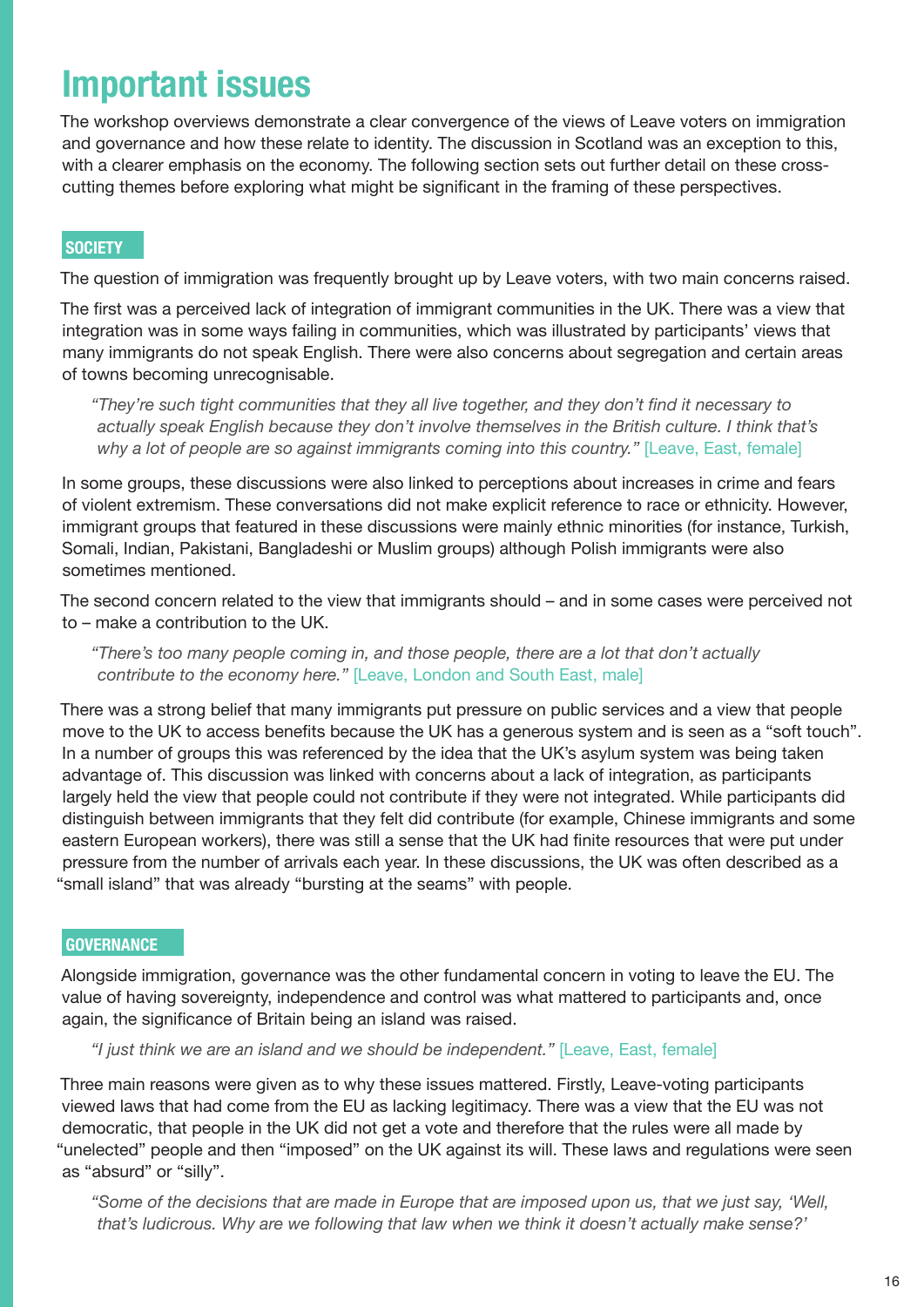*So, maybe we have some more independence to make rational decisions, rather than just follow something because it was agreed in Brussels or wherever."* [Leave, West Midlands, male]

An example given was the role of EU courts. This was discussed with particular reference to human rights, where the idea of the UK government being obliged to give prisoners the right to vote was raised. There was a view that decisions made in UK courts should not be able to be overturned in EU courts.

Secondly, participants thought that if the UK made its own laws they would be more appropriate to the needs of the UK. It was felt that the UK would be able to be more flexible and nimble in its law-making, as previously the UK government had had its "hands tied by EU law". The "one size fits all" approach that the EU was seen to espouse was thought to be inherently problematic, as it was impossible for the same rules to be suitable for so many countries. Participants felt it was important that laws and regulations were responsive to local needs and they felt that decisions taken at a local level would achieve this.

Finally, for Welsh and Scottish Leave groups, there was a view that there should a fairer distribution of powers across the UK. For the Scottish group this primarily meant more power for the Scottish government, although there was a recognition that some things, such as foreign policy, should be handled at the UK level. For the Welsh group, there were mixed views on the devolved institutions in Wales. While all participants recognised the unequal power distribution between Westminster and Wales, some felt the solution lay in strengthening the devolved powers while others felt that there were too many layers of government in Wales.

### **IDENTITY**

The question of identity was also clearly important to Leave participants but mostly in relation to matters of immigration or governance, as described above. In groups in England, participants often referred interchangeably to English and British identity, whereas in Wales and Scotland, participants appeared to distinguish between Welsh or Scottish identities and British identity, while also often conflating both.

Among Leave-voting participants in England and Wales there was a view that the UK had been too accommodating of other cultures that had come to the UK through immigration, one result of which was a loss of identity. Key to their understanding of British identity was being open and welcoming, freedom of speech and Christianity - aspects they deemed under threat due to the perceived lack of integration by some immigrant communities.

*"My strong opinion is that all people coming here, they have to be involved in this culture (…) I think most of the British people voted to leave because they want to save British identity, and this is the main purpose of Brexit."* [Leave, London and the South East, male]

Some participants in England and Wales explicitly linked becoming a more multi-racial and multireligious society to their feelings of unease and fear that British identities were being changed or lost in some way. As an example, the devoutness of Muslims was contrasted with the decline in value of the Christian faith in British society. Linked to this was a view that society had become too politically correct and thus a core British value – freedom of speech - was under threat. Reflecting her view of the situation in Wales and more widely at the UK level, one participant commented:

*"We've become a nation - and I think this is across the UK - of being frightened almost in saying anything without fear of offending somebody"* [Leave, Wales, female]

This in turn meant, as they saw it, that key British traditions, such as the school Nativity play, were under threat. As a result, British identities were slowly being erased.

However, this discussion was nuanced within groups, with a handful of participants challenging the idea that political correctness – as a characteristic constraining British identity - was purely problematic. They made the point that it was right that certain comments that had been acceptable in the past were no longer deemed acceptable. There was also a view that British identity was more complex today and was explicitly multi-racial, with one Welsh participant expressing annoyance with "idiots" who implied that being British was equated with being "Anglo Saxon". This handful of participants were critical of a sense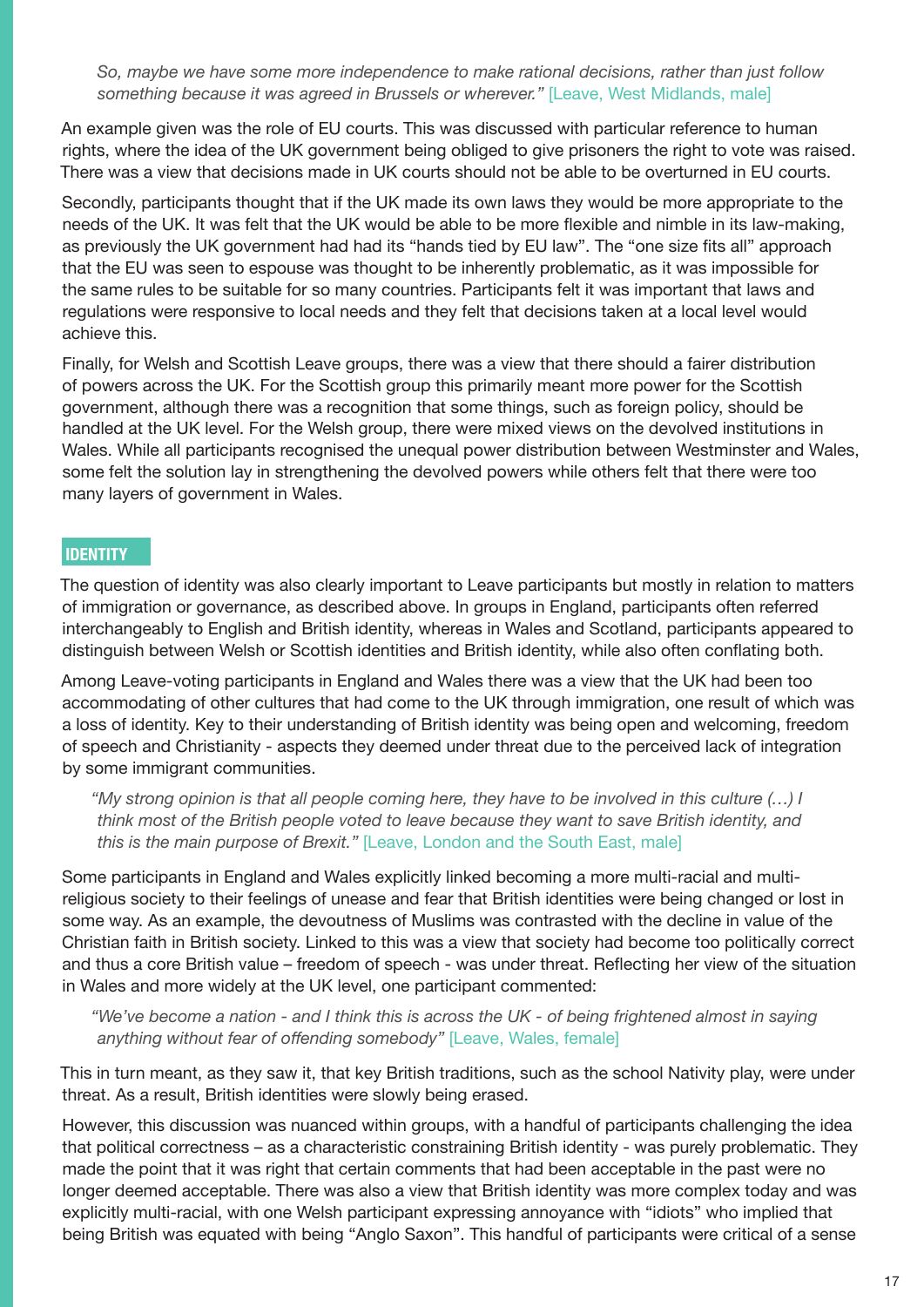of nostalgia in trying to return to past ideas about identity.

*"What are we going to do? Are we going to kick out everybody who doesn't conform to what was 100 years ago, the English person?"* [Leave, West Midlands, male]

These discussions tended to occur in groups that contained ethnic minority participants – in London and the South East, and the West Midlands – who made reference to their own experiences.

Relatedly, there was broad agreement across groups in England about a desire to reclaim symbols of British and English identity – particularly the flag (both the Union Jack and the St George's Cross) – and to restore pride in those symbols. Participants lamented that flags were only flown on special occasions and wanted to disassociate them from connections with the far right.

*"We were proud to display the flag. I want that to return. I want people to be reminded how we should be proud of our country and we should look after it."* [Leave, South West, female]

The other key theme here was associated with people's concerns about governance. In this view, the UK making its own laws – being "captain of our ship" - was fundamental to restoring pride in British identity. From this perspective, regaining decision-making powers was also connected to having greater autonomy over investment decisions in industry and there was a strong desire to be more self-sufficient in many ways.

*"What it means to be British (…) it's thinking about doing more in-house."* [Leave, West Midlands, female]

Implicit in these views was a certain degree of nostalgia for a time when Britain was seen to have managed on its own, had been an industrial powerhouse and when there had been more "common sense" in decision-making.

In the Scottish Leave group, identity was discussed less explicitly as an issue of importance, although a sense of shared Scottish identity appeared to be taken for granted by participants. However, there were differences within the group, with some participants identifying only as Scottish while others identified as both Scottish and British. Nevertheless, there was broad agreement on the importance of devolved powers and identity was discussed in relation to questions of governance with the other UK nations, and the role of the Scottish National Party.

### **ECONOMY**

There were three main areas that mattered most for Leave voters when thinking about the economy: autonomy over trade relationships, prioritisation of British people for jobs and a return of manufacturing. However, although participants acknowledged the importance of the economy, these issues tended not to be considered the most important in making the decision to leave the EU. Instead, the economy was talked about more in the context of participants' priorities for the future (see Chapter 3) and their expectations about changes to come (see Chapter 4).

Linked to the theme of independence and sovereignty, autonomy over trade relationships was an important issue for Leave voters. The UK being able to conduct its own trade negotiations and not be constrained by EU rules was seen as crucial in order to thrive economically.

"I think it's the removal of the restrictions, the restrictions to do trades with other countries." [Leave, North East, male]

Opportunities for trade were identified with countries such as China, Japan, Brazil, India, the US and Canada. Some participants were wary about a future trade deal with the US and the potential lowering of food standards, but there was an expectation that the UK could and would uphold its own standards in future trade deals.

The second economic concern for Leave voters was the prioritisation of jobs for British people. There was something of a contradiction in terms in how participants framed this discussion. On the one hand, there was a desire to invest in training and education for young British people and to prioritise them for jobs. On the other hand, there were negative views about British people's perceived lack of work ethic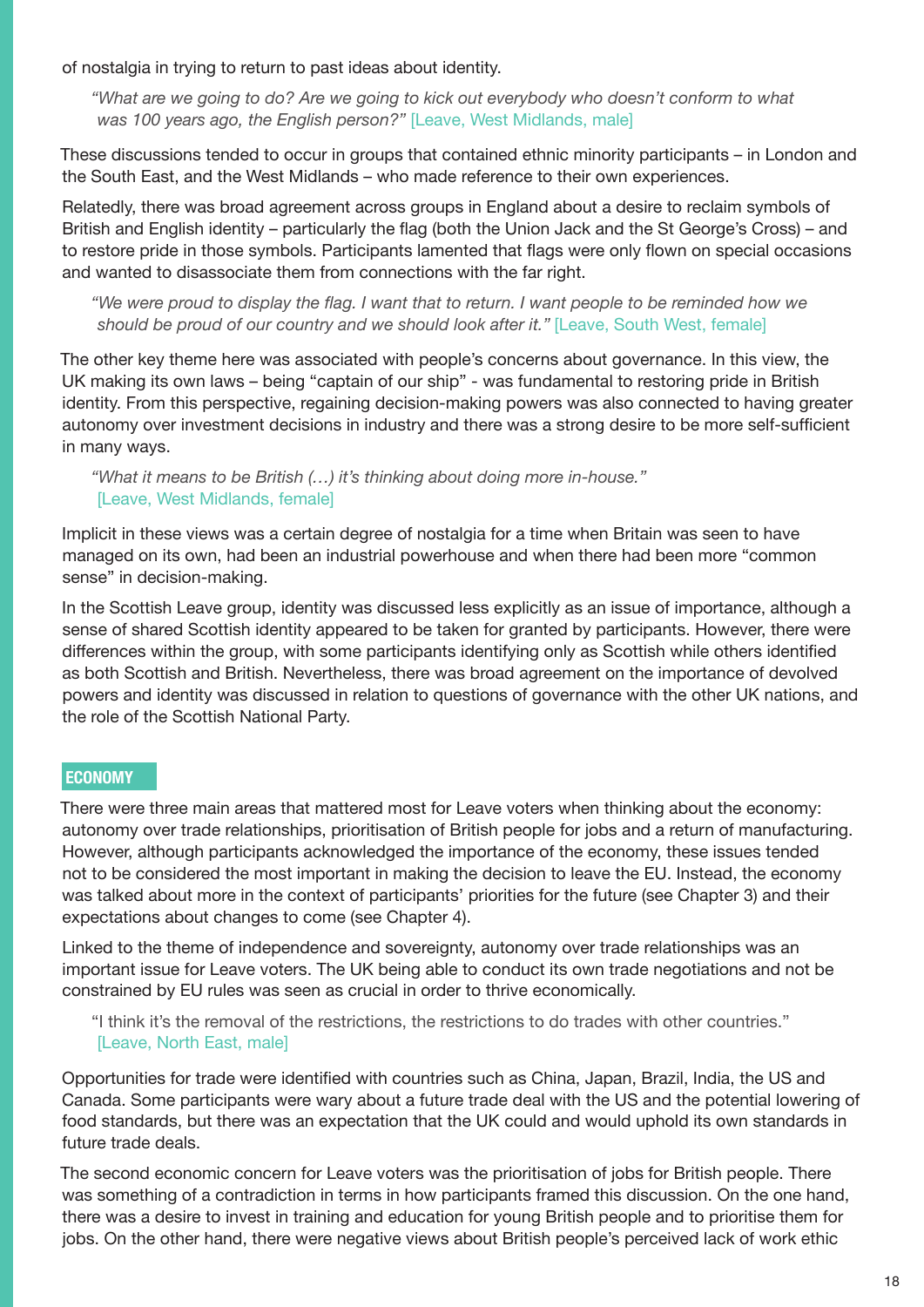and a recognition that many immigrants did worthwhile jobs that British people did not want to do.

The third key issue identified was a return of manufacturing and the development of new industries. This matter was particularly highlighted in Wales, the North East, Scotland and the West Midlands. Participants identified several potential strengths in the UK economy, including technology, green energy production, medical research and freeports. At the time of the fieldwork, that the UK was the fifth-largest economy was cited as a reason why it would be successful outside the EU.

*"We're one of the strongest economies in the world, I believe. Not the strongest by any means, but we're far, far stronger than our counterparts throughout Europe, in my opinion."*  [Leave, Wales, male]

Finally, it is worth comparing these 'Leaver' priorities with the much higher level of concern about the economy, relative to other issues when thinking about exiting the EU among Remain groups. Participants were concerned about the loss of specific industries in their local areas, particularly car makers in the East, North East and Yorkshire. More widely, Remain-voting participants were concerned about the loss of EU funding for infrastructure, research and agriculture. Remain groups also raised issues of the potential for lowering standards for new trade deals, with this appearing as a particular risk from a trade deal with the US. The potential reduction in migrant labour for sectors such as agriculture and health and social care was an issue of concern (a point acknowledged by Leave-voting participants as well - see Chapter 4), as was the potential impact on local tourism if travel between the UK and EU becomes more difficult.

### **Underlying narratives**

A notable aspect of discussions – in both Leave and Remain groups – was that sometimes views had been shaped by information that may not be entirely accurate or by overly simplified narratives. In the workshops, participants occasionally acknowledged this issue, commenting on the difficulty of knowing what to believe about the Brexit debate and the promises related to staying in or leaving the EU.

Misperceptions and misunderstandings arose in a number of different ways. Some were driven by media narratives, whereas others were derived from messaging from the EU referendum campaign. Some appeared to be shaped by a combination of personal experiences and anecdotal stories. Finally, others were simply the result of a lack of information or a conflation of unrelated issues. However, even when participants acknowledged that certain pieces of information might not be true, often this recognition did not lead to a wholesale shift in the views expressed.

Across the Leave groups the Vote Leave campaign messages of 'taking back control' and in particular 'control of borders, money and laws' had resonated with notable strength. This [phraseology](https://assets.publishing.service.gov.uk/government/uploads/system/uploads/attachment_data/file/759792/28_November_EU_Exit_-_Taking_back_control_of_our_borders__money_and_laws_while_protecting_our_economy__security_and_Union__1_.pdf) was repeatedly referenced.

Leave-voting participants also appeared to align with the Vote Leave campaign [message](http://www.voteleavetakecontrol.org/why_vote_leave.html) that 'unelected EU bureaucrats' were in charge of deciding rules in the EU, while that some participants acknowledged that the UK held democratic elections to the European Parliament.

Similarly, in respect to human rights, participants were concerned about EU courts overruling UK courts. Participants appeared to conflate cases before the European Court of Human Rights with the European Court of Justice, despite the former not being a European Union institution. In one case, a participant acknowledged that on the issue of human rights, it is "more complicated than it was made out" [Leave, North East, male]. However, the general disquiet about having court decisions imposed remained.

On the subject of immigration, views appeared to be shaped by wider media narratives and, to some degree, by personal experiences, combined with anecdotal stories. Leave participants' concerns over immigration were rarely specifically focused on EU migration, and hence closely tied to the issue of Brexit. In discussions about the perceived lack of integration, participants usually identified non-EU migrant groups, which was occasionally acknowledged.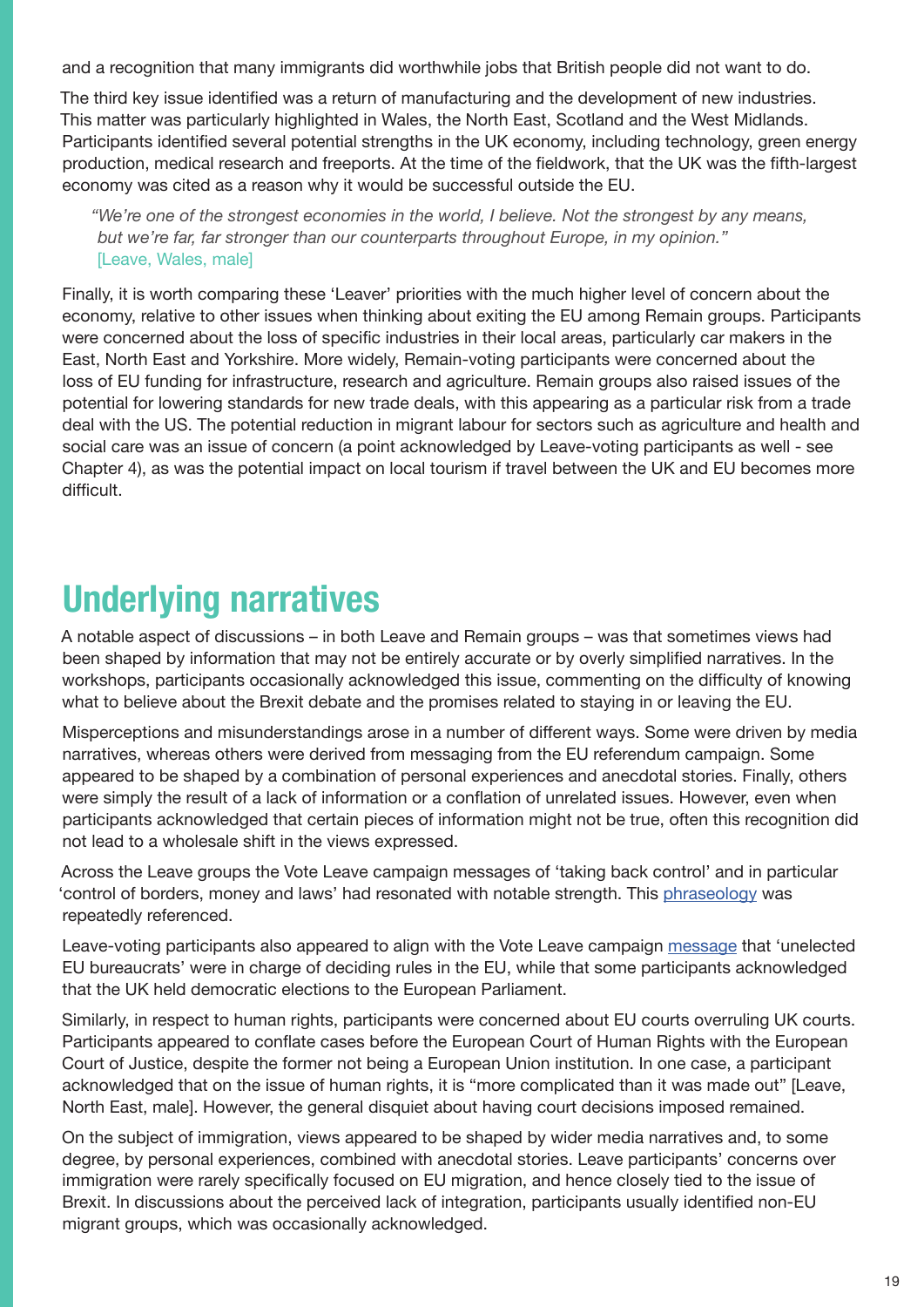### *"There was confusion because I think a lot of people were referring to immigrants that weren't from the EU anyway"* [Leave, East, male]

However, participants felt that immigrants in general put undue pressure on public services. Whilst acknowledging the fact that EU immigrants did contribute through working, the wider concern around the lack of contribution made by immigrants remained.

Some Remain voters showed similar concerns over immigration to those expressed above. This led to some broad areas of agreement between these two groups. For instance, a handful of Remain participants acknowledged that some migrants may be "working the system" to get benefits which echoed the concern about a lack of contribution to the UK. However, these views did not appear to have been decisive in shaping their views on leaving the EU. Instead, one participant said that they had voted "instinctively" without full knowledge of the facts.

Issues about the trustworthiness of sources of information were raised in both groups. In particular, the media was thought to sensationalise stories and to push certain agendas. This was felt to be bad for society in many ways, but in particular in terms of how it promoted division in the context of the referendum and its aftermath.

*"A lot of the media inflames a lot of people's opinions I think, changes people's opinions. We get a lot of false information these days. I'd like to see that put paid to really and somebody must be able to stop all of this interfering false news, because how can we have valued opinions when we only go by what we read and what we hear in the media?"* [Leave, South West, female]

*"The media doesn't give a balanced view any more. It's all about selling newspapers or selling time on the television or whatever. So they sensationalise things. So whichever side of the coin you look at, if there's some issue around racism or whatever, it's sensationalised, which almost has a detrimental effect on the way some people might think in the UK sometimes. The media has got an awful lot of power to influence things and I don't think the way they report things are always in the best interests of the nation as a whole"* [Remain, West Midlands, female]

Participants acknowledged that the media played a powerful role in shaping views, but it was not common in workshops for people to critically engage with media driven narratives in distinguishing between accurate and inaccurate information.

### **CONCLUSION**

This chapter has highlighted the cross-cutting issues of concern for Leave-voting participants, which were strongly weighted to issues of immigration and governance. These two issues linked closely to discussions of identity. Participants' perception of a lack of pride in British identity, alongside a feeling that this identity was under threat, was the main concern of those who voted to Leave.

The exception to the focus on immigration, governance and identity, was the Scotland Leave group. Alongside Remain groups, this Scottish group focused more on the question of the economy when discussing what mattered about leaving the EU.

Our analysis also sought to identify what narratives or information participants commonly drew on in articulating their views. These had been influenced by media narratives, official campaign messages, personal experiences and anecdotal sources. In some cases, views were built on misapprehensions or inaccurate information, or were the result of participants lacking information or conflating unrelated issues.

The following chapter will explore what issues mattered most to participants. Chapter four then discusses the actual changes people anticipated as a result of Brexit and the degree to which those aligned with their priorities and concerns.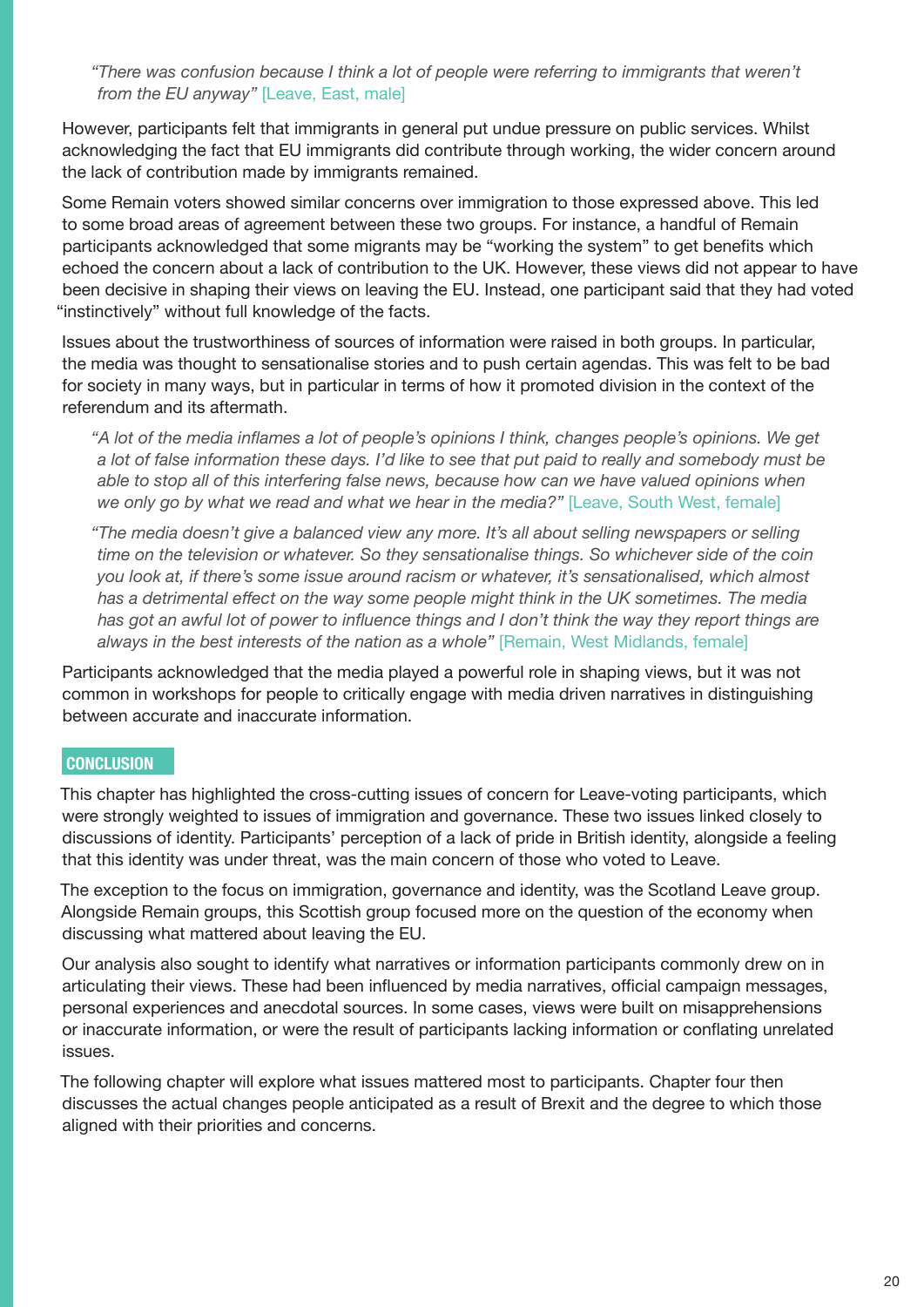## **Priorities for Comfortable Leavers after Brexit**

This chapter explores the priorities participants identified for their communities, and more widely, when thinking about the changes Brexit could bring. The priorities speak both to concerns about EU membership and to a much wider set of grievances that broadly embodied the things participants saw as having been wrong with the 'state of the nation' until now.

In both cases, participants were quick to identify the broad types of changes they would like to see. However, they generally struggled to convey a meaningful sense of detail about how or to what extent it was likely their priorities might be realised as a result of changes to our membership of the EU.

This chapter addresses priorities for governance, society and the economy in turn.

### **For Governance**

Two priorities emerged in relation to governance. At the parliamentary level, restoration of sovereignty was key. With respect to their regional and local communities, participants also hoped for new modes of engagement in politics.

### **RESTORING SOVEREIGNTY**

Brexit was seen as an opportunity to restore parliamentary sovereignty. Unique to Leavers, this priority was underpinned by the belief that EU law restricted Britain's ability to act in its own interests. As identified in Chapter 2, Leavers hoped Britain would become more independent and influential through Brexit.

Leavers named border control, fishing, agriculture and trade as key sectors they thought had suffered under EU membership. The EU's fishing and agricultural policies were considered wasteful, with the overproduction of milk and obligations to discard surplus fish given as examples. A smaller number of Leavers also stressed the importance of maintaining influence on global politics post-Brexit, for example via continued involvement in the G7 and intervention on global human rights issues. In London and the South East, Leavers agreed that Britain should continue to collaborate with the EU on issues like climate change and international crime.

A number of Leavers tended to discuss the need for sovereignty in exaggerated terms. For example, by sharing their view that the European Commission must be consulted "every time any form of law needs to be amended, or regulation changed" [Leave, Wales, Male]. Another participant suggested that Brexit would mean the government would "be able to run this country exactly the way they want to" [Leave, North East, Male]. These perspectives were stated without recognition that Britain would remain bound to international agreements such as those set out by the WTO and the recent trade agreement with the EU.

Others cited Britain's history or geography as reference points for the kind of nation it should become post-Brexit. For example, by suggesting that Britain should act like a "smaller British empire once again" [Leave, West Midlands, male] or by suggesting that it would make sense for Britain to act independently because it is an island nation.

Though restoration of sovereignty was not a priority for Remainers, they too stressed the importance of maintaining influence on the world stage. However, they saw close collaboration with the EU as being more important to this than Leavers generally did.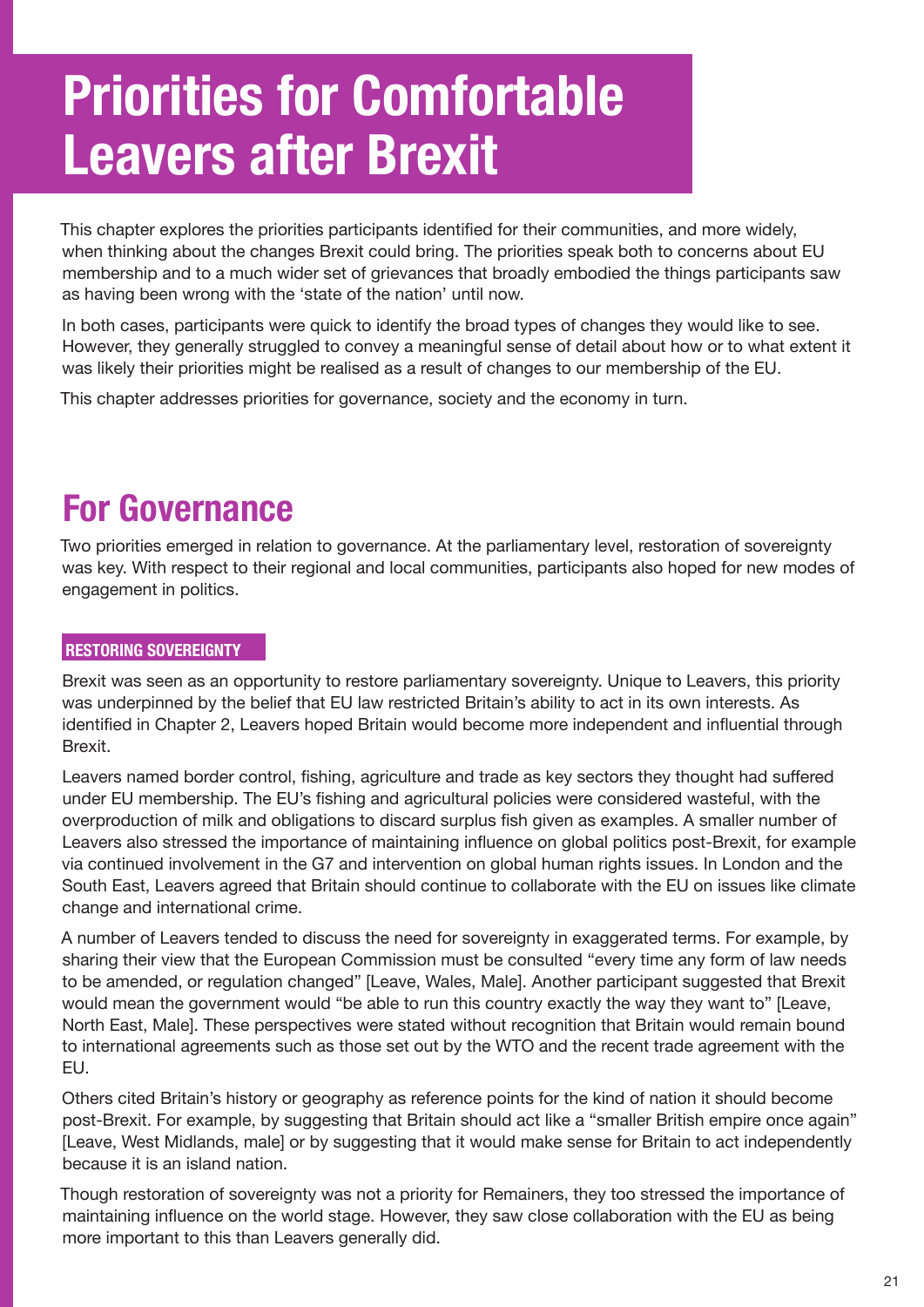Brexit was also viewed by participants as an opportunity to carve out new platforms for engagement in local, regional and national politics. Driving this was the idea that the British political system did not do enough to guarantee equal representation for all communities and demographics.

### **LOCAL GOVERNANCE**

Leavers were keen to see a more 'bottom up' style of local governance that would better account for local needs. A variety of ideas were put forward about the forms this could take:

- Some participants wanted better allocated funding. For example, Leavers in the North East complained that expensive, large-scale projects such as HS2 appeared to take priority over basic local needs.
- Some suggested that direct citizens' votes on spending would help decide this in a way that greater benefited local communities.

Another view was that MPs were not doing enough to understand local priorities or communicate them with Westminster. People thought it was important to have new platforms of engagement to facilitate dialogue. In the North East and West Midlands, Leavers suggested that public consultations and citizens panels could offer a way forward and help to address differences in representation between deprived and privileged communities. Leavers in the West Midlands picked up on and praised Marcus Rashford's involvement in the food poverty debate. They suggested that further involvement of celebrities in politics would help raise the profile of such issues, further pinpointing the feeling that, without reform, government could not be relied on to account for the most basic of local concerns.

Participants spoke positively about the passion teenagers and school children had for topics such as Black Lives Matter. However, they worried about the under-representation of this demographic and thought it was due to a lack of platform for these groups to engage meaningfully on such issues. One Leaver in the West Midlands had experience of direct involvement in local youth engagement forums and complained that initiatives had stopped due to funding cuts.

### **DEVOLUTION**

Across groups, participants acknowledged that Westminster did not give equal voice to Britain's regional concerns. To address this, several changes to devolution were favoured.

Participants in central and southern England tended to want more centralised governance that better integrated concerns from across each nation. They argued, for example, that disparities in tuition fees and nurses' pay were unfair. They also felt Westminster should be able to enact laws equally across UK nations in response to issues of national importance, such as Covid-19.

Some Leavers in the East and North East complained that England did not have a devolved parliament to voice its concerns directly, despite having the largest economy and population.

### *"We've got a UK government that supposedly speaks for the UK, but [. . .] who's speaking for England?"* [Leave, East, male]

Welsh Leavers expressed varying degrees of support for devolution. There was some consensus that devolution has brought improvements to local Welsh communities and one hope was that, through Brexit, Wales will have stronger lawmaking powers. This was considered important for strengthening Welsh identity. In contrast, one Leaver argued that devolution has introduced unnecessary levels of bureaucracy, wasted resources and led to poor integration between local authorities and social services. The introduction and subsequent scale back of 22 local health boards was given as one example. Therefore, within this group, one priority was less about the extent of devolution but a more efficient distribution of money and resources under the current devolved institutions.

A number of Welsh Leavers commented that Covid-19 has highlighted inconsistencies in governance across devolved nations and some would have preferred a "one size fits all approach".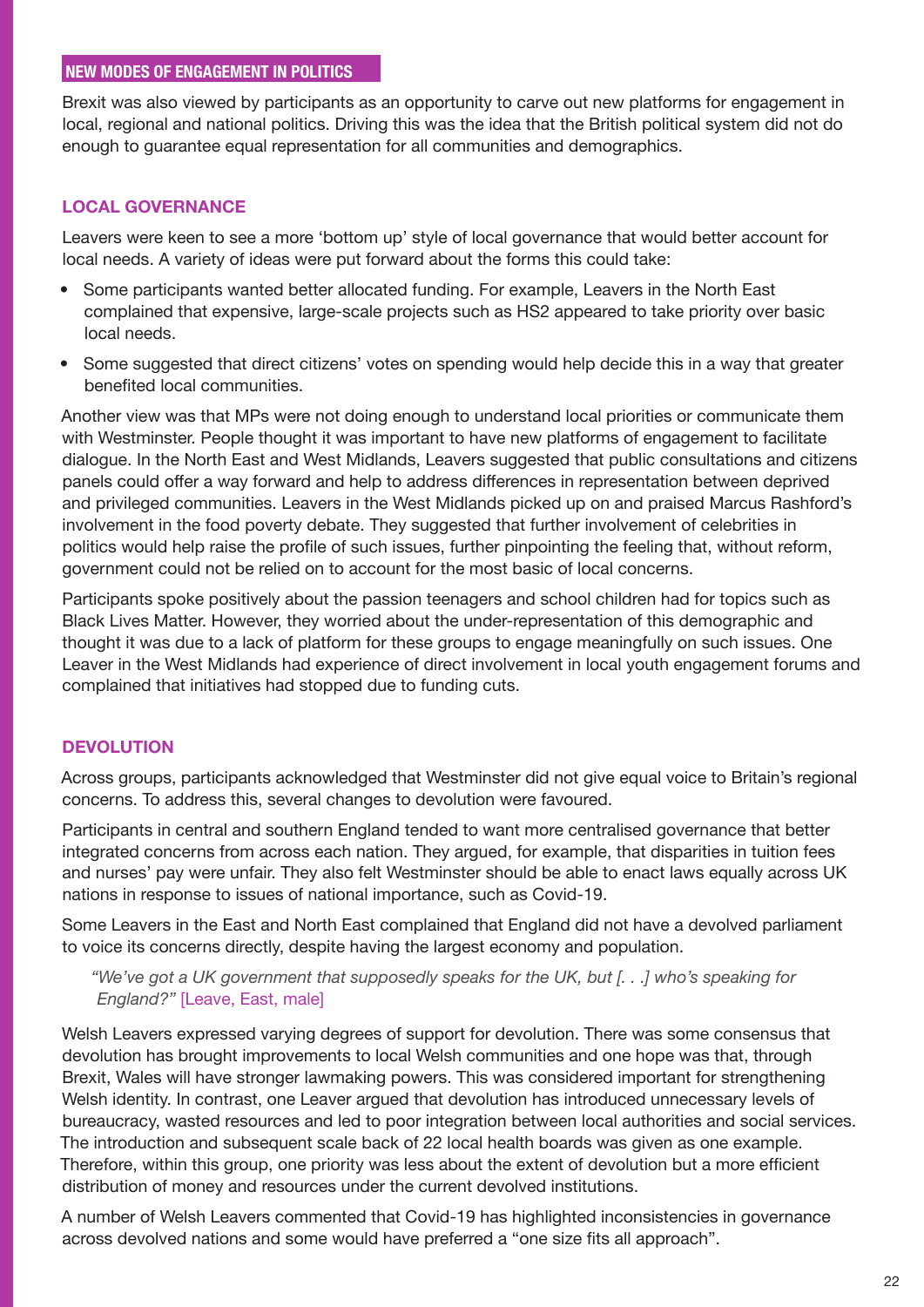Remainers voiced similar concerns to Leavers about political engagement and put forward many similar proposals on possible new approaches. In the South West, participants were particularly concerned about further supporting politically and environmentally engaged youth.

On devolution, Scottish Remainers tended to favour greater decentralisation, but didn't go as far as to favour independence. They complained that Westminster had failed to act on Scottish concerns because it was wrapped up in its own "bubble".

 *"… it would have been much nicer for Scotland to have its own little grouping to look after itself. The government's much more local and much more intense, rather than a Westminster bubble that seems to be totally immersed in its own ends."* [Remain, Scotland, male]

### **For Society**

Three priorities were discussed by Leavers in relation to society: on immigration, attitudes to employment, and identity.

### **IMMIGRATION**

Participants viewed Brexit as an opportunity to reconsider who was allowed to live and work in Britain. Views of Leavers were generally driven by a desire for greater control. At the same time, remaining welcoming was also a priority, with the two sometimes in conflict.

### **CONTROL AS GREATER PRIORITY**

Controlling immigration was a priority unique to Leavers, to whom it meant various things. For some, it meant tougher border control without necessarily tougher settlement criteria. These participants hoped Britain would be able to monitor its borders more closely, independently dictate what documentation was required to enter, and to decide for itself what rights migrants had upon entry.

Controlling immigration also meant introducing criteria that barred the entry of migrants who would immediately depend on state support; for example, by introducing stricter pre-requisites around proof of employment or ability to find it. Underpinning this was a desire to protect Britain's benefits system, which Leavers praised highly but argued needed protecting from migrants they viewed as undeserving. Several Leavers protested that if British people living in countries such as Greece or Spain could not claim benefits then neither should migrants living in Britain. One Leaver in the West Midlands, for example, suggested that Britain's net wealth had decreased under free movement due to an increase of remittance outflows<sup>2</sup>, which should therefore be banned post-Brexit.

To others, controlling immigration meant introducing criteria that barred the entry of migrants below a certain skill level. The Australian immigration system was referenced as a model for this, but Leavers did not convey a sense of how it should work in Britain. However, they did argue it was needed to prevent the entry of foreign workers into low-paid jobs, such as fruit picking, which currently made it too easy for unmotivated British people to claim benefits instead of working.

### **BEING WELCOMING**

Participants were generally concerned about how migrants perceived Britain. They shared a hope that Britain would continue to be seen as a welcoming place to live and work, but the reasons given for this differed by vote.

<sup>&</sup>lt;sup>2</sup> Remittance outflows are transfers of money to other countries. They are typically made by migrants to people living in their country of origin.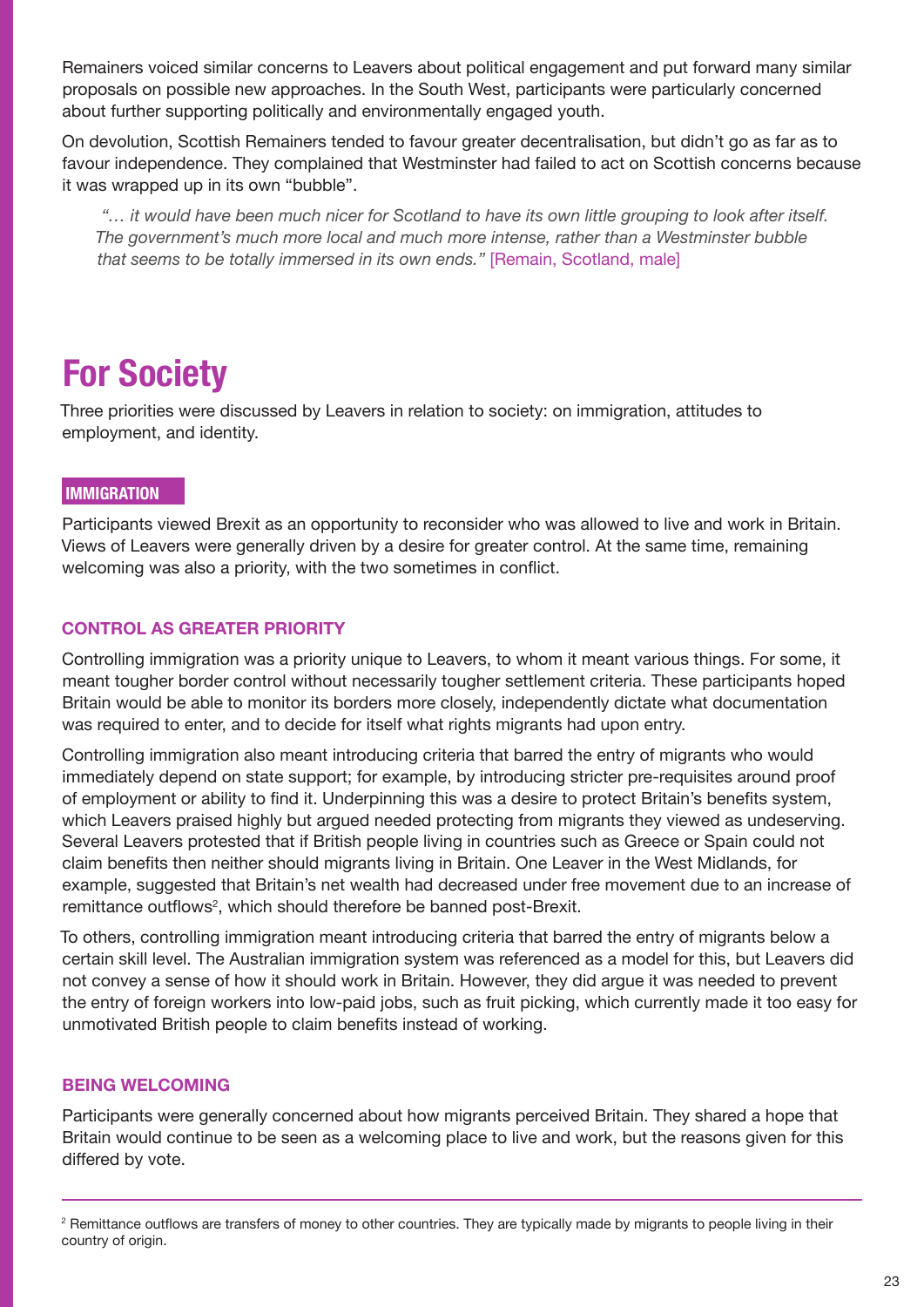Leavers valued the economic benefits free movement afforded Britain. This included ease of settlement for highly educated students and workers who contributed to scientific advancement in areas such as the environment. Leavers living in tourist-dependent areas, such as Harrogate, also emphasised the importance of being able to easily attract tourists. While Leavers said that Britain may come to be perceived as intolerant or racist as a result of the Brexit vote, they did not generally elaborate on this concern further than suggesting that Britain would lose out economically because of it.

Remainers not only valued free movement for its economic benefits, but also for the intercultural exchanges it facilitated via work, travel and education. A Scottish Remainer protested that politics reduced migrants to their economic contribution when Britain benefited from their cultural influence. Remainers feared that because of Brexit, British people would struggle to empathise with migrants and attitudes would harden. One solution put forward was furthering the teaching of European languages, and wider cultural initiatives, in schools.

*"If politicians are portraying that as something, 'We're doing it for the cash, we're doing it for the demographics, but we don't really want these people to be here, we don't value them', then that message will come across in the media. It will stick in people's minds, and they won't be as open to integrating the different cultures, I think. I'm really quite worried about that."*  [Remain, Scotland, female]

### **ATTITUDES TO EMPLOYMENT**

Participants also viewed Brexit as an opportunity for Britain to realign collective attitudes around which types of work were considered valuable and worthwhile. Brexit was considered an important time to achieve this because, until now, Britain had depended on a pool of foreign labour that would significantly decrease.

Leavers across groups perceived there to be an unwillingness amongst unemployed British people to seek work in low-paid jobs, despite unmet demand. One Leaver in the West Midlands believed that, until now, a popular excuse had been that EU migrants were taking these jobs. Others attributed this perceived lack of work ethic to Britain's benefits system which, as they argued in relation to migrants, made it too easy for undeserving people to claim something for nothing.

Leavers also felt it wrong that British people tended to perceive vocational work as being a less valid, worthwhile and necessarily lower-paid alternative to the pursuit of careers that follow higher education. Personal anecdotes were given of having been "brainwashed" about university in school or frowned upon for considering alternatives. It was seen as counterproductive to place such emphasis on pursuing higher education when there was great unmet demand for vocational workers, locally and nationally, in jobs such as health and social care, teaching and the skilled trades. To accompany a shift in mindset, they argued that the availability and quality of training schemes, apprenticeships and careers services should be improved for school leavers.

Remainers did not voice the same concerns about Leavers in relation to low-paid jobs but they did share many of the same concerns about vocational work. However, they generally discussed those concerns to a lesser extent.

### **NATIONAL IDENTITY**

Participants saw the EU referendum as having heightened Britain's social divides and in general felt it important that Britain had a clear sense of identity to unite over post-Brexit. However, there was not a clear sense across groups of what this identity should be.

Participants in Scotland and Wales articulated a sense of Scottish or Welsh identity to varying degrees. Some felt strongly patriotic towards Scotland or Wales, whilst others identified as British, or held a dual sense of identity. In the Scottish group, some Leavers argued that Scottish produce should be prioritised post-Brexit. In Wales, one Leaver complained that the growing presence of migrants in cities such as Cardiff and Newport had made those places feel less Welsh. Participants generally did not discuss how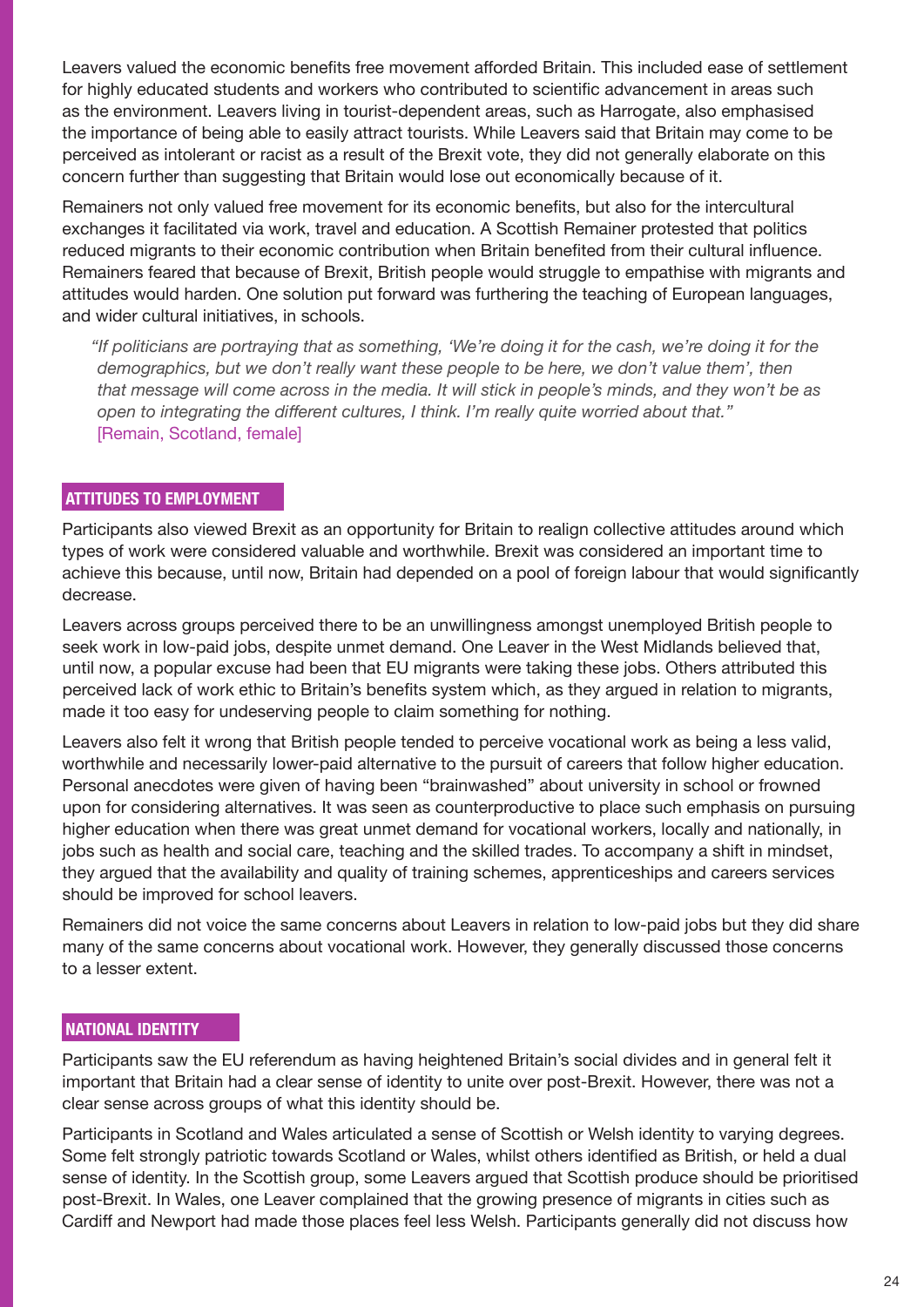such concerns about identity might be acted on as a result of Brexit. One Welsh Leaver argued that "the other issues are far more important than, how Welsh do we feel?" [Leave, Wales, male].

Leavers tended to centre their identity on the past, evoking times they felt had gone by when the national anthem and British (or English) flag were proud reminders of what it meant to be British (or English). The Second World War was referenced as a time when people were encouraged to "Buy British", and the post-war years as a time when other advertising slogans such as "Keep Britain Tidy" were associated with Britishness. Leavers expressed disappointment at the perceived lack of respect shown by young people for such national traditions. Some felt their freedom of cultural or religious expression had come under attack. For example, one Leaver in the South West complained about the sign of the cross being removed from a local crematorium for fear of offending others. A Leaver in London and the South East was disheartened at the association of the St George's cross with the far right.

Remainers tended to focus not on the past but on the growing feeling Britain was an uncaring nation. They hoped Britain might carve out a forward-facing identity centered on a duty of care for others, and to the world. They suggested Britain might achieve this by championing standards in care for the environment, for its elderly population and by encouraging a sense of global citizenship.

*"We [ageing British people] are - and I include myself in that - we are the largest growing sector in the marketplace, in the UK. The government just tend to think we're not worth investing in."*  [Remain, East, male]

*"…what we're all talking about, is being a society that cares. Yes, caring for everyone and all creatures. How wonderful would that be?"* [Remain, South West, female]

### **For the Economy**

Three priorities were expressed in relation to the economy: post-Brexit trade, British industry, and investment and funding.

### **POST-BREXIT TRADE**

Leavers were mostly clear on the provisions of EU membership they wanted left out of any agreement; for example, the need to follow EU VAT rules on all products and to make annual budget contributions to the EU. A smaller number of Leavers were willing to see certain priorities, such as greater sovereignty or immigration control, take lower preference if it guaranteed an otherwise favourable agreement. Leavers were less clear on the benefits of EU membership they wanted to see protected in a potential agreement. However, they generally wanted to maintain some degree of reciprocal free movement, albeit on Britain's terms.

By contrast, Remainers were happier to maintain provisions of EU membership in their current form, including freedom of movement, and wanted to strike a deal that entailed closer cooperation with the EU.

Participants on both sides of the vote generally concurred that a close, mutually beneficial agreement with the EU would be preferable. They hoped that Britain would promptly move beyond the antagonism that has characterised negotiations to date and strike an agreement without a further extension to the deadline.

### **BRITISH INDUSTRY**

The types of industry considered important by Leavers varied by workshop location, but all groups shared a common desire to see more goods produced in Britain and to higher standards. Food, manufacturing and post-industrial services, such as tourism, emerged as three main industries in which to prioritise post-Brexit growth.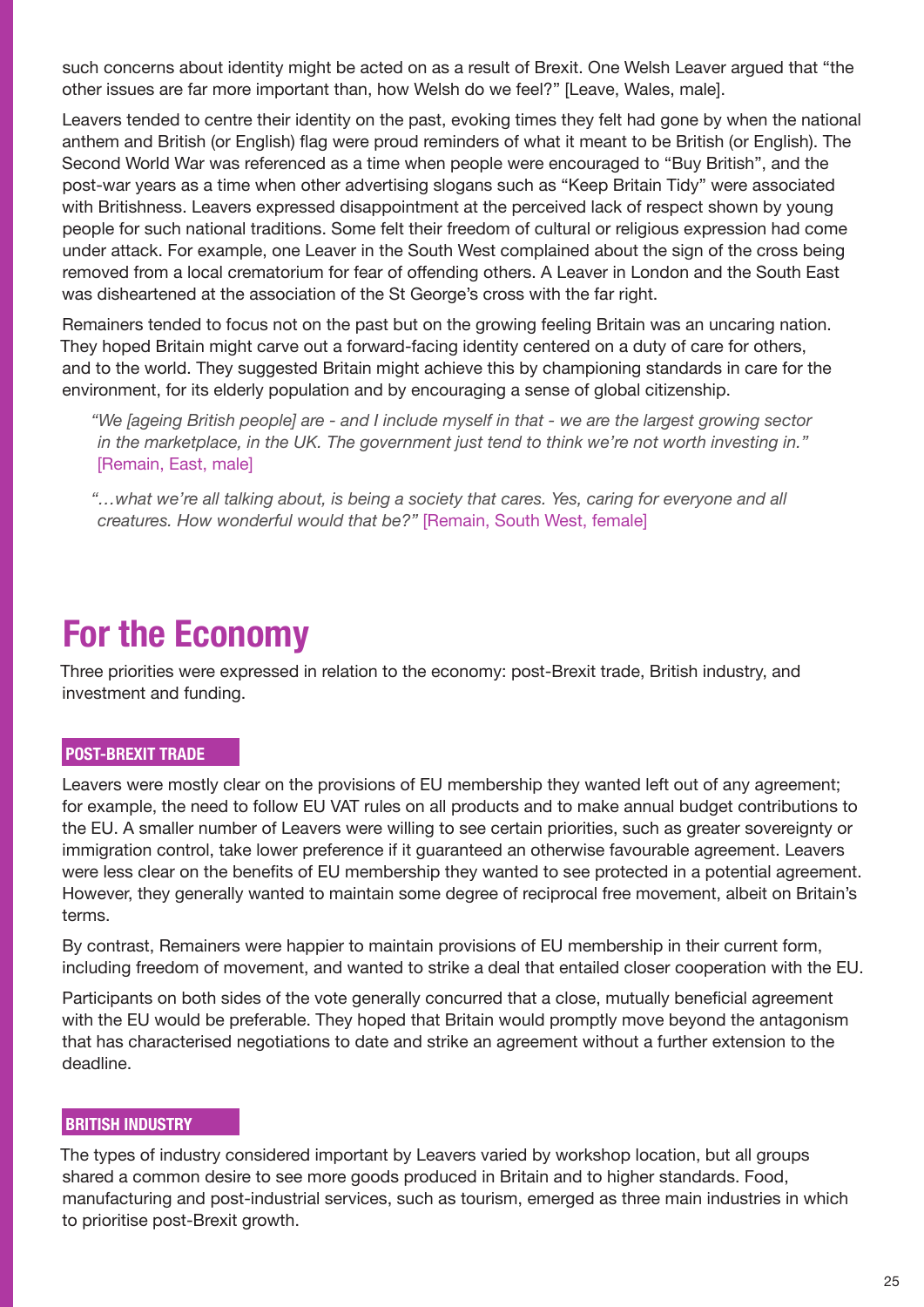### **FOOD INDUSTRY**

Leavers generally wanted to maintain high food standards post-Brexit. However, views varied on exactly what was acceptable.

Some Leavers felt it important that Britain maintained the highest food standards possible. One Leaver in the North East even viewed Brexit as an opportunity to adopt standards higher than those of the EU. They were concerned about potential trade agreements with countries such as the US, the possibility that food standards might drop as a result and that products such as chlorinated chicken might be introduced. One exception was another Leaver in the North East who was willing to accept such concessions if it secured a US trade deal that benefited the British economy – so long as food was clearly labelled.

Other Leavers argued strongly that where food could be produced nationally it should always be the first choice of consumers and retailers. They said that eating food produced locally, or nationally, gave them confidence that the conditions in which it had been grown and kept were high. Another argument was that local producers needed support from British consumers more than ever. To encourage a shift in loyalty towards British produce, they suggested governments and supermarkets should bring back "Buy British" advertising campaigns. To prioritise affordability, they suggested maximising government subsidies for producers and supermarkets. A number of Leavers were willing to see the range of choice limited to national produce as it is seasonally available. One Welsh Leaver stressed the importance of adopting and improving on farming subsidies set up by the EU. They identified small Welsh hill farms as one type of producer not supported under EU membership that should be prioritised post-Brexit.

Remainers shared similar concerns about food standards and the implications of future trade deals with countries outside of the EU. A number also wanted to prioritise British produce post-Brexit, but the reasoning sometimes differed from that of Leave voters. For example, in Wales, one Remainer commented on the environmental benefits of becoming less dependent on imports.

### **RE INDUSTRIALISATION VS POST-INDUSTRIALISATION**

A range of Leavers from Scotland, Wales, the East, North East and West Midlands lived in areas that had undergone extensive de-industrialisation in the 20th century. They tended to idealise a rejuvenation of the steel and fossil-fuel-based industries that once characterised their communities. That said, they widely recognised that Britain's resource depletion and competition with countries such as India and China would preclude successful attempts at doing so. In response to this challenge, some felt their areas should see a targeted shift towards green industry while others felt that a focus on light industry or post-industrial services should be the answer.

For participants living in areas once dependent on metal production for the provision of jobs, shifting to green energy production was once again favoured as a viable solution. For example, one Welsh Leaver living in Newport said that post-industrial decline had pushed the majority of young people out of the area, and often out of Wales, in search of work. She complained that a nearby windfarm was Spanish owned and produced, when developing the capacity to do it all locally would have created growth and jobs. Furthermore, she felt that the local area had untapped potential for tidal energy production.

A Leaver in the North East explained that his local area, Middlesbrough, had been founded on British steel. Traditionally, locals spent their lives in steel or petrochemical manufacturing jobs and he saw a spirit of hard work as characterising the "DNA" of local people. He took great pride in his local history, including the fact that Sydney Harbour Bridge had been manufactured in Teesside. However, he explained that de-industrialisation had brought decline and deprivation to the area and that without a rejuvenation of industry the region would lose its identity. He praised the recent shift towards the manufacture and export of wind farms and felt that further inward investment and the acquisition of freeport status would be key to this continuing. He also saw Brexit as a crucial opportunity to strengthen local industry.

For other participants, shifting towards manufacturing consumer-based goods was a viable solution. They complained that production was too often outsourced to the cheapest global tender and suggested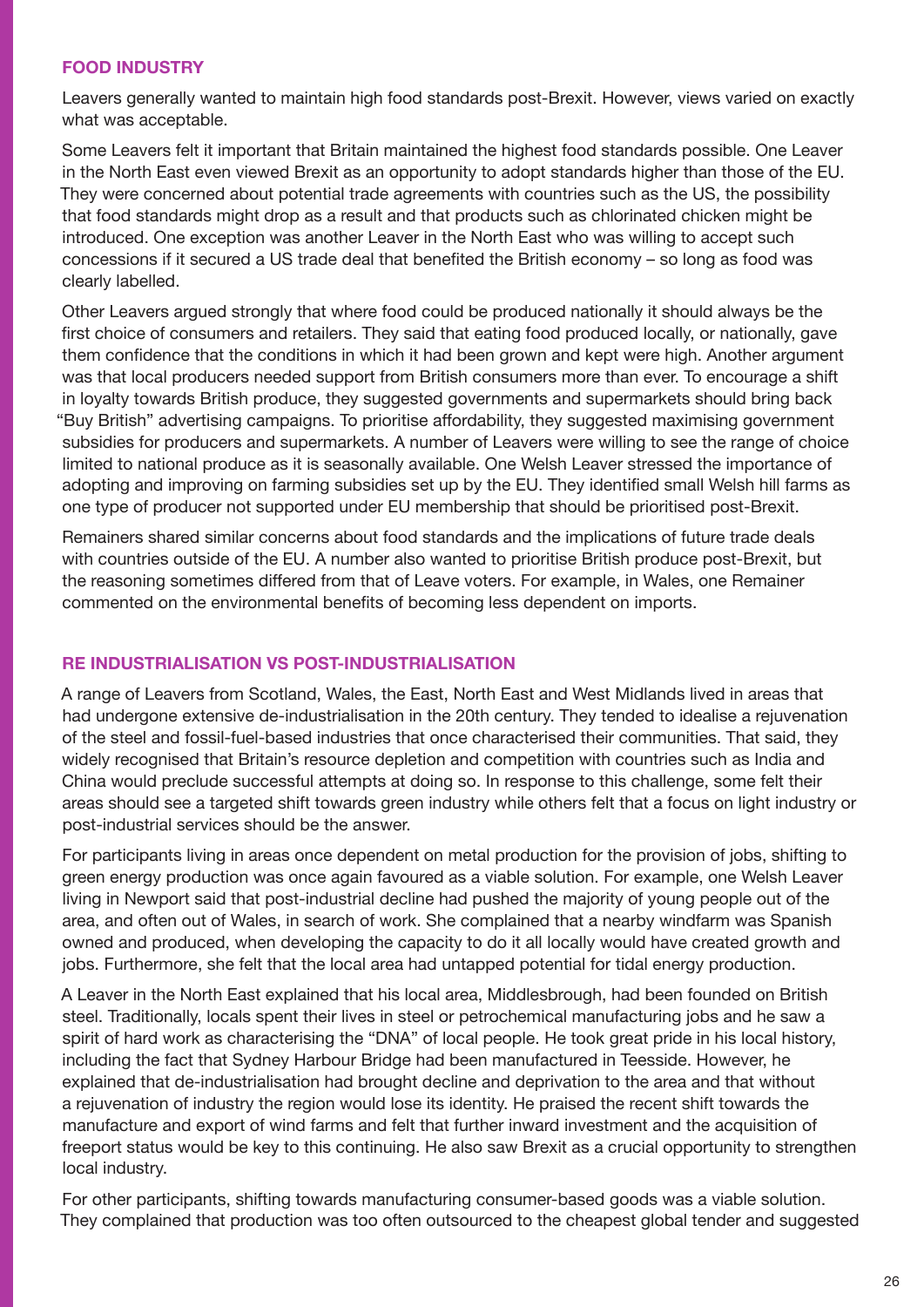Britain could challenge countries such as China by prioritising the quality, not quantity, of nationally produced goods, especially when they characterised the local area. One Scottish Leaver suggested that the kilts sold in Edinburgh Castle should be "'Made in Scotland. Made in Perth" not "Made in China" (Leave, Scotland, male). Another Scottish Leaver suggested repurposing Aberdeen's disused shipbuilding factories to produce food and clothing. EU regulations were considered by some to be barrier to innovation. To become more competitive, they wanted Britain to adopt a more entrepreneurial approach under which small business could thrive. For example, Leavers in the West Midlands complained that traditional pottery businesses had moved abroad and hoped that, through Brexit, they might get the support needed to operate successfully at a local level.

Another set of participants considered post-industrial services to be the most viable replacement for heavy industry. A Welsh Leaver commented on the decline of steel production in Port Talbot. He explained that other areas within the region, such as The Gower and Swansea, were receiving increasing levels of tourism and maintaining this should be prioritised post-Brexit. A Scottish Leaver in Edinburgh echoed this, arguing that tourist-driven events such as Hogmanay and the Edinburgh Fringe should be capitalised on further because they created significant revenue and employment opportunities for the region.

### **PRIORITIES FOR INVESTMENT & FUNDING**

Participants placed great emphasis on the need for better investment and funding. They made few attempts to suggest how Brexit might enable this. However, many were taken with the idea that a significant amount of funding would materialise after Britain had ended its annual EU budget contributions, as discussed in the following chapter. They hoped any money freed up, or created, as a result of Brexit would be targeted at two key areas: infrastructure and public services.

### **INFRASTRUCTURE**

In strengthening the post-Brexit economy and making it work better for people, Leavers hoped the government would prioritise the improvement of public transport nationwide. Some favoured largescale projects, such as HS2 or the Welsh intercity line, arguing that they would better enable people to commute to where their skills were needed. Another argument was that better transport would create a more socially connected Britain.

Leavers felt pessimistic about Britain's lack of affordable housing supply. Older participants compared their experiences to those of today's young adults. Participants wanted getting on the housing ladder to be something every young person could realistically aspire to, as this would give them more optimism about their future. It was suggested that the government should increase the availability of skilled tradespeople, which was needed to increase Britain's housing supply and thereby lower the cost of housing. Some also criticised the current Help to Buy scheme for its limitations. One Scottish Leaver feared that many Conservative Party donors may wish to maintain the artificial inflation of house prices.

### **PUBLIC SERVICES**

Public services that were identified as targets for greater post-Brexit funding included education and youth services, health and social care, local authorities, the police service and the armed forces. Of these, health and social care was discussed most extensively.

Some aspects of EU funding were praised; for example, by one participant in Swansea who had benefited from theatre group funding. However, the decision making behind EU funding was questioned, and a number of Leavers felt spending could have been better targeted by first consulting local communities about their priorities. One group of Welsh Leavers, for example, argued that although EU funded cycle paths were beneficial, their first choice for spending would have been roads and railways, where the need for spending was considered greater.

Leavers tended not to argue that EU membership had negatively affected Britain's own public service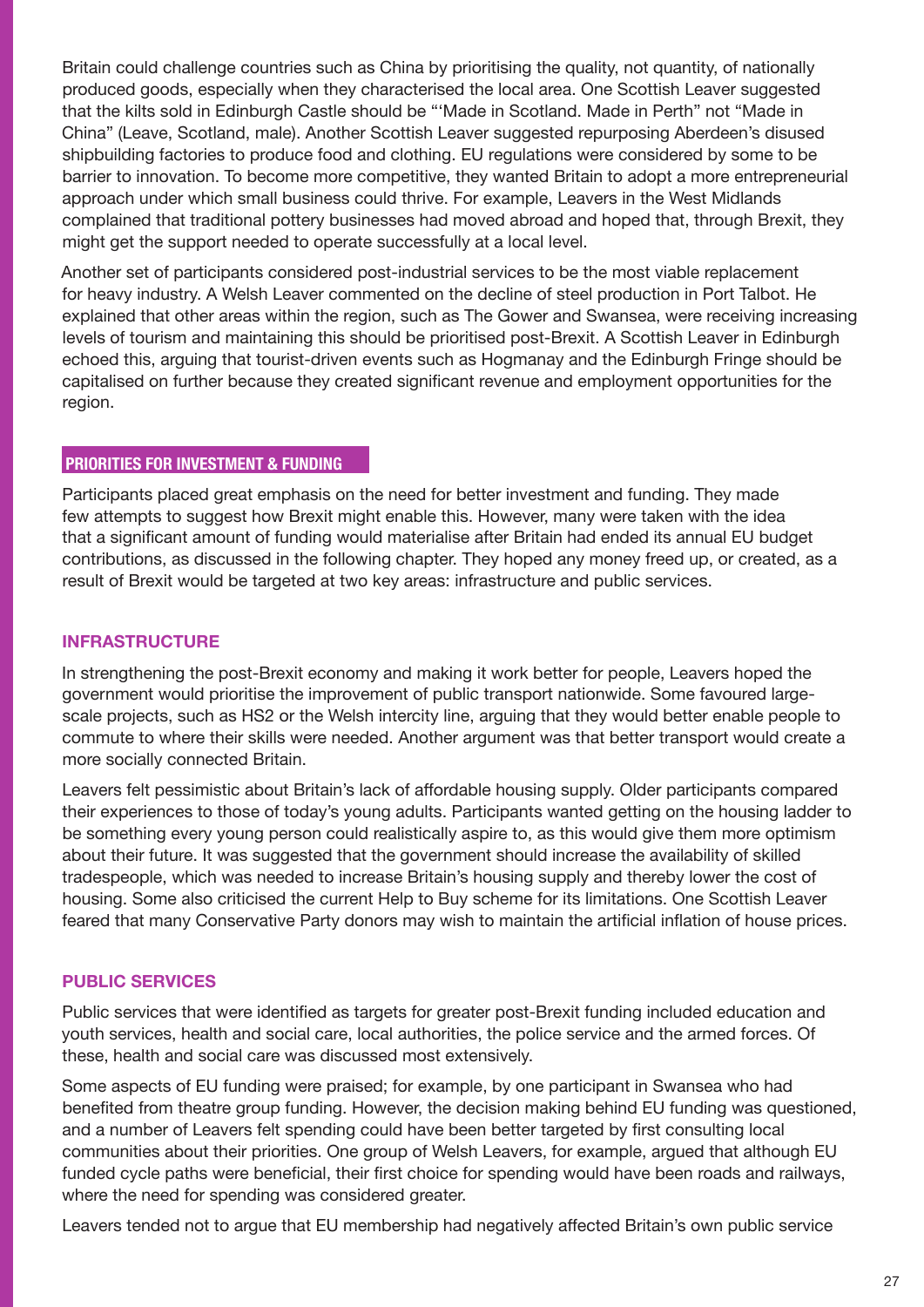funding. They agreed that post-Brexit funding should be allocated in a way that improves the quality and consistency of service provision nationwide, with a particular focus on communities they saw as having been underfunded in recent years. However, they were sceptical that Westminster could be trusted to properly address such inequalities.

Across Leave groups, better-funded health and social care was considered a key priority. Participants felt it was wrong that the NHS had faced such mounting pressure in recent years when it is one of the most highly valued and in-demand public services and will continue to be as Britain's population ages further. Some Leavers thought migration had contributed to the problem, but without referencing EU migration specifically. One Leaver in the South West shared an anecdote from a relative working in the NHS, who suggested the cost of providing interpreters was "astronomical". They further complained about health tourism, suggesting the NHS had been used as a "holiday hospital" by foreign nationals who returned home without paying for treatment. There was some consensus amongst Leavers that all foreign nationals should be made to provide proof of insurance or ability to pay outright before receiving treatment. Some also considered a small usage charge or tax increase for British residents acceptable if it helped stabilise the NHS.

Remainer views were broadly similar to those of Leavers on these points. With respect to infrastructure - Welsh Remainers felt there was a need to develop transport links between major Welsh cities and the heads of the Welsh valleys, as this would encourage business to take place within Wales and in turn generate economic growth.

Improving the quality and consistency of public service provision nationally, with a focus on health and social care, was a key priority, though they were generally less critical of EU funding. As with Leavers, this group were also sceptical about trusting Westminster to act public service improvements.

### **CONCLUSION**

This chapter aimed to explain in more detail the issues participants most wanted to see addressed as a result of Brexit. They can be separated into priorities with direct relevance to Britain's membership of the EU and connected priorities that participants nonetheless believed should be addressed as a result of leaving.

In freeing itself from the conditions of EU membership which they deemed unfavourable Leavers wanted Britain to gain parliamentary sovereignty and independence. They believed this would afford it the influence needed to better control key issues such as immigration, trade, agriculture and the production of British goods.

Participants also conveyed a sense of disillusionment around a wider ranging set of issues they believed had come to define the status quo in Britain since it joined the EU. The exact set of grievances identified differed by group, but they all shared the sense that the government had not done enough to understand such grievances or act in a way that tangibly improved the lives of those negatively affected by them. In some instances, participants made the argument that these negative effects had been worsened by Britain's membership of the EU. In others, participants openly acknowledged that they were not directly related to Britain's EU membership but hoped all the same that by leaving, in the words of one participant, "change will trigger change".

The following chapter examines some of these anticipated changes in more detail and how our workshop participants were looking to the future after Brexit.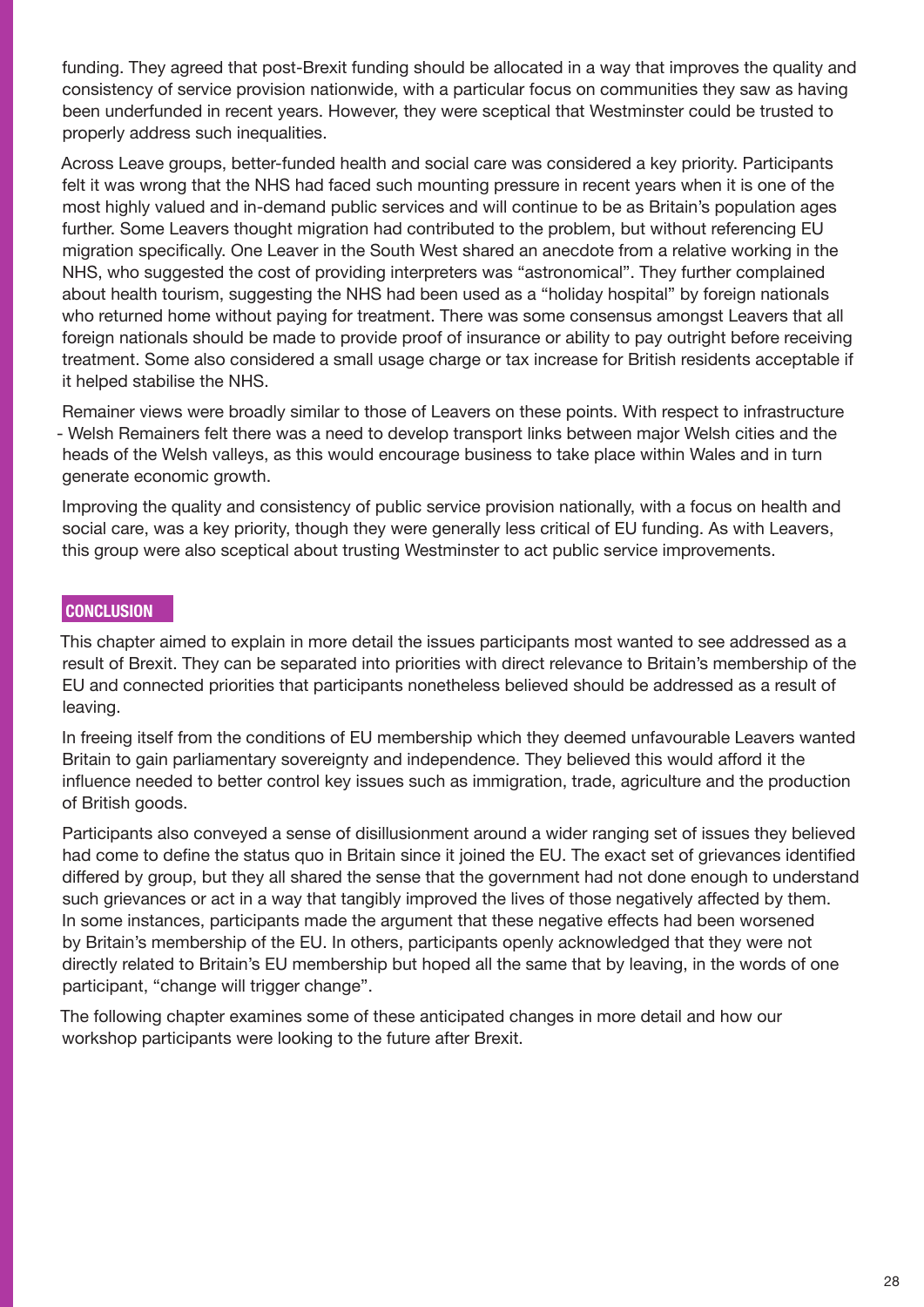## **Anticipated changes from Brexit**

This chapter presents the findings on the changes that participants thought would happen because of Brexit. Participants generally had difficulty articulating in specific detail what these changes might be. Groups were also more likely to talk about changes in certain domains, such as the economy, than in others, such as governance or society. This was in part linked to views about the combined effects of Brexit and Covid-19 at the time the research was conducted.

There was a high degree of uncertainty when discussing the future, in part due to the fact that negotiations on a future trade deal between the UK and the EU were still ongoing during our fieldwork. The potential for these negotiations to fail was felt to contribute to this uncertainty. Participants also felt in many cases that they did not have enough information to talk about potential changes.

This chapter begins by discussing the economy, society, governance and identity, and then goes onto explore the perceptions of what was driving the need for change. The final section explores how participants viewed changes in the context of the Covid-19 pandemic.

### **Differential impacts of changes from Brexit**

In discussing the changes that they anticipated Brexit would bring, participants acknowledged the differential impacts for different groups or sectors in society.

### **ECONOMY**

There was a shared expectation across both Leave and Remain groups that there would be a negative economic impact from Brexit in the short term. Participants expected to see rising costs, particularly with respect to food, and a decline in living standards. Participants anticipated disruption to trade flows and an increase in difficulty for the UK to both import and export goods. Some participants identified the likelihood of an increase in trade bureaucracy and paperwork, and an increase in tariffs, as the causes. Both Leavers and Remainers noted that these changes would have uneven impacts across the country, with poorer groups, described as low-income families and the "have-nots", likely to be worse affected. In contrast, some participants, in both groups, acknowledged that they may be relatively insulated from such changes:

*"The great difficulties [sic] is going to be families that are affected that are low-income families. I think it will affect them more greatly than I think the majority of us - middle class,"* [Leave, West Midlands, female]

Despite a broad convergence of views around short-term negative economic impacts, there was a strong sense among Leave groups that the economic situation would improve over the mid to long term. Leave voters expected to see a range of positive economic changes as a result of Brexit. These included increased targeting of investment in industries with the money that was no longer spent on EU membership, a return of manufacturing and better trade deals with other countries around the world. Perhaps more important for some Leave participants was that leaving the EU would engender a shift in mindset and a greater sense of entrepreneurial spirit in the UK.

*"I'm hoping that coming out of the EU will free up more of that entrepreneurial spirit, if you like, in the economy (…) I'd like it [this country] to be more entrepreneurial and more wealthcreating."* [Leave, Yorkshire, male]

These positive expectations appear to have been shaped by two prominent narratives of the 2016 Vote Leave referendum campaign. The first was the ability to recoup money spent on EU membership and re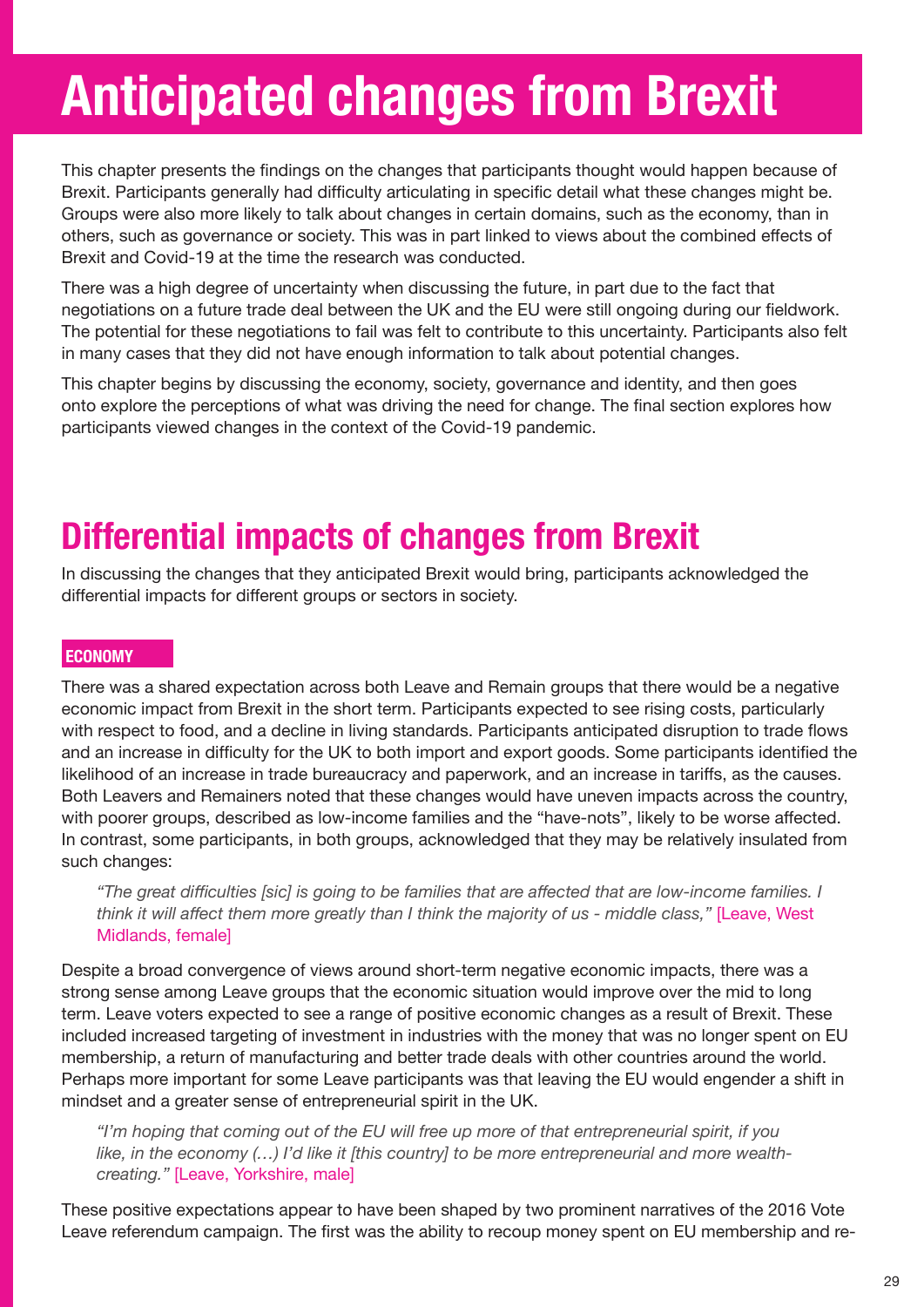invest it in line with UK priorities. Although a number of Leave-voting participants acknowledged that the amount promised during the referendum (£350 million per week) was not correct, there was still a strong belief that there would be a net gain. There was a view that this money would be spent more wisely and with greater accountability by UK politicians than in the hands of EU counterparts.

As this monetary gain was understood in fairly straightforward book-keeping terms, with a simple return of money 'saved', rather than as part of a broader trade-off, participants were keen for transparency about how the money was spent.

*"It hasn't been publicised where they've made the saving from the EU spend, where that's going to be pumped into. (…) Would it be good for them to actually say, 'Well, this is how much we've saved.' I know it's very general at our level, but I think I would like to see where the savings have been made and what they're planning to do with that money, specifically."* [Leave, West Midlands, female]

The second assumption made by Leave voters about economic impacts was that the UK would be able to strike trade deals that were more favourable outside the EU. There was a belief that the EU had restricted who the UK could trade with. As a result, there was an expectation that over the mid to long term, as trade deals were reached with other countries, the economic outlook would improve.

*"It will get better, because we're allowed to choose who we want to have trade deals with and where we can purchase everything from everyday items"* [Leave, South West, female]

There was scepticism about some of the official predictions of negative impacts to trade, such as difficulties importing medicines, which were repeatedly described as "scaremongering". There was also a view among Leave-voting participants in London and the South East that economic forecasting in general, and Treasury forecasting in particular, could not be trusted.

Beyond a generalised sense of a negative impact on trade (at least in the short term), Leavers also anticipated differentiated changes for specific sectors of the economy. The agricultural sector was expected to be particularly affected as a result of two changes: 1) a change to the immigration system, meaning farmers would lose easy access to migrant labour; and 2) the loss of agricultural subsidies from the EU. The potential prospect of tariffs on agricultural exports was another issue raised by a participant in the North East whose daughter was a sheep farmer.

The other key sector identified as likely to experience negative impacts was the health and social care sector. Again, the negative impact was expected to come from changes to the immigration system, which would make it harder to recruit staff. Nevertheless, there was a sense of hope among participants that this would lead to an increase in wages in the sector in order to attract a British workforce.

In some groups, Leavers identified other sectors that could be negatively affected after Brexit. For instance, there was a view among participants in Wales that the aeronautics industry – an important local industry - could be particularly affected. Participants in the South West expected their area, and other rural areas like theirs, would be somewhat shielded from the consequences, as they felt that the financial sector and manufacturing would be more affected as headquarters moved abroad.

The one exception to the negative impacts described above was the fishing industry. Leave-voting participants in the West Midlands, Scotland, Wales and the South West anticipated that this sector would benefit from changes following Brexit, assuming that UK politicians took a tough line in their negotiations with the EU. It was felt to be significant that fishermen would no longer have to throw away catch due to quotas from the EU.

Remainers also picked out specific sectors that would be particularly negatively affected, which corresponded with those identified by Leave voters – health and social care, and agriculture. One Remain voter also raised the prospect of challenges facing the music industry, with touring being made harder. However, as noted earlier they expected these consequences to be longer term and did not identify any areas that would benefit from leaving the EU.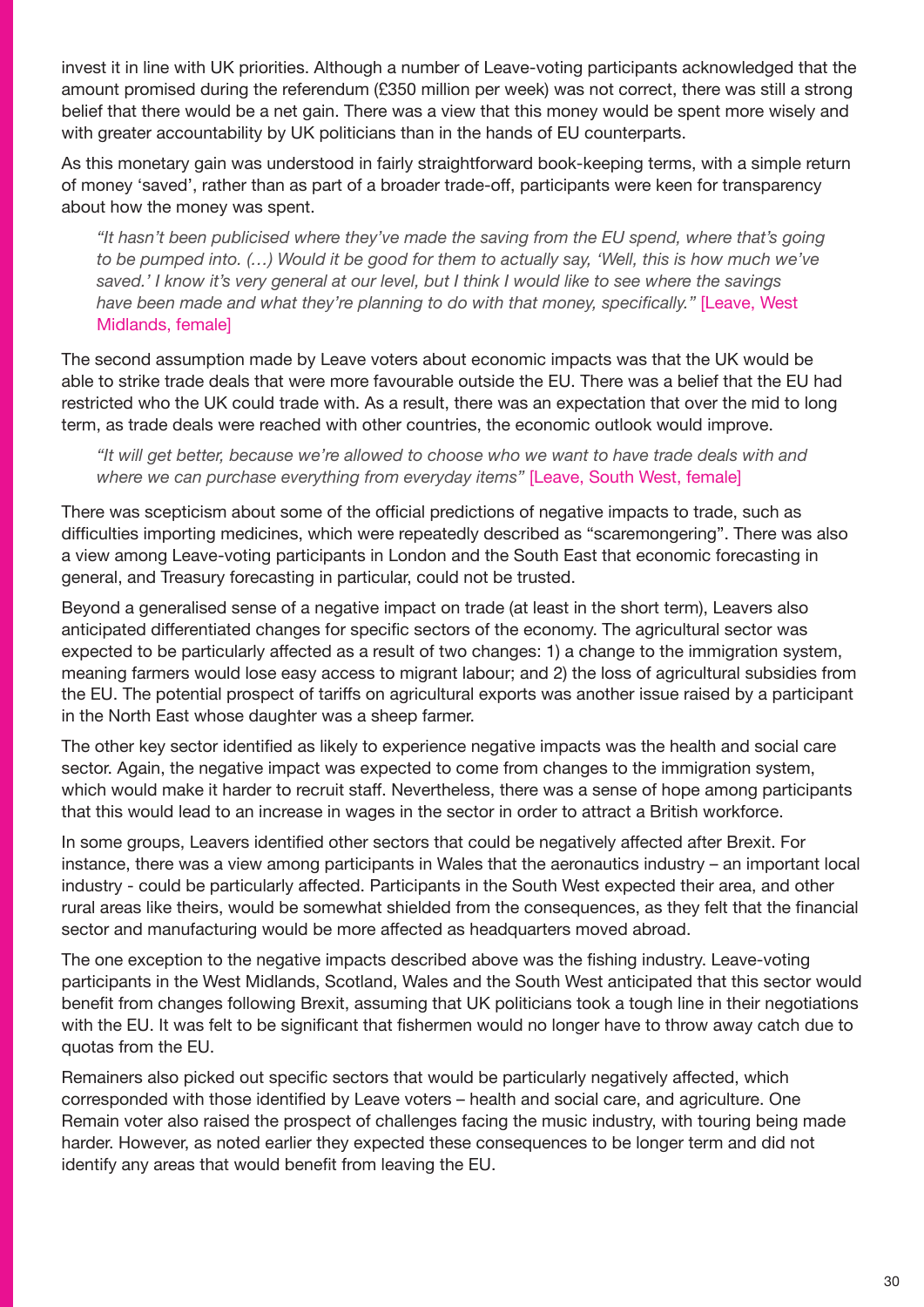### **SOCIETY**

As above, across Leave and Remain groups there was an implicit expectation that changes to the immigration system and the end of free movement would lead to a reduction of people coming to the UK to work in specific sectors such as agriculture, and health and social care. However, when asking Leavers what changes they expected to see, few explicitly stated that they anticipated a major decrease in immigration to the UK. This was surprising, given the importance of this issue when asked what mattered about leaving the EU (see Chapter 2).

Nevertheless, Leave-voting participants did anticipate that there would be changes to the immigration system, leading to more "control", such as the examples identified in Chapter 3 on moving to pointsbased immigration. This suggests that a desire for more control did not necessarily imply an expectation of lower numbers for Leavers. In the few cases where the level of immigration was explicitly commented on, participants expressed a view that they did not actually anticipate much change. One participant commented, for example:

*"I'm not convinced that leaving is going to materially affect immigration from Europe or elsewhere."* [Leave, North East, male]

For most Leavers, the issue of immigration appears to be about re-establishing control over who comes in rather than a question about overall numbers of arrivals.

Apart from immigration, there was also a view among participants in both Leave and Remain groups that there would be practical changes to travel for British citizens. Although this was seen as a direct consequence of Brexit, there was less specificity about how people expected things to change, aside from a general expectation that it would entail potentially longer queues at EU border check points or that they may not have access to the reciprocal health insurance schemes.

*"I think we're going to miss the freedom of being able to travel (…) just that very thought of not having the freedom to travel around Europe as easily as we did or have the European Health Card and things like that, that's going to be a huge change for the future."* [Leave, West Midlands, female]

For Remainers, there was a feeling of regret about this change. However, once again, participants expected other groups to be more affected than them. Those identified as being more impacted included young British people who want to move to study or work in the EU, British citizens who want to move to Spain, and British citizens who want to work in multinationals, which - it was implied - had offices within the EU.

### **IDENTITY**

Leave-voting participants centred their discussions of changes to identity around changes to governance. There was a sense that the ability to make laws in the UK was closely linked to feelings of pride in their identity. This tallies with the priority given to governance arrangements for Leave-voting participants (see Chapter 3). There was a view that the UK had always had a different legal tradition than the rest of the EU and that in many ways the UK's laws and regulations were ahead of the EU in upholding standards.

*"We tend to drag people up to our standard not the other way around, so I think there are endless opportunities that are available there"* [Leave, London and the South East, male]

As a result, having greater controls of laws and regulations, and being independent and sovereign would re-invigorate a sense of pride in identity - whether British, Welsh, English or Scottish or multiple identities.

*"I think that's an important point that you just raised in that giving us back our identity as Welsh citizens rather than European, and living by their laws, well, let us make our own laws."* [Leave, Wales, female]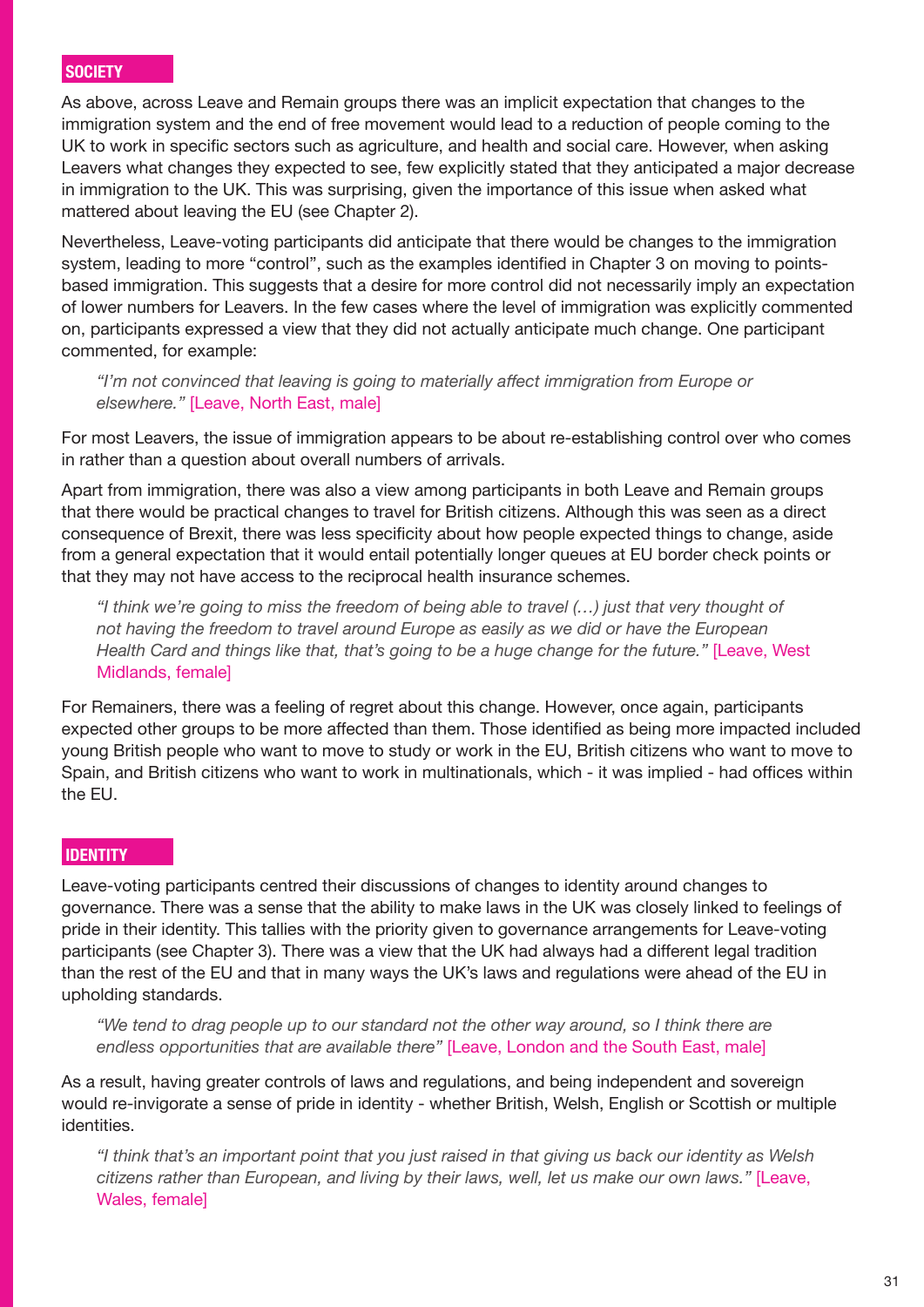In this view, far from diminishing the UK's place in the world and the way other countries saw the UK, changes after Brexit would enhance the UK's global identity.

*"I think we will be a force to be reckoned with again on the world stage, in a lot of things."*  [Leave, North East, male]

In contrast, Remainers discussed changes to feelings of identity in more detail than Leavers, and more commonly framed these in relation to societal changes. In this group, participants thought some of these changes had already happened, including an increase in intolerance, a rise in nationalism and a view that the UK was turning inwards and becoming parochial.

*"We're going to get more of a realistic sense of what we are, which is an offshore island to Europe that's got an interesting long-term history. (…) Actually we are not all that important except in our own eyes, and I think we're going to learn that."* [Remain, North East, male]

*"We're a small island and we're actually quite inward looking and parochial"* [Remain, West Midlands, female]

### **PERCEIVED IMPACTS OF BREXIT OVER TIME**

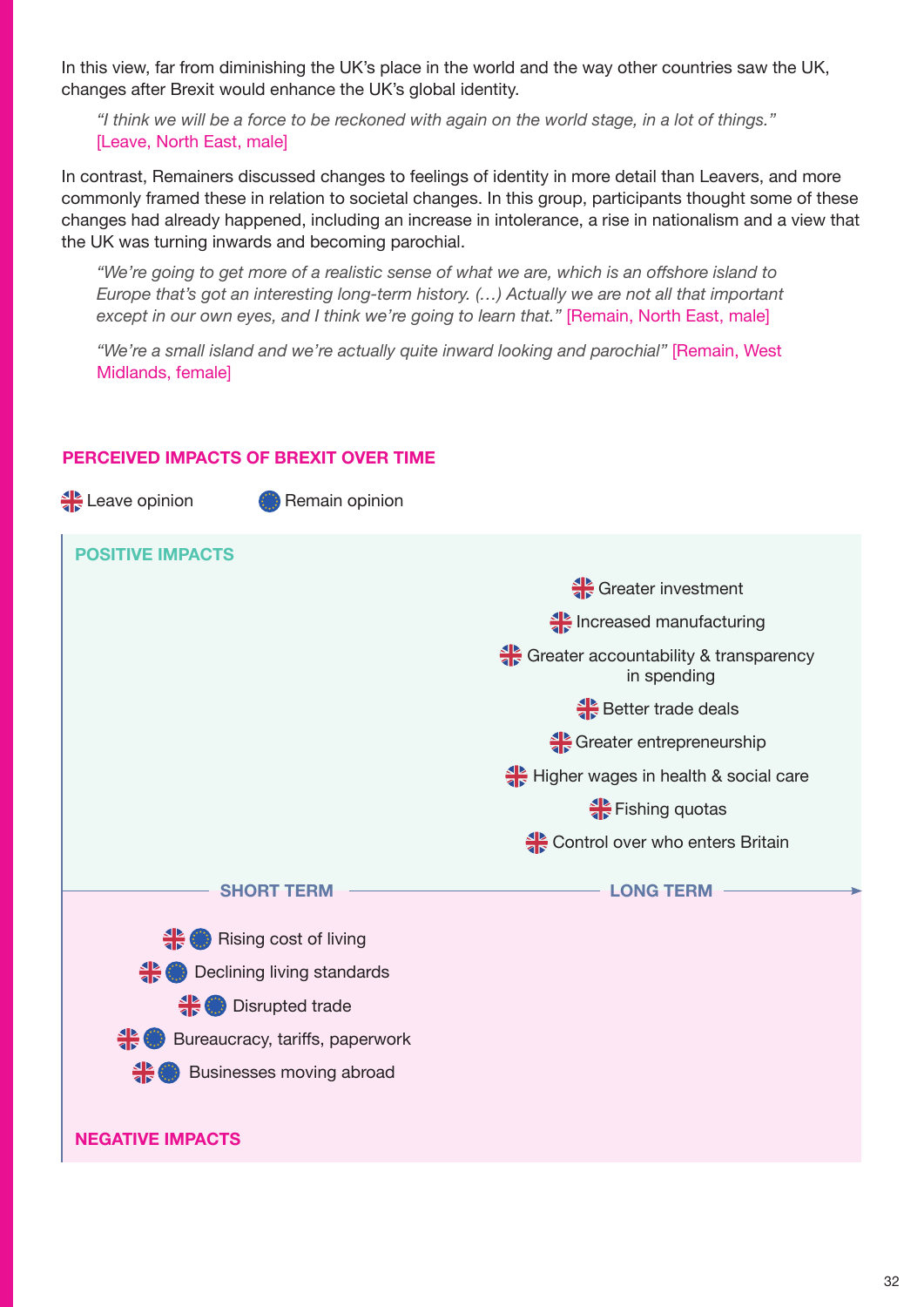### **Drivers of the need for change**

Underlying the changes and priorities that people identify as linked to Brexit are a number of issues and concerns of wider social and historical resonance.

The concerns Leave voters raised about social transformations or political accountability were in many cases those projected onto the context of Brexit, even when they may not be directly related to the UK's withdrawal from the EU. In part, this apparent conflation of Brexit with wider issues may be further explained by many people viewing the process of Brexit, combined with the impact of Covid-19 (discussed below), as symbolising a moment of national change. However, as this quote demonstrates, it was not always the case that participants felt clear about how any of these changes would be achieved:

*"So, whilst Brexit might not automatically look at those kind of issues, at least there's something where, change triggers change. I just think that, I don't know how Brexit's going to turn out. I don't know whether it'll be the biggest mistake we've ever made, but I feel like we need to do something, because it could be the best thing we've ever done."* [Leave, West Midlands, female]

Our analysis identified four main factors as driving Leavers' perceptions of a need for change.

Firstly, on an economic front, there was a clear sense that Leave-voting participants wanted to see a reverse in de-industrialisation and the decline of manufacturing in some parts of the country. This was particularly the case in groups in the North East, Scotland and Wales who all talked extensively about manufacturing and industry, although this sentiment was also echoed in other groups. There was a desire for a return of manufacturing to the UK, which they hoped would be facilitated by Brexit. There was a view that the UK's ability to invest in industries had been constrained by the EU, although specific examples were not given. However, some participants acknowledged that leaving the EU may not generate the changes they were hoping for.

*"We took the hit [in this area] when we closed down all the steelworks, the mines, etc., and that*  was when everything changed here. I don't know that leaving Europe, in this area, will change *very much at all."* [Leave, Scotland, female]

Secondly, policies of austerity and a lack of funding for key public services, including the NHS, appeared to be another key factor. Leave groups talked of pressures on public services, such as schools, local councils and the NHS - evidenced in their inability to get a GP appointment. As these pressures were felt to be driven primarily by an increase in the number of immigrants, there was a sense that public services would improve after Brexit. These discussions were somewhat nuanced, with one view expressed in Yorkshire that for the longer-term funding of the NHS the public needed to have a "grown up" conversation that acknowledged it could not all be funded through general taxation. However, a general desire for better public services came through strongly.

A further societal factor driving a need for change among Leave voters was a view that the UK's welfare system, and modern society more widely, had become "soft". Negative views about younger people, and their perceived lack of work ethic, were underpinned by a view that it was too easy for people – both British citizens and immigrants – to claim welfare rather than working. A view summarised by one participant

*"That's the problem with our society (…) the benefit system. The English are feral, and they were fed for years and years off, if you stubbed your toe you got Disability Living Allowance for the rest of your life, and you don't go to work"* [Leave, West Midlands, female]

Once again, it was expected that a decrease in immigration as a result of Brexit would lead to greater pressure on British people to accept less appealing jobs.

On issues of governance, as identified in Chapter 3, implicit in many discussions was the sense for both Leave and Remain was that there was a lack of accountability or representation in the UK's political systems. There was agreement across both groups one on clear change they anticipated after Brexit: politicians no longer being able to "hide" behind the EU for their decisions.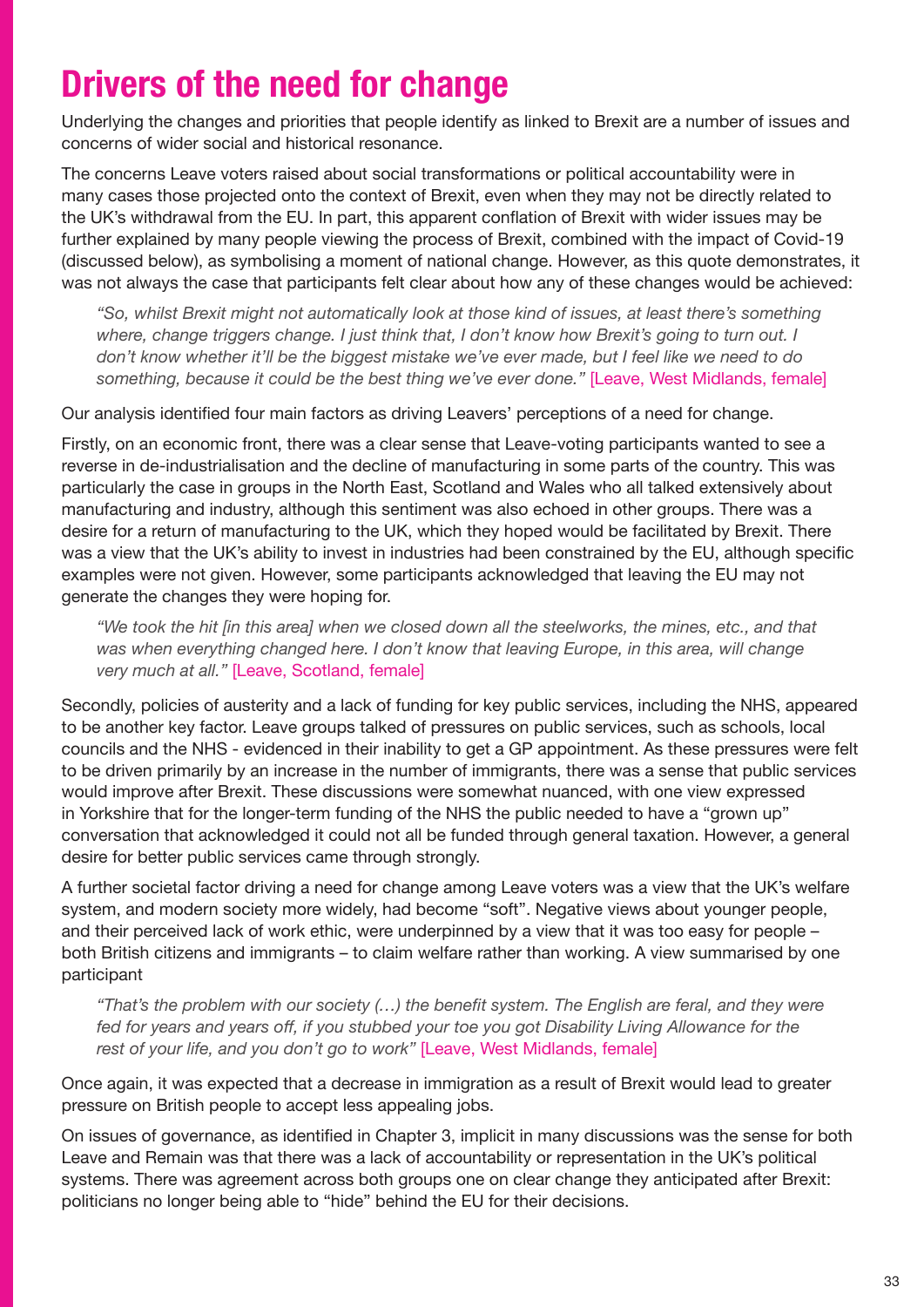### **Change in the context of Covid-19**

The Covid-19 pandemic has changed the context for the end of the transition period and was frequently mentioned by both Remain- and Leave-voting participants. There was a view that the pandemic had overtaken Brexit in both the media and the public's attention and was seen by participants as a major disruptive moment likely to lead to more substantial changes than Brexit alone. There was a view that Covid-19 had exacerbated or revealed a number of underlying societal issues, which could act as a catalyst for positive change. However, the situation was also felt to add to the general sense of uncertainty about what to expect for the future.

The biggest impact that Covid-19 was expected to have was in terms of making the economic outlook substantially worse. What this involved in detail was often not specified by participants, but where it was it was described in terms of large increases in government borrowing and a rise in unemployment. Leave-voting participants felt that this would affect Brexit in two main ways. One view was that the effect of Brexit (including any negative effects) would be subsumed by the negative economic effects of the pandemic

*"Covid-19 is going to just completely wipe that Brexit effect off the map"* [Leave, South West, male]

There was a degree of matter-of-factness to this view – the scale of the challenges after Covid-19 seeming to dwarf any Brexit-related challenges. Some participants however saw an advantage to this, as it would mean dealing with both issues at once.

*"I'm absolutely sure that the two problems, Covid-19 and Brexit, will overlay to a point where you won't ever be able to differentiate which was which, but I think it's great to get them out of the way at the same time."* [Leave, London and the South East, male]

The second view among Leavers on the impact of the worsening economic situation was that it would put at risk the changes that they had hoped for as a result Brexit.

*"I really want exiting Europe to be a good a thing, but I haven't seen any figures that have convinced me that it's going to be a good thing, particularly for the North East. I hope it is, I really hope it is, but I also have this fear now (…) that the country has, we've created so much debt to deal with corona [sic], that that may become the excuse for not investing in all these things that we were promised we would see investment in"* [Leave, North East, female]

This was echoed by participants in London and the South East, who worried that the negative economic context created by Covid-19 would make it harder for the UK to take up the opportunities of Brexit. As a result, one participant explicitly commented that they may have voted differently in light of the pandemic. However, the opposite view was also to be found. Among the Yorkshire Leave group was the view that given the government had spent a lot of money on the pandemic response, it may mean they would "loosen the purse strings" for investment in the regions.

Beyond economic impacts, this situation was thought to have brought to the fore some underlying issues within society, and Leavers were hopeful that these could lead to more positive long-term changes. Covid-19 had highlighted the importance of the NHS and social care, and the need for sustainable funding. There was also a view that the experience of the pandemic had led to a re-appraisal and a revaluation of what some participants called "menial" jobs – including social care workers and cleaners. The reliance on jobs that had previously been disregarded was seen as an opportunity to promote the value and dignity of that kind of work (some of which it was acknowledged had previously be done by immigrant workers). There was a hope that this could lead to a re-appraisal of the sort of jobs to value.

*"Making something that's, doesn't seem as an appealing job, maybe isn't appealing, you may find after this Covid-19 thing now that all these domestics that work in hospitals, people look at them going, 'Hey, that's not too bad.' That's become a first, frontline job that now. It's brought a lot of - truck drivers, delivery drivers - it's brought a lot of people that were in the background to*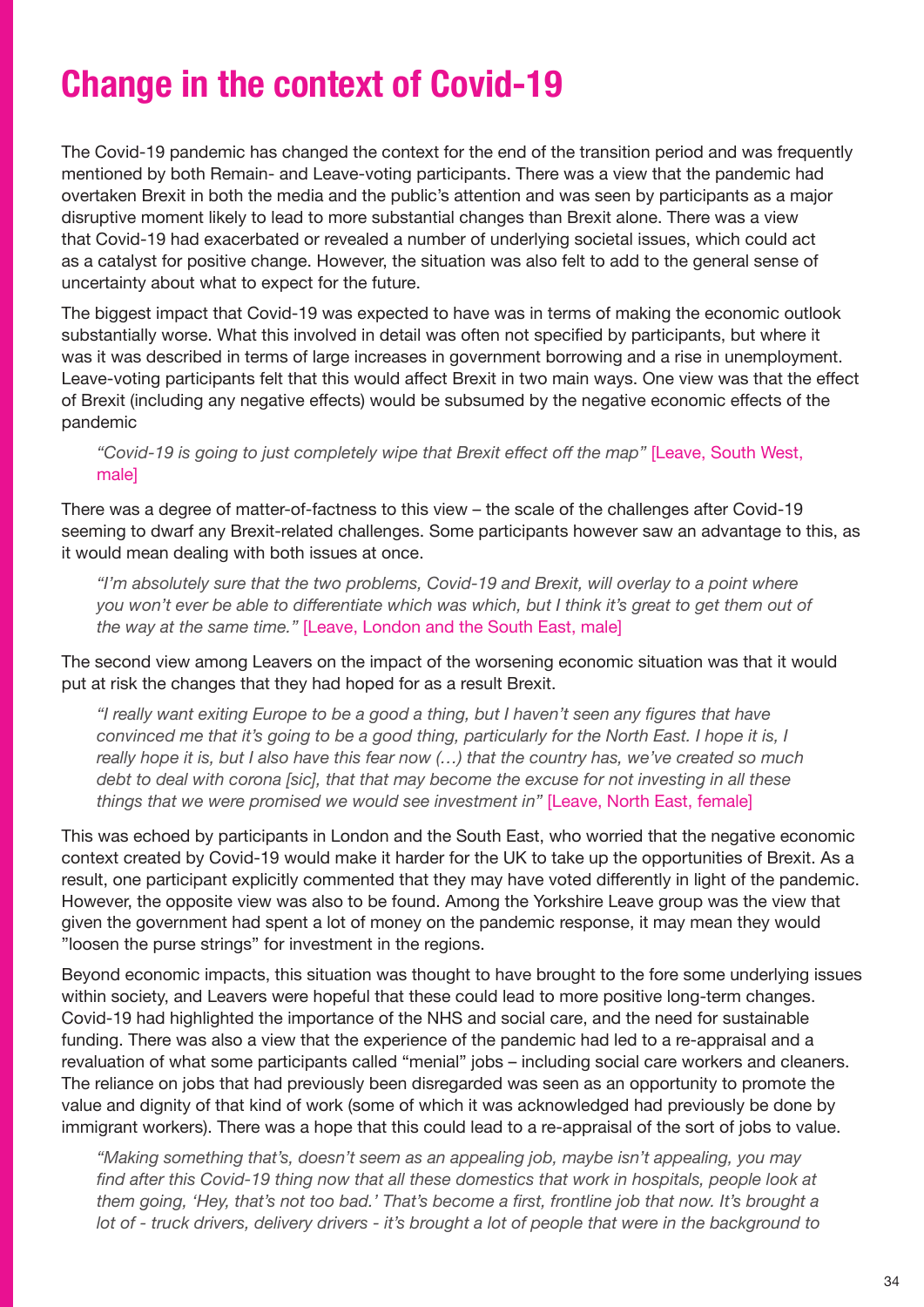### *the forefront in people's minds."* [Leave, North East, male]

There was another view among Leavers that the pandemic had demonstrated the importance of the UK having its own manufacturing base. The example given was the lack of personal protective equipment (PPE) and that the UK was not able to manufacture sufficient amounts and be self-reliant. More widely, participants commented on changes in the way people were living their lives and the longer lasting effect this could bring about. These included shifts to working from home, which it was felt could have longterm effects on housing and residential distribution around the country, and changes to travel, which were expected to have wider environmental impacts. As a result, for some Leave voters, the disruption created by the pandemic presented an opportunity to push for positive change on this front.

*"I think in a way, it could be seen as fortunate that they're happening simultaneously, because it gives us a chance to look at the world after Covid-19 and after Brexit, then. Perhaps at least it's an opportunity to try and think what kind of country we want."* [Leave, Yorkshire, male]

For both Leave and Remain groups, the restrictions that had come alongside Covid-19 had also raised questions about the relationship between the different nations of the UK. Perhaps unsurprisingly, these issues were raised particularly in the groups in Scotland and Wales. For these groups, there were mixed views on whether having the devolved governments responsible for Covid-19 restrictions was positive or negative. One view among Leave voters was that it would have been more sensible to have the same rules across the UK. In contrast, other participants felt that the devolved administrations were more clearly focused on what was best for the specific country. However, the differences in regulations had also highlighted the powers of the devolved administrations to participants in England.

*"The patchwork nature of Covid-19 restrictions across the UK, for instance, have almost built on that previous uncertainty as to how we, as a United Kingdom, are going to move into this new relationship with Northern Ireland, with Scotland, Wales, etc."* [Remain, London and the South East, male]

Among participants in England, there were different views expressed as to whether this was positive or negative which were not closely tied to whether people had voted to Leave or Remain. However, across the board there was a recognition that having these differences exposed may lead to calls for further devolution in the future.

Remainers also shared many of the views of Leave groups in relation to the impact of Covid-19. In particular the way it had shone a spotlight on the importance of the NHS and social care. However, the discussion amongst Remainers of the combined economic impact of Covid-19 and Brexit included a view that the impact of the pandemic would enable politicians to "hide" the impact of Brexit. As one participant put it:

*"I think Covid-19 will cover up the sins of Brexit"* [Remain, Scotland, male]

### **CONCLUSION**

Looking to the future and discussing changes after Brexit was riven with uncertainty for participants in both Leave and Remain groups.

Whilst there was broad agreement on all sides about anticipated short-term negative economic changes, Leavers tended to be more optimistic that in the mid to long term Brexit would drive positive economic developments. Returning decision-making powers to the UK and having more control over immigration flows were also seen by Leave voters as positive changes to come.

Changes after Brexit were discussed by all participants with repeated reference to Covid-19. Both events were seen as precipitating major changes in society, although for many the negative economic impact of the pandemic was thought to outweigh any Brexit effects. The pandemic had also highlighted a number of underlying social issues, many of which linked back to wider societal concerns participants hoped to see tackled after Brexit. Thus, for some Leavers, the concurrence of the two events opened up opportunities for more substantial changes.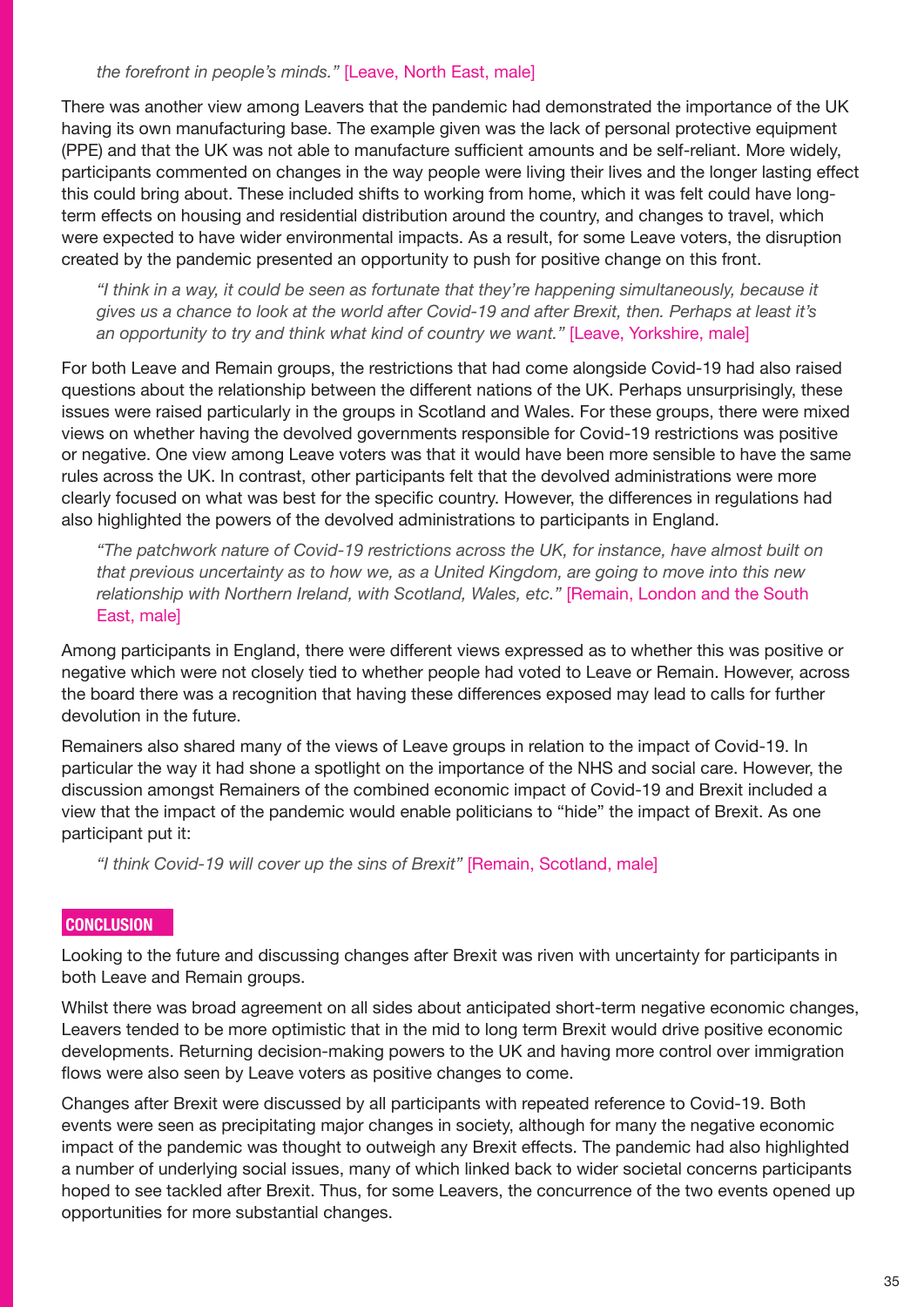## **Conclusion**

The aim of these eight deliberative workshops was to explore the views and priorities of higher-income Leave voters for Britain after Brexit. We sought to gather detailed insight into what mattered to them about Britain leaving the EU, as well as their hopes and the changes they anticipated in future. People's views tended to overlap across these areas but were distinct in terms of the scale at which their discussions were had; from the more abstract and generalised (to the UK as a whole) when discussing what mattered, to points more rooted in lived experience and their local places when thinking about the future.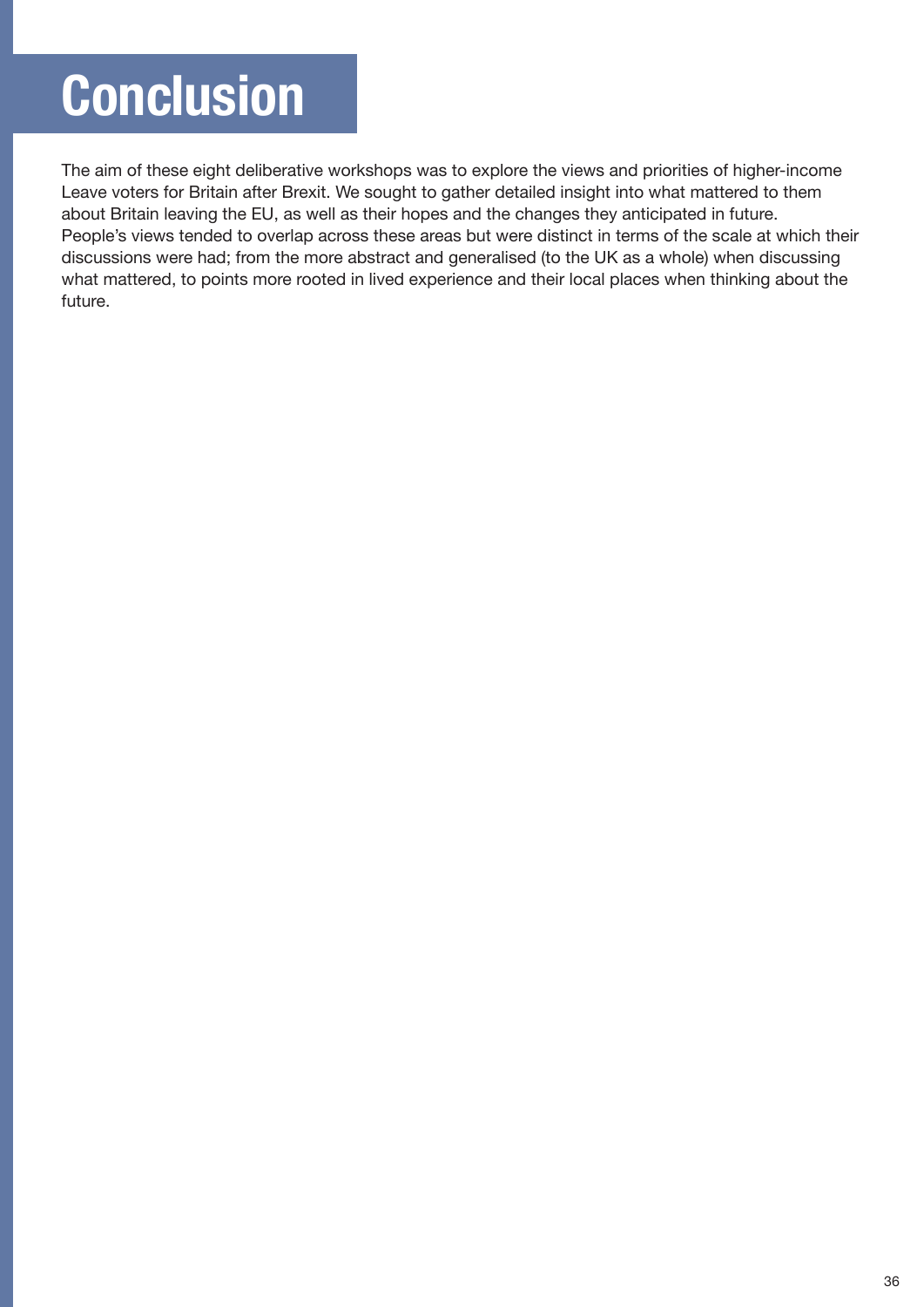#### **WHAT MATTERS TO COMFORTABLE LEAVERS?**

This study clearly demonstrates that for these Leave voters issues of immigration and governance were of greatest significance, and these themes occupied much of this discussion. The idea of taking back control resonated strongly and this was underpinned by a sense that EU membership constrained independent decision making for the UK and risked muddying a clear sense of British identity. Economic concerns were secondary (with the exception of Scotland) at this point. This was not to suggest these did not matter, but these issues tended not to be considered the most important in making the decision to leave the EU.

Many discussions took place at a relatively abstract level, drawing on headline information in general terms. Much of people's deliberations related to the UK as a whole rather than a delineation of what was important by place or region. Participants were also not particularly reflective about their views suggesting the strength of their opinions on Brexit have remained unchanged over time.

When asked to concentrate on what was most important, their priorities were in the main an extension of concerns on governance and immigration, with sovereignty and a clearer sense of national identity (arising from greater control over the perceived impacts of immigration) rising to the top. However, after some discussion, people tended to be more considered about why these things were a priority. The rhetoric on immigration was toned down and Leavers spent more time imagining what things like free movement meant for a range of people, including themselves, e.g. in terms of travel and visas. There was also acknowledgement on the value of – albeit certain types of - immigration or immigrant with respect to the labour market.

These discussions clearly signalled a desire to rebuild Britain based on a clear sense of identity and investment in certain types of industry. Both Leavers and Remainers saw the EU referendum as having heightened Britain's social divides and felt it important that the country has a clear sense of identity to unite itself over post-Brexit. However, there were clear differences in what Leavers and Remainers wanted Britain to take pride in.

Leavers tended to see sovereignty as a means to be independent, with a re-establishment of national pride, which, if got right, could improve our standing and ability to run the UK as we wished. In doing so, a more nostalgic view was referenced by many Leavers that we could or should – through leaving the EU - return to a time more characterised by the British empire, where Britain was 'in charge'. In contrast to Remainers more concerned with being 'open' to the world, this perhaps underscores how strongly Leavers feel about this as the route to reclaiming or re-establishing of Britain and the opportunities they think this affords.

### **WHAT DO COMFORTABLE LEAVERS WANT FROM BREXIT?**

What was clear from discussions was that Comfortable Leavers felt left out on issues of governance and identity. Their discussions indicated they were hoping for a clearer sense of national identity as the UK left the EU, based on a more nostalgic vision of British values and priorities.

In many ways, the more affluent Leave vote can also be understood as a protest vote in socio-cultural terms, rather than economically, and this discontent has driven a wish to take the opportunity of Brexit to force a moment of national change. This is not necessarily a wholesale rejection of the status quo, but that having greater control of laws and regulations, being independent and sovereign, would reinvigorate a sense of national pride - whether British, Welsh, English or Scottish or multiple identities. This extended to taking back control, not just for Britain, but also at local and devolved levels in terms of political accountability and deciding economic priorities.

There is also some sense that Leave voters wanted reassurance from the Brexit result that their view of what life should be like can be prioritised and created. However, as discussed in Chapter 4, many aspects of this in terms of social transformations or political accountability were projected onto the context of Brexit, even when they were not be directly related to EU exit.

More concretely, participants also wanted to see investment in the places they lived, particularly in those areas with an industrial past and, again, thought Brexit would help re-align Britain's economic priorities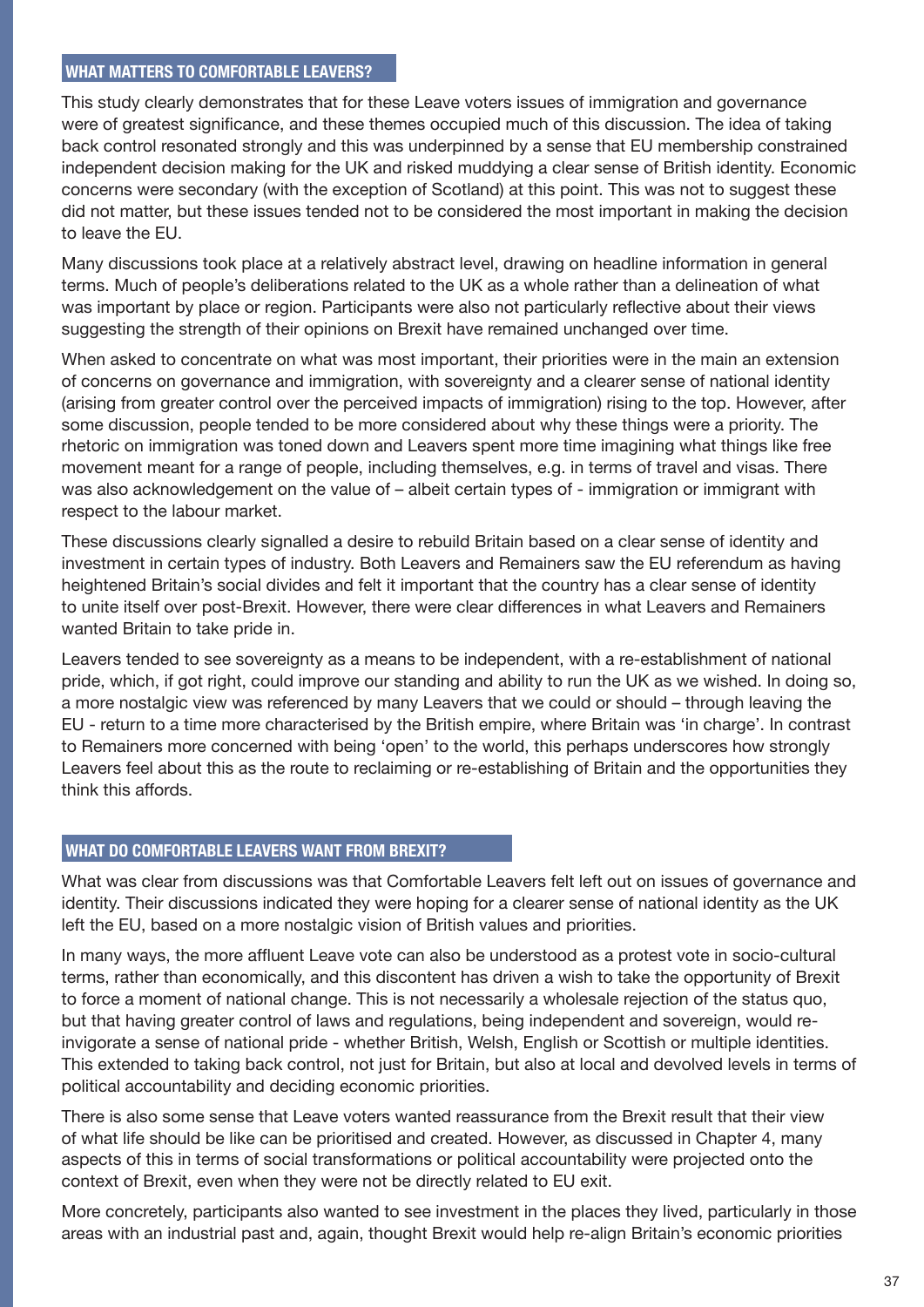#### to do this.

The changes people actually expected to see were more tempered and reflective than the distinct views held in earlier discussions on what mattered to them. This was in part because there were few specifics available at the time of fieldwork on the future policy direction and Covid-19 had created additional uncertainty. People were also less confident in naming specific changes that might otherwise be logical end points for some of their earlier expressed priorities. For example, the outcome of wanting less immigration was not expressed as a desire to see less multicultural communities.

With a lack of clarity on what Brexit might actually deliver, participants instead discussed the broader list of grievances they had on the 'state of the nation', as explored in Chapter 3. This also gave rise to some discussion that indicated scepticism and a lack of trust among Leavers that the UK government would deliver a deal in line with the things that mattered to them.

On both sides of the vote, participants generally concurred that a close, mutually beneficial agreement on exiting the EU would be preferable. They hoped for Britain to promptly move beyond the antagonism that has characterised negotiations to date and strike an agreement without a further extension to the deadline.

Leavers and Remainers also both identified the likelihood that there would be short-term negative economic consequences to Brexit, but Leavers were much more confident that this would quickly improve and the impact (on them at least) would not be too great. These discussions brought attention to the fact that even where less favourable consequences of Brexit were identified, these did not particularly affect the views or priorities of Leave voters.

Comfortable leavers therefore remained optimistic that over the mid to long term Brexit would spur positive economic developments and return decision-making to the UK, providing more control over immigration especially.

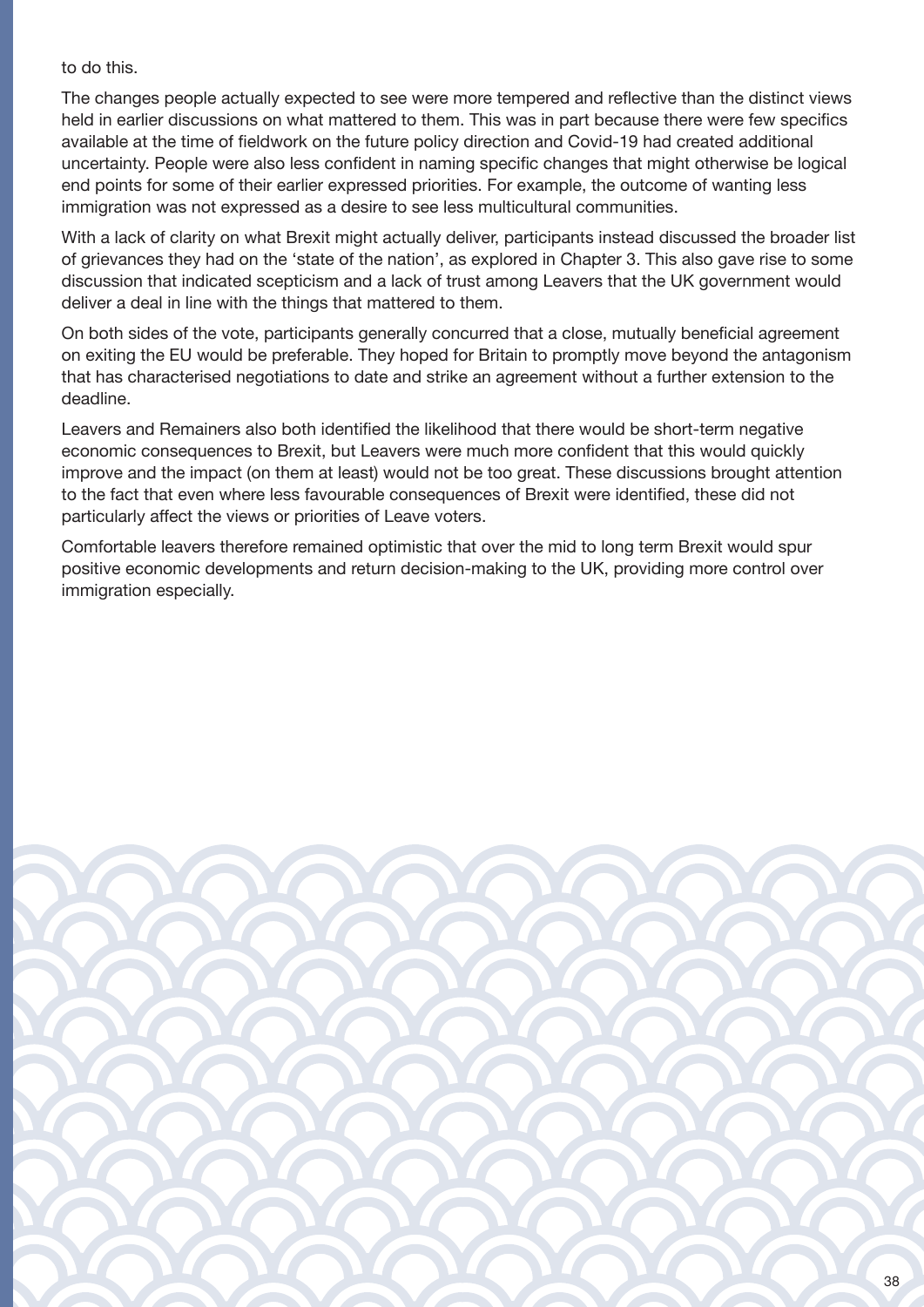## **Appendix A. Sample Composition**

### Table 1: Sample composition across workshops

| <b>VOTE</b>                                                           | East of<br><b>England</b> | London<br>& SE   | <b>North</b><br>East | <b>Scotland</b>           | <b>South</b><br>West | <b>Wales</b>     | West<br><b>Midlands</b>   | <b>Yorkshire</b>          | <b>Totals</b>  |  |
|-----------------------------------------------------------------------|---------------------------|------------------|----------------------|---------------------------|----------------------|------------------|---------------------------|---------------------------|----------------|--|
| Leave                                                                 | $\overline{7}$            | 11               | 6                    | 14                        | 11                   | $\overline{7}$   | 14                        | 11                        | 81             |  |
| Remain                                                                | $\overline{7}$            | 5                | 6                    | $\overline{7}$            | $\,8\,$              | $\overline{7}$   | $\overline{7}$            | 8                         | 55             |  |
| Didn't vote                                                           | 0                         | $\boldsymbol{0}$ | $\overline{2}$       | $\boldsymbol{0}$          | $\boldsymbol{0}$     | $\mathbf 0$      | $\boldsymbol{0}$          | $\mathbf 0$               | $\sqrt{2}$     |  |
| <b>AGE</b>                                                            |                           |                  |                      |                           |                      |                  |                           |                           |                |  |
| $18 - 24$                                                             | $\boldsymbol{0}$          | $\mathbf{1}$     | $\,3$                | $\boldsymbol{0}$          | $\mathbf{1}$         | $\mathbf{0}$     | $\mathbf 0$               | $\mathbf{1}$              | 6              |  |
| $25 - 44$                                                             | $\overline{4}$            | 5                | $\overline{c}$       | 11                        | $\,3$                | 5                | 5                         | $\mathbf{3}$              | 38             |  |
| 45-64                                                                 | $\overline{4}$            | $\overline{7}$   | $\overline{7}$       | $\,6\,$                   | 10                   | 3                | 11                        | 12                        | 60             |  |
| $65+$                                                                 | $\,6\,$                   | $\,3$            | $\overline{2}$       | $\overline{4}$            | 5                    | 6                | 5                         | $\sqrt{3}$                | 34             |  |
| <b>SEX</b>                                                            |                           |                  |                      |                           |                      |                  |                           |                           |                |  |
| Female                                                                | $\overline{7}$            | $\,8\,$          | $\overline{4}$       | 10                        | 11                   | 8                | 13                        | 9                         | 70             |  |
| <b>Male</b>                                                           | $\overline{7}$            | 8                | 10                   | 11                        | 8                    | 6                | $\,8\,$                   | 10                        | 68             |  |
| <b>EMPLOYMENT STATUS</b>                                              |                           |                  |                      |                           |                      |                  |                           |                           |                |  |
| <b>Employed</b>                                                       | $\,6\,$                   | 12               | 11                   | 11                        | $\overline{7}$       | $\overline{7}$   | 15                        | 10                        | 79             |  |
| Self-employed                                                         | 1                         | $\boldsymbol{0}$ | $\overline{0}$       | $\overline{4}$            | $\,3$                | $\mathbf{0}$     | $\sqrt{2}$                | $\mathbf{0}$              | 10             |  |
| <b>Retired</b>                                                        | 6                         | $\,3$            | $\overline{2}$       | 5                         | $\overline{7}$       | 4                | $\overline{4}$            | $\overline{7}$            | 38             |  |
| <b>Unemployed</b>                                                     | $\boldsymbol{0}$          | $\boldsymbol{0}$ | $\mathbf 0$          | $\boldsymbol{0}$          | $\mathbf 0$          | $\overline{0}$   | $\boldsymbol{0}$          | $\mathbf{1}$              | $\mathbf{1}$   |  |
| Not working currently<br>(studying, caring,<br>illness or disability) | 1                         | $\mathbf{1}$     | $\mathbf{1}$         | 1                         | $\overline{2}$       | 3                | $\boldsymbol{0}$          | 1                         | 10             |  |
| <b>HIGHEST LEVEL OF QUALIFICATION*</b>                                |                           |                  |                      |                           |                      |                  |                           |                           |                |  |
| A level and above                                                     | 10                        | 14               | 10                   | 17                        | 12                   | 13               | 13                        | 15                        | 104            |  |
| <b>Lower than A levels</b>                                            | $\overline{4}$            | $\overline{c}$   | $\overline{2}$       | $\ensuremath{\mathsf{3}}$ | $\mathfrak{S}$       | $\mathbf{1}$     | 5                         | $\overline{c}$            | 22             |  |
| <b>Missing</b>                                                        | $\boldsymbol{0}$          | $\boldsymbol{0}$ | $\overline{c}$       | $\mathbf{1}$              | $\overline{4}$       | $\boldsymbol{0}$ | $\ensuremath{\mathsf{3}}$ | $\overline{c}$            | 12             |  |
| <b>TENURE*</b>                                                        |                           |                  |                      |                           |                      |                  |                           |                           |                |  |
| <b>Owner occupier</b>                                                 | 13                        | 12               | 10                   | 14                        | 14                   | 13               | 14                        | 14                        | 104            |  |
| <b>Private rental</b>                                                 | $\mathbf{1}$              | $\,3$            | $\overline{c}$       | $\overline{4}$            | $\mathbf{1}$         | $\mathbf{1}$     | $\sqrt{2}$                | $\ensuremath{\mathsf{3}}$ | 17             |  |
| Social rental                                                         | $\boldsymbol{0}$          | $\mathbf{1}$     | $\boldsymbol{0}$     | $\overline{2}$            | $\boldsymbol{0}$     | $\boldsymbol{0}$ | $\mathbf{1}$              | $\boldsymbol{0}$          | $\overline{4}$ |  |
| Other                                                                 | $\boldsymbol{0}$          | $\boldsymbol{0}$ | $\boldsymbol{0}$     | $\boldsymbol{0}$          | $\boldsymbol{0}$     | $\boldsymbol{0}$ | $\mathbf{1}$              | $\boldsymbol{0}$          | $\mathbf{1}$   |  |
| <b>Missing</b>                                                        | $\boldsymbol{0}$          | $\boldsymbol{0}$ | $\overline{2}$       | $\mathbf{1}$              | $\overline{4}$       | $\boldsymbol{0}$ | $\ensuremath{\mathsf{3}}$ | $\boldsymbol{0}$          | 10             |  |

\* Some data for tenure and educational qualification was missing from the sample file. This is likely due to the change in recruitment mode.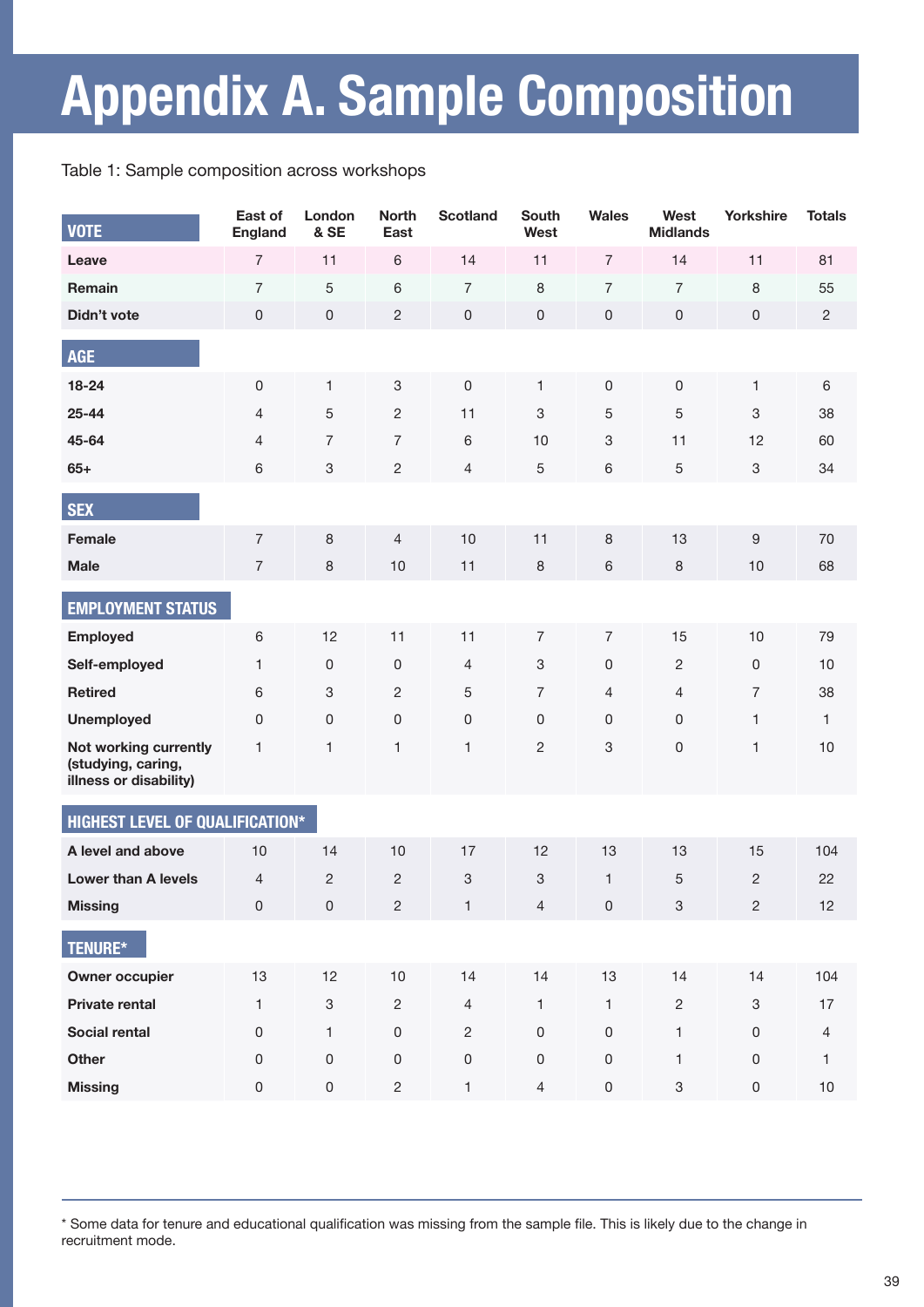## **Appendix B. Methodology**

### **WORKSHOP DESIGN**

Traditional deliberative [approaches](https://www.oecd-ilibrary.org/sites/ccb0b123-en/index.html?itemId=/content/component/ccb0b123-en) include a learning or briefing component to enable all participants to have a shared level of understanding before proceeding to discussion. In this case, the length and aim of the workshops meant that we did not include a formal learning component or access to expert input but drew on deliberative techniques to support discussions.

The workshop format allowed us to talk across common issues with participants (i.e. definitions and understanding of economic contexts) before giving people the opportunity to talk in more detail about their views and attitudes. The choice to separate participants by EU Referendum vote was taken to give people the opportunity to speak freely about their views rather than risk being dragged into the debates about the merits of either side of the debate. We also wanted to be able to clearly attribute views to different types of participant and isolate Leave views in particular.

The group sessions kicked off with participants having a discussion in their small group on the characteristics of their area. This served both as an ice breaker and also provided some insight into what they thought was distinct about their region, and the importance of place to the participants.

In order to support discussions, we provided a short presentation back in a plenary session that summarised the key content we were asking participants to discuss (see Figure 1 below).

### **Figure 1: Workshop material presented to participants.**

| <b>SOCIETY</b><br>Issues relating to who lives and how we live<br>together. Some examples -<br>• EU citizens may be asked to comply with<br>stricter requirements to come and live in the UK,<br>which could make a difference to the make-up<br>of who lives and works here.<br>• The UK might offer more favourite immigration<br>rules to Commonwealth countries for example.                                                                               | <b>ECONOMY &amp; SERVICES</b><br>Issues relating to how we produce and trade<br>goods, jobs and the labour market.<br>Some examples -<br>• Some of the possible options might mean<br>changes to types of industry or employment<br>available in a certain area.<br>• There has been much debate about trade deals,<br>e.g. how trading with the USA could lead to<br>accepting lower standards on animal welfare.                                                                                                                                                                                                     |
|----------------------------------------------------------------------------------------------------------------------------------------------------------------------------------------------------------------------------------------------------------------------------------------------------------------------------------------------------------------------------------------------------------------------------------------------------------------|------------------------------------------------------------------------------------------------------------------------------------------------------------------------------------------------------------------------------------------------------------------------------------------------------------------------------------------------------------------------------------------------------------------------------------------------------------------------------------------------------------------------------------------------------------------------------------------------------------------------|
| <b>IDENTITY</b><br>Issues relating to the values, ideas or beliefs that<br>shape us. Some examples -<br>• Some people feel very strongly 'European',<br>whilst others think leaving the EU might provide<br>an opportunity to develop stronger regional<br>identities.<br>• The UK would have to decide whether to<br>participate in programmes, such as European<br>City of Culture in which towns and cities<br>represent what they think makes them unique. | <b>GOVERNANCE</b><br>Issues relating to who makes decisions on<br>the things that shape our lives and how those<br>decisions get made. Some examples -<br>• Whilst we will no longer be subject to EU laws,<br>it isn't clear if local authorities or regional<br>authorities will be given more decision-making<br>powers.<br>• Leaving the EU might make it clearer who is<br>responsible for changes affecting out lives.<br>· Some global challenges, such as climate<br>change, may be best tackled at the international<br>level. The UK would have to decide who to<br>co-operate with on these kinds of issues |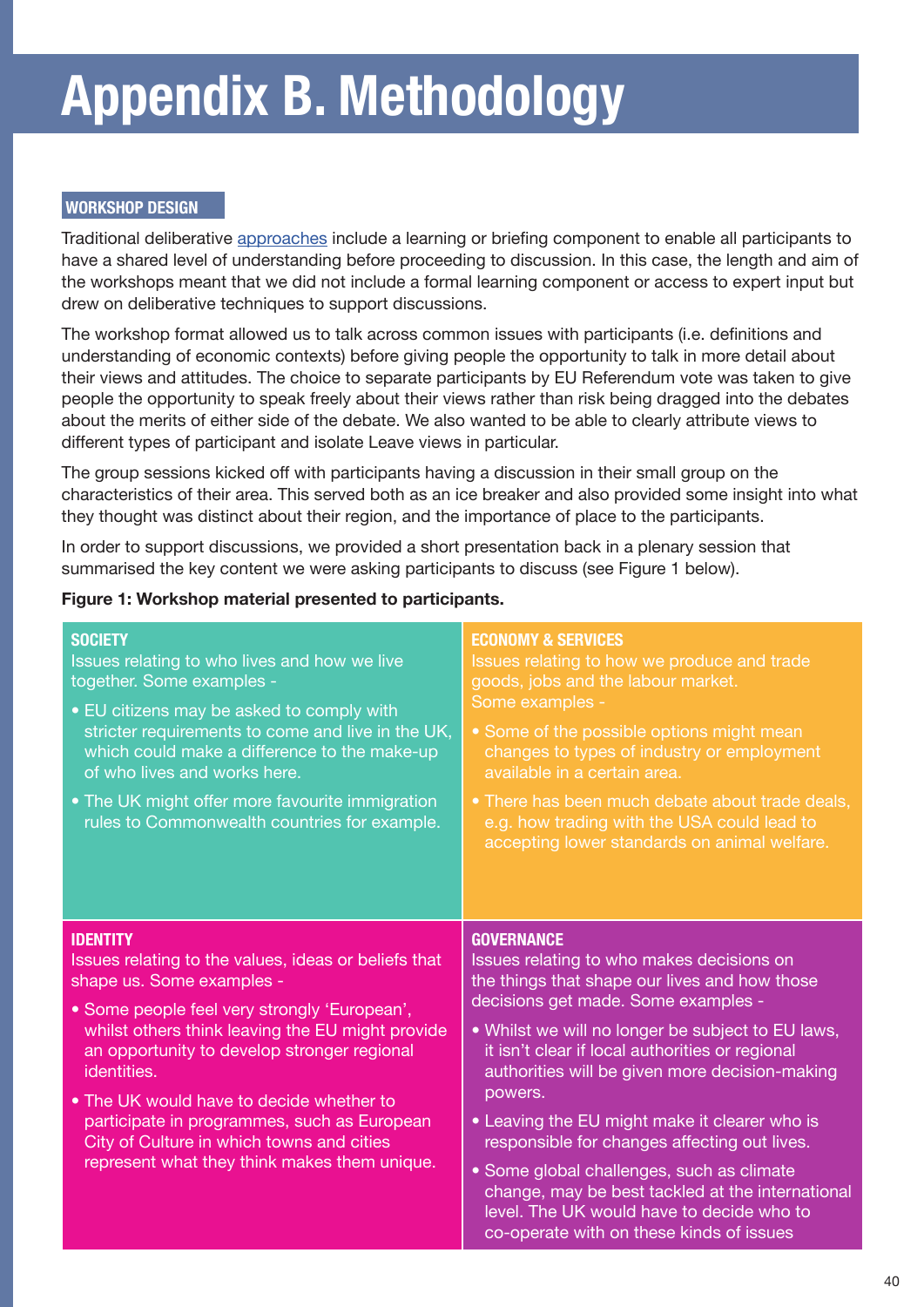We also included an acknowledgement that the live context of Covid-19 may influence how people were thinking about these issues.

Participants were then again split into two groups (according to EU Referendum vote) for moderated discussions on three key questions.

- What matters to participants about the UK leaving the EU?
- What changes do participants anticipate to their communities [and the UK as a whole] as the UK leaves the EU?
- What priorities or hopes do people have for the future with these anticipated changes?

Facilitators had associated prompts where necessary. The workshop closed with a plenary session that summarised participant discussions across groups and to check that researchers captured salient points.

### **COVID-19 ADAPTATIONS**

As indicated above, our original study plans were affected by the introduction of social distancing guidelines in late March 2020. At that point, our approach was finalised, and we had begun arranging the recruitment (via a recruitment agency) and logistics for several of our workshops.

In consultation with UKICE, we decided to adapt our approach to carry out the workshops online using Zoom. We selected Zoom as it provides several functions to ensure security, stable audio/visual quality and it allows participants to move between plenary and small group discussions using 'breakout rooms'. The software also enables facilitators to adjust a number of settings – e.g. on screen sharing and recording which maximises participant safety and appropriate use. Although this did not have significant implications for the workshop design, it did affect the recruitment of participants and introduced considerations for facilitators about the practicalities of delivering in a different mode.

### **Recruitment**

Prior to this adaptation, we were planning to work with a recruitment agency in order to target the very local geographies in which we wanted to hold workshops. Typically, recruitment agency methods tend to be a mixture of database contacts and on-street recruitment; the latter of which was now no longer feasible.

We instead changed approach and used the NatCen panel to derive a sample from which to begin our recruitment. The panel is a probability-based online and telephone panel that runs an omnibus survey six times a year. This gave us the advantage of a readily available sample who we already had lots of information about and had many of the characteristics we were interested in. A further advantage was that most respondents to NatCen panel surveys complete them online, and so we could also be more confident that a proportion would have the available technology to attend workshops.

However, one significant trade off was that we had to widen the geography of the localities we were originally interested in to ensure that we could recruit a sufficient number of people to the workshops. This meant expanding localities of interest to a regional level in England. The regions were based on the NUTS 2 regions for the UK, although London and the South East were combined as discussed further in the workshop overview. This did however give us the advantage in Scotland and Wales of drawing participants from across the country to a single workshop without logistical restrictions.

Once areas were selected, we sent an invitation email to our sample outlining the research and how they could get involved. In order to confirm that they met our inclusion criteria on income and availability for the planned workshop dates, interested participants were asked to complete a short survey. It was from this group that we then sent workshop invitations, and these were followed up with telephone calls to complete our quotas and confirm attendance.